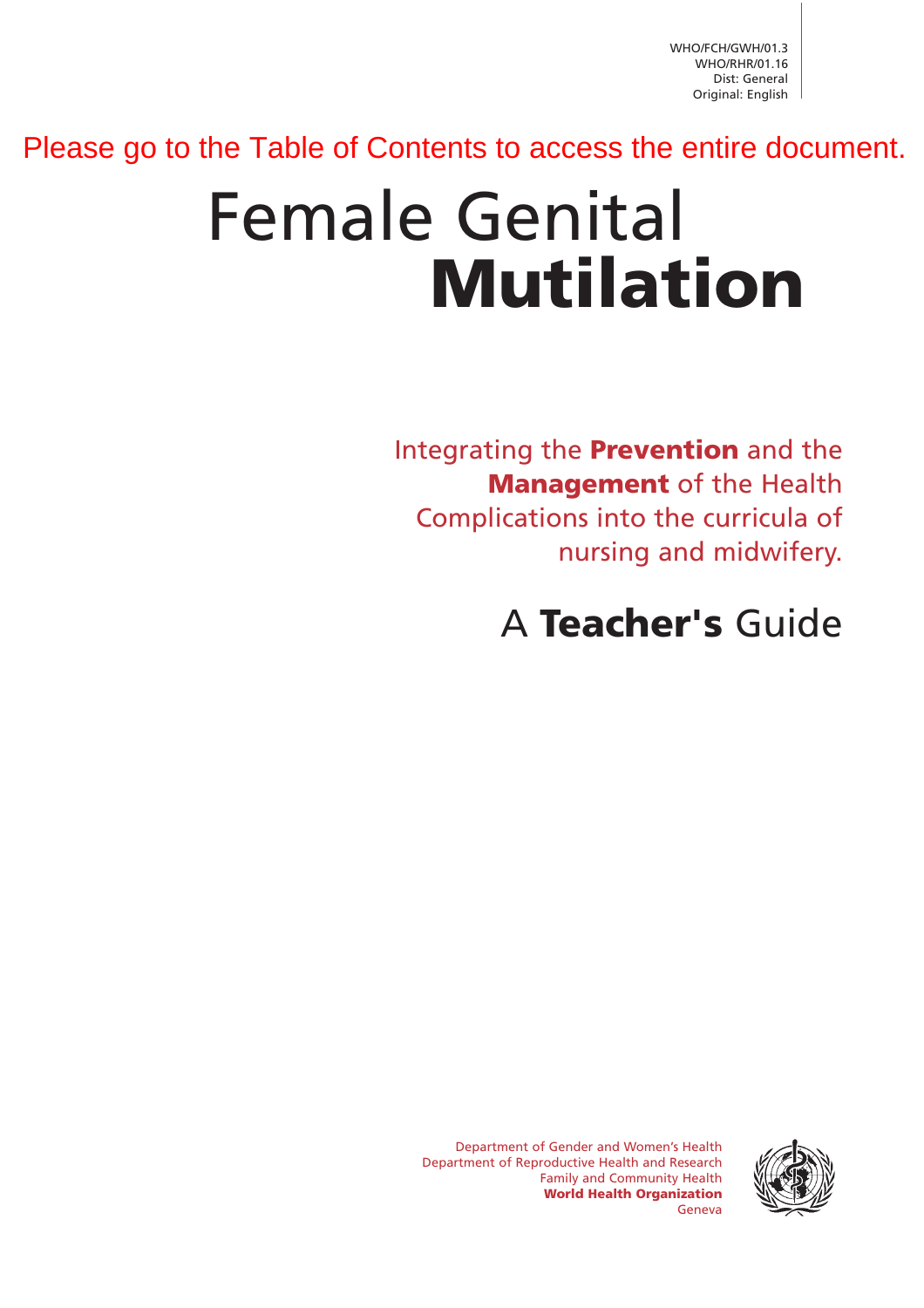# TABLE OF **CONTENTS**

| Who is the Teacher's Guide for? $\dots\dots\dots\dots\dots\dots$                |
|---------------------------------------------------------------------------------|
| How is the Teacher's Guide organized? $\dots\dots\dots\dots$                    |
|                                                                                 |
| Teaching/learning activities $\ldots \ldots \ldots \ldots \ldots \ldots \ldots$ |
|                                                                                 |
|                                                                                 |

|--|--|

#### **MODULE 1: INTRODUCTION TO FEMALE GENITAL MUTILATION**

| Session 1: Analysing and influencing traditions $\dots$ 23 |
|------------------------------------------------------------|
| Session 2: Description and background of FGM 29            |
|                                                            |
| Session 4: Professional ethics and legal                   |
| implications of FGM  46                                    |
| Session 5: Human rights and FGM  49                        |

#### **[MODULE 2: COMMUNITY INVOLVEMENT IN](http://whqlibdoc.who.int/hq/2001/WHO_FCH_GWH_01.3_mod2.pdf) THE PREVENTION OF FEMALE GENITAL MUTILATION**

| Session 1: Beliefs, values and attitudes $\dots \dots \dots \dots$ |
|--------------------------------------------------------------------|
| Session 2: Traditional beliefs, values and attitudes               |
|                                                                    |
| Session 3: Strategies for involving individuals,                   |
| families and communities in the prevention                         |
|                                                                    |
| Session 4: Strategies for involving political                      |
| and government leaders in the prevention                           |
|                                                                    |

#### **[MODULE 3: MANAGEMENT OF GIRLS AND](http://whqlibdoc.who.int/hq/2001/WHO_FCH_GWH_01.3_mod3.pdf) WOMEN WITH FGM COMPLICATIONS**

| Session 1: Assessment to identify physical                    |  |
|---------------------------------------------------------------|--|
|                                                               |  |
| Session 2: Management of clients with physical                |  |
|                                                               |  |
| Session 3: Using counselling skills  89                       |  |
| Session 4: Identifying psychosocial and sexual                |  |
|                                                               |  |
| Session 5: Management of girls or women                       |  |
| with psychosocial and sexual complications                    |  |
|                                                               |  |
| Session 6: Demonstrating referral skills  99                  |  |
| Session 7: Use of family planning in the                      |  |
|                                                               |  |
| Session 8: The procedure for opening up type                  |  |
| three FGM (infibulation) $\dots\dots\dots\dots\dots\dots$ 104 |  |
|                                                               |  |

#### **MODULE 4: MANAGEMENT OF WOMEN WITH [FGM DURING PREGNANCY, LABOUR, DELIVERY](http://whqlibdoc.who.int/hq/2001/WHO_FCH_GWH_01.3_mod4.pdf) AND THE POSTPARTUM PERIOD**

#### **APPENDIX :**

| 2: Taking History of a Woman                                       |
|--------------------------------------------------------------------|
| or Girl with FGM – Checklist  131                                  |
| 3: Physical Examination of a Woman                                 |
| or Girl with FGM - Checklist  132                                  |
| 4: Counselling a Woman or Girl                                     |
|                                                                    |
| 5: The Procedure for Opening up Type III                           |
| FGM (Infibulation) – Checklist $\dots \dots \dots \dots \dots$ 134 |
| 6: Teaching and learning resources  136                            |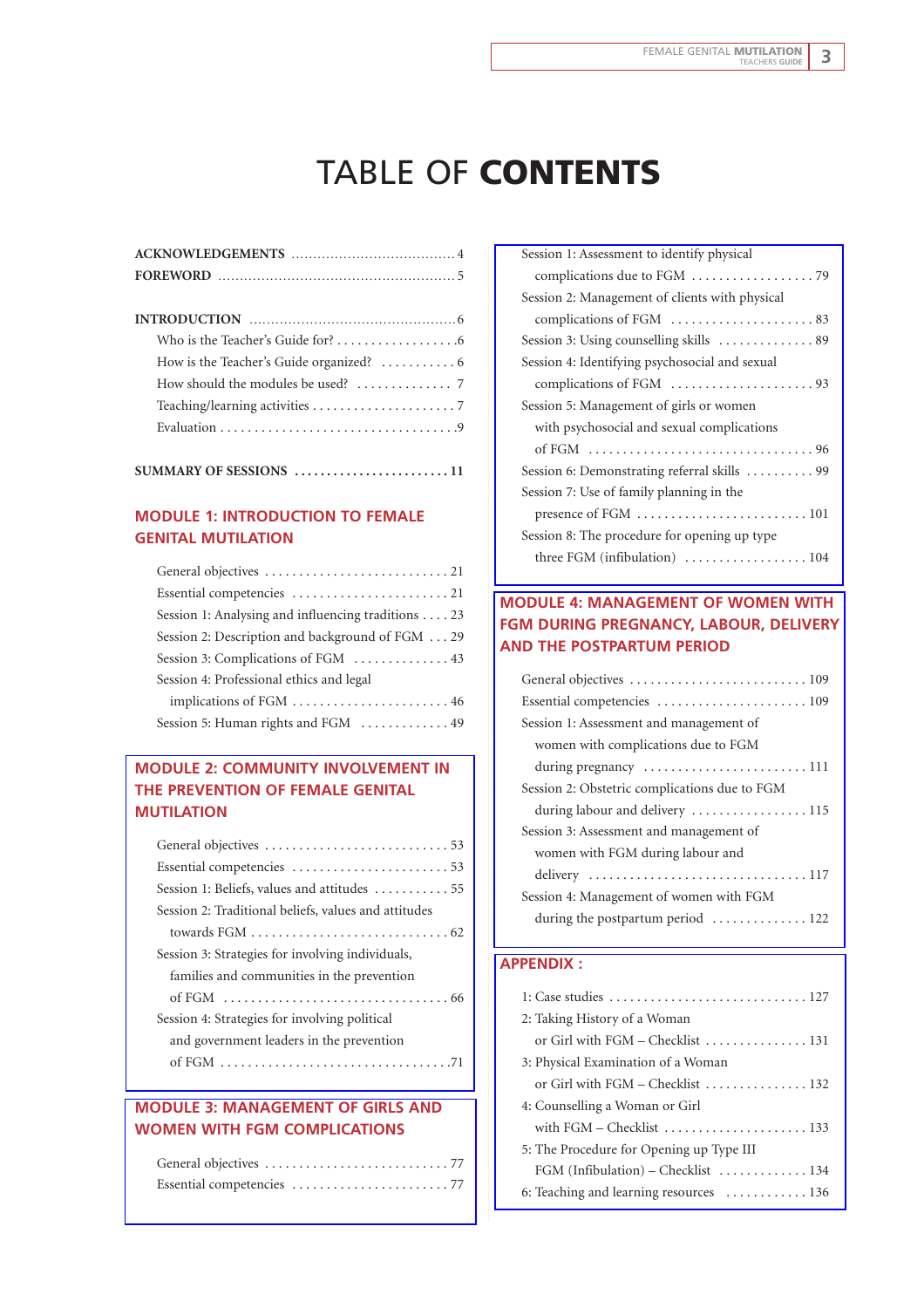# **ACKNOWLEDGMENTS**

This document is part of a set of training materials (Teacher's Guide, student manual and policy guidelines) which have been prepared by the World Health Organization (WHO) to facilitate training for health personnel on female genital mutilation.

Acknowledgement goes to the technical team – Ms Efua Dorkenoo O.B.E., Ms Stella Mpanda and Ms Feddy Mwanga who prepared the materials.

The project would not have been successful without the technical inputs from the following nurses and midwives; we would therefore like to acknowledge the important contribution made by the following: Ms Buthina Abdel Gadir Mohamed, Ms Nikki Denholm, Ms Fadwa Affara, Ms Comfort Momoh, Ms Lisbet Nybro Smith, Ms Kowser Omer-Hashi, Ms Fathia Ibrahim, Dr Christine Adebajo, Ms Yasin S.Ceesay, Dr Omangondo O. Ngenge, Dr Gaynor D. Maclean, Ms Valerie J. Tickner, Ms Emma Banga and Dr Naema Al-Gasseer. The contribution from nurses, midwives and doctors who helped with field testing of the materials as well as input received from the International Council of Nurses (ICN) and the International Confederation of Midwives (ICM) are greatly appreciated.

Thanks to Dr Heli Bathijah for her review comments and to Mr Simeon Obidairo for his contribution to the human rights section. Thanks also to Sue Armstrong and Jillian Albertolli for assisting with the editing.

The project could not have been successful without funding support from UNFIP, DFID, and AUSAID. The Organization gratefully acknowledges their timely support.

Clinical photographs: Dr Harry Gordon

"Tradition! Tradition!" © Efua Dorkenoo, FORWARD (1992)

Cover photograph: Courtesy of A.I.

Design: Mr Caleb Rutherford – eidetic

© Copyright World Health Organization, 2001

This document is not a formal publication of the World Health Organization (WHO), and all rights are reserved by the Organization. The document may, however, be freely reviewed, abstracted, and translated in part or whole, but not for sale nor for use in conjunction with commercial purposes.



Department of Gender and Women's Health Department of Reproductive Health and Research Family and Community Health **World Health Organization** Geneva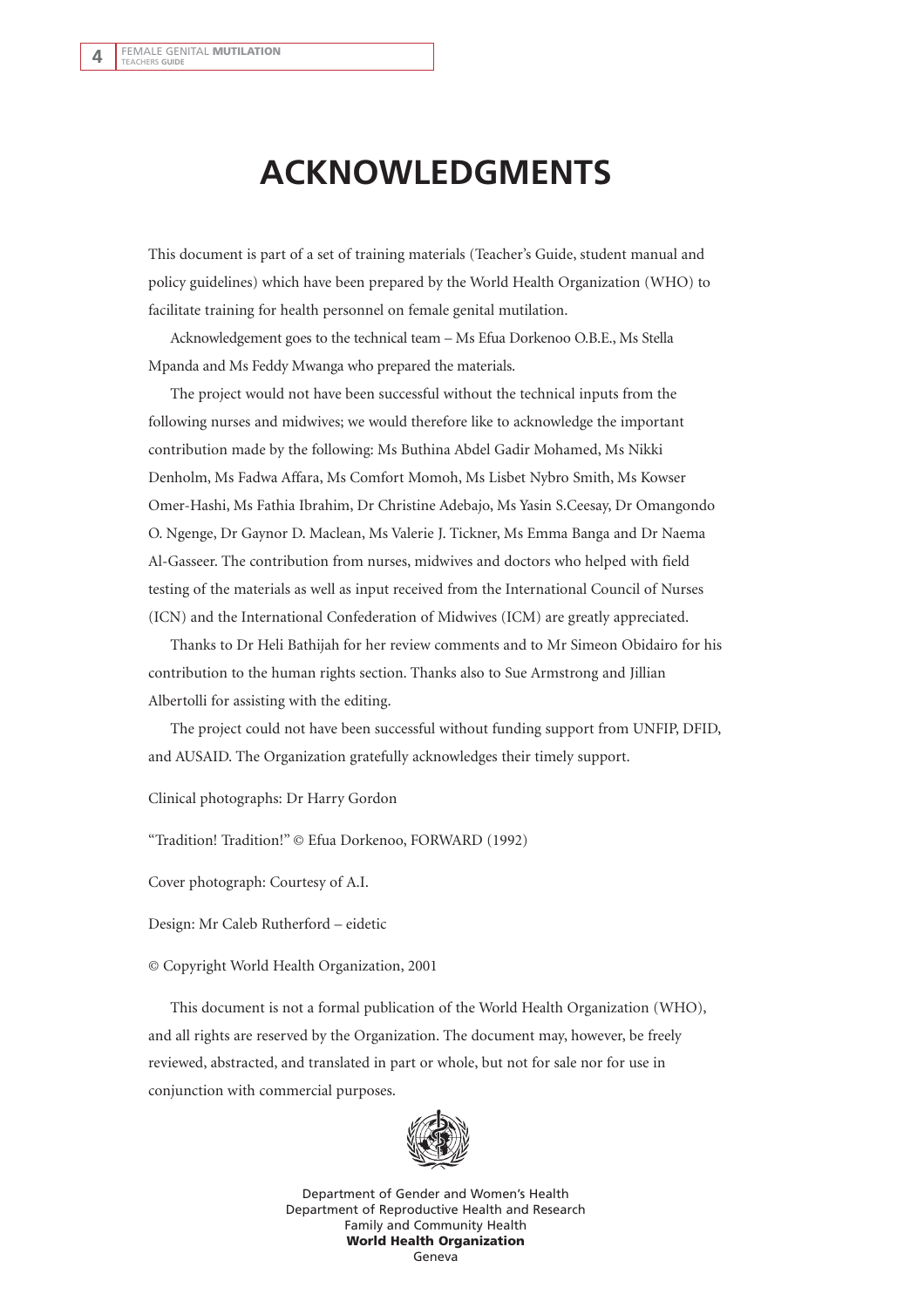# **FOREWORD**

An estimated 100 to 140 million girls and women in the world today have undergone some form of female genital mutilation, and 2 million girls are at risk from the practice each year. The great majority of affected women live in sub-Saharan Africa, but the practice is also known in parts of the Middle East and Asia. Today, women with FGM are increasingly found in Europe, Australia, New Zealand, Canada and the United States of America, largely as a result of migration from countries where FGM is a cultural tradition.

FGM covers a range of procedures, but in the great majority of cases it involves the excision of the clitoris and the labia minora. At its most extreme, the procedure entails the excision of almost all the external genitalia and the stitching up of the vulva to leave only a tiny opening. Whatever form it takes, FGM is a violation of the human rights of girls and women; and it is a grave threat to their health.

The complications of FGM – physical, psychological, and sexual – require skilled and sensitive management by health care workers, yet FGM is rarely mentioned, let

alone covered in detail, in the training curricula of nurses, midwives and other health professionals. WHO is committed to filling these gaps in professional education by producing a range of training materials to build the capacity of health personnel to prevent and to manage the health complications of FGM.

These materials are dedicated to all the girls and women who suffer – very often in silence – the personal violation and pain of FGM, and to those committed to their care and the relief of their suffering. Though much has been achieved over the past two decades in lifting the veil of secrecy surrounding FGM, there is still an enormous amount to be done to provide quality services to those affected, and to prevent other little girls and women from adding to their numbers. It is hoped that bringing FGM into mainstream education for health professionals will increase the pressure for elimination of the practice, while at the same time throwing out a lifeline to those who have felt isolated with their problems for so long.

tomin turner

Dr Tomris Türmen Executive Director Family and Community Health World Health Organization, Geneva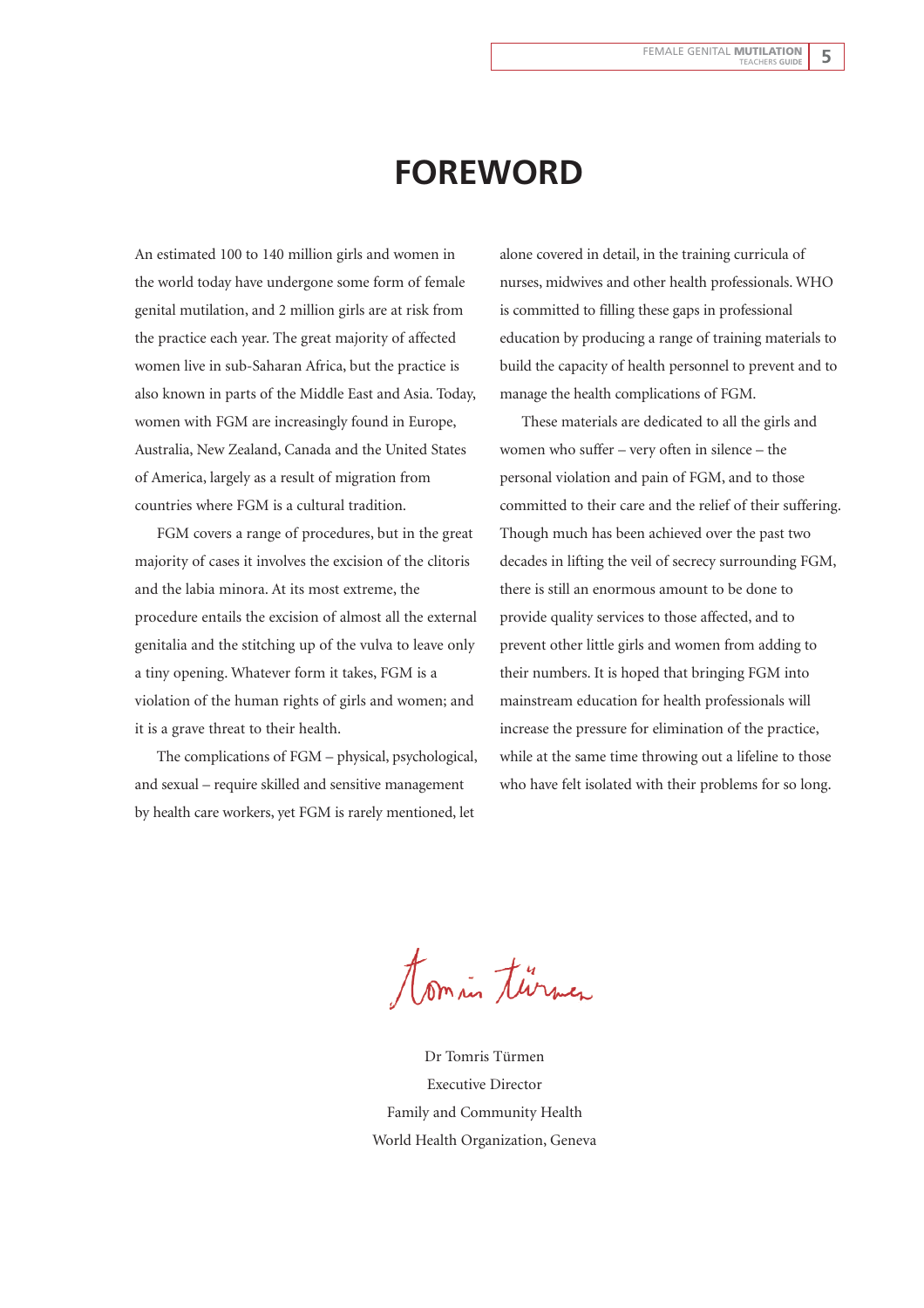# **INTRODUCTION**

This document has been prepared by WHO as a teaching guide for those responsible for the training of nurses and midwives. It was developed in response to a proposal on female genital mutilation (FGM) in which nurses and midwives expressed the need for acquiring knowledge and skills that would assist them to prevent the practice and to manage girls and women with FGM complications. The Teacher's Guide is intended for use in conjunction with the student manual and the policy guidelines.

The Teacher's Guide and the student manual provide strategies for the prevention of FGM and the knowledge and skills necessary for nurses and midwives to manage clients with FGM complications. Besides covering theory and principles, they provide step by step guide to assessment, counselling, referral of clients, and to the opening up of Type III FGM. The policy guidelines is intended for use primarily by those responsible for developing policies and directing nursing and midwifery practice.

### **Who is the Teacher's Guide for?**

The Teacher's Guide is intended for use primarily by the teachers of nurses and midwives who are providing basic, post-basic or in-service training. It will also be of use to those responsible for educating and training medical students, clinical officers, public health officers, and other health care providers.

# **How is the Teacher's Guide organized?**

The guide consists of four modules on FGM for teachers to integrate into their different courses. The modules are as follows:

#### **Module 1: Introduction to FGM**

This is the foundation module. It can be integrated into medical/surgical nursing and courses in gynaecology, community health and midwifery in places where FGM is practised. The module may also be used with health personnel and other relevant groups during workshops or in-service education to raise awareness on FGM.

# **Module 2: Community involvement in the prevention of FGM**

This module can be integrated into community health nursing and community midwifery courses in places where FGM is practised.

# **Module 3: Management of girls and women with FGM complications**

This module can be integrated into child health, human growth and development, and gynaecology courses for both nurses and midwives. The practical skills can be learned in maternal and child health and family planning clinics. Counselling skills can be practised also in youth centres and in schools, where counselling services are part of health programmes for young people. This module may also be used in sexually transmitted diseases (STDs) and HIV/AIDS programmes in areas where FGM is practised.

# **Module 4: Management of women with FGM during pregnancy, labour and delivery, and the postpartum period**

This module can be integrated into midwifery and obstetric courses. The practical skills can be learned in antenatal clinics, maternity units, labour wards, and postnatal clinics.

Each module is organized as follows: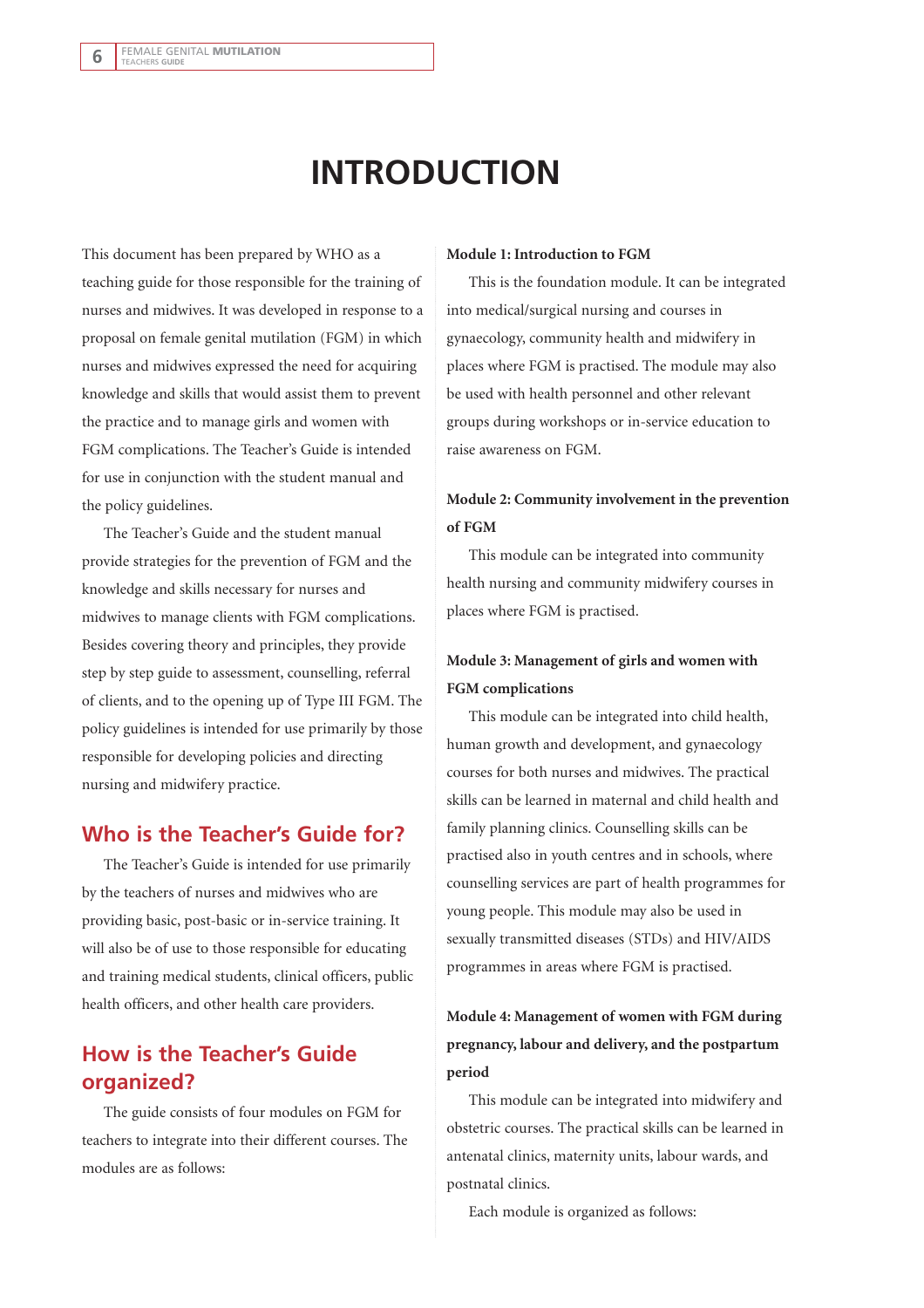- brief introduction to the issues covered
- how the module can be used
- the general objectives
- basic qualifications for the module  $-$  i.e. the knowledge and skills students will need to have in order to understand the module
- $e$ ssential competencies i.e. the knowledge and skills students are expected to acquire from the module
- suggested teaching methods, teaching aids, and reference materials.

Each module is divided into separate sessions, or lessons, which are listed in the introductory section to the module. In addition, tables summarising the sessions in each module are given at the beginning of the Teacher's Guide. They include the following information:

- suggested timings for each session
- lists of topics
- teaching/learning activities
- teaching/learning resources
- evaluation methods.

## **How should the modules be used?**

The contents of the four modules may be integrated into existing training curricula for nurses and midwives and in medical training. The modules may also be used as complete courses during in-service education. They may also be adapted for use with health personnel and other relevant groups during workshops or in in-service education to raise their awareness on FGM.

**The contents of the summary of each module may be integrated into the training curricula of nurses and midwives, and the contents in each session may be used during teaching and learning sessions.**

#### **Teachers are advised to:**

- use this teaching guide in conjunction with the student manual, and the "policy guideline"
- use the suggested time allocations, session contents, teaching and learning activities and resources as guidelines and make adjustments as necessary to suit the situation
- use case studies drawn from real life locally where possible, or else use those provided in the guideline
- make use of appropriate reference materials and teaching resources available locally.

#### **Teaching/learning activities**

Because FGM is an extremely sensitive subject, it is important that students have the opportunity to share their own experiences, ideas, beliefs and cultural values as much as possible. Besides being an effective method of learning, this helps to reduce anxieties. The teaching methods proposed in this guide are therefore designed to be participatory. Suggestions for teaching/learning activities include:

#### **The lecture –**

This is a brief talk, used to introduce a session or topic or provide new information. It can also be used to summarise ideas given by students after a group discussion or assignment. However, such talks by teachers should be kept to a minimum to allow students as much time as possible to participate and share their own ideas.

#### **Small group discussions –**

These are exercises in which students divide up into groups of six to eight people to discuss an issue between themselves and come up with a common viewpoint. Students should be given a specific assignment to work on, time to complete it, and instructions on presentation. After the groups have presented their work, the teacher/ facilitator should summarise. Small group discussions are particularly good for teaching about sensitive issues.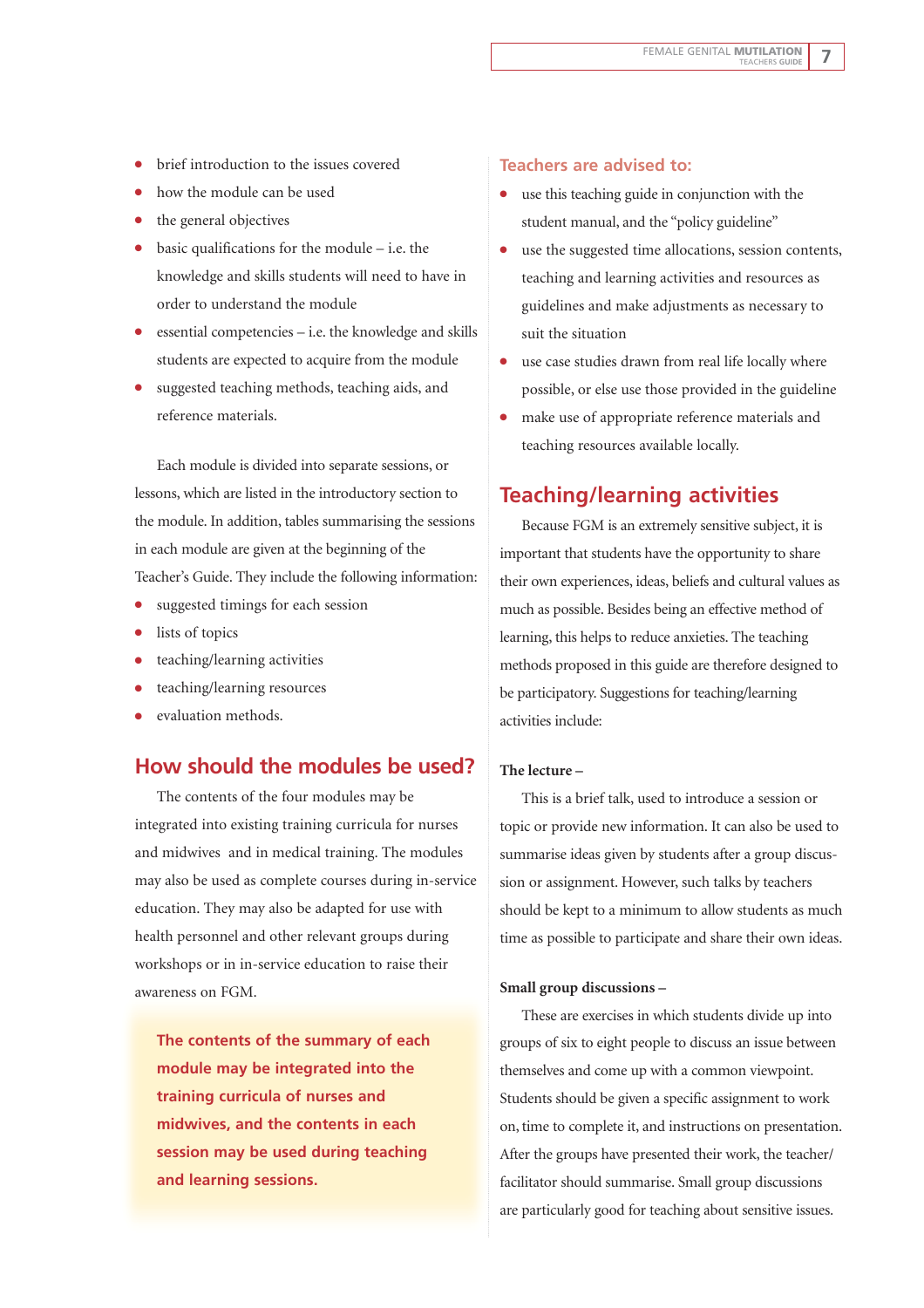#### **Buzz group discussions –**

These are brief discussions between two or three students, designed mainly to encourage participation. Students just turn to their neighbours to discuss a given subject for a short time before sharing their thoughts and ideas with the whole class. This exercise can be used at any time in a session, as appropriate, and is particularly useful for preventing boredom during long sessions.

#### **Plenary, or large group, discussions –**

These are sessions in which the teacher engages the whole class in brainstorming about an issue, or in discussing the feedback from small group work. Large group discussion can be used to evaluate the students' understanding of the session. They can also be used as forums for debating controversial issues.

#### **The summary –**

This is a very important activity. At the end of every session, the teacher should summarise what has been taught, and relate this to the stated objectives of the session. The teacher may ask the class to do the summary or answer questions on the session they have just completed in order to check that they have understood everything.

#### **Case studies –**

For this exercise, students are given the opportunity to share real-life case studies from the community or clinic with others in the classroom. Where this is not feasible, fictional cases can be used for classroom discussion.

#### **Scenarios and situation analysis –**

For this activity, students are given case histories, scenarios or situations to analyse. They are asked to decide how such cases or situations should be managed and are asked to justify their decisions.

Students may work singly or in groups on these assignments, but a crucial part of the exercise is sharing their analysis with the class.

#### **Role play and drama –**

For these activities, students are given a range of roles to play in mini dramas in order to give them insights into different people's situations and points of view regarding FGM. They may, for example, be asked to play the role of a nurse counselling clients in a clinic, or discussing family planning options with an excised woman. A role playing exercise should be well-planned; students should understand the objective and know what it is they are expected to act. After acting they should be given time to share their feelings and perceptions before their fellow students give their comments. Besides allocating roles directly, teachers may wish to work together with students on translating stories or actual case studies into dramas they can act out.

#### **Story telling –**

This is used to explore attitudes and values. The modules include stories that illustrate many different aspects of FGM which the teacher or student can tell to the class.

#### **Simulation games and exercises –**

These are make-believe situations in which the teacher asks a student to perform a procedure. These exercises are particularly effective at teaching skills. It is important that the teacher makes it clear exactly what skill is being taught. In each module there is an indication of where simulation games and exercises may be used.

#### **Demonstration and return demonstration –**

This is a very important part of the teaching/learning process. The teacher demonstrates essential skills to the students, advising them to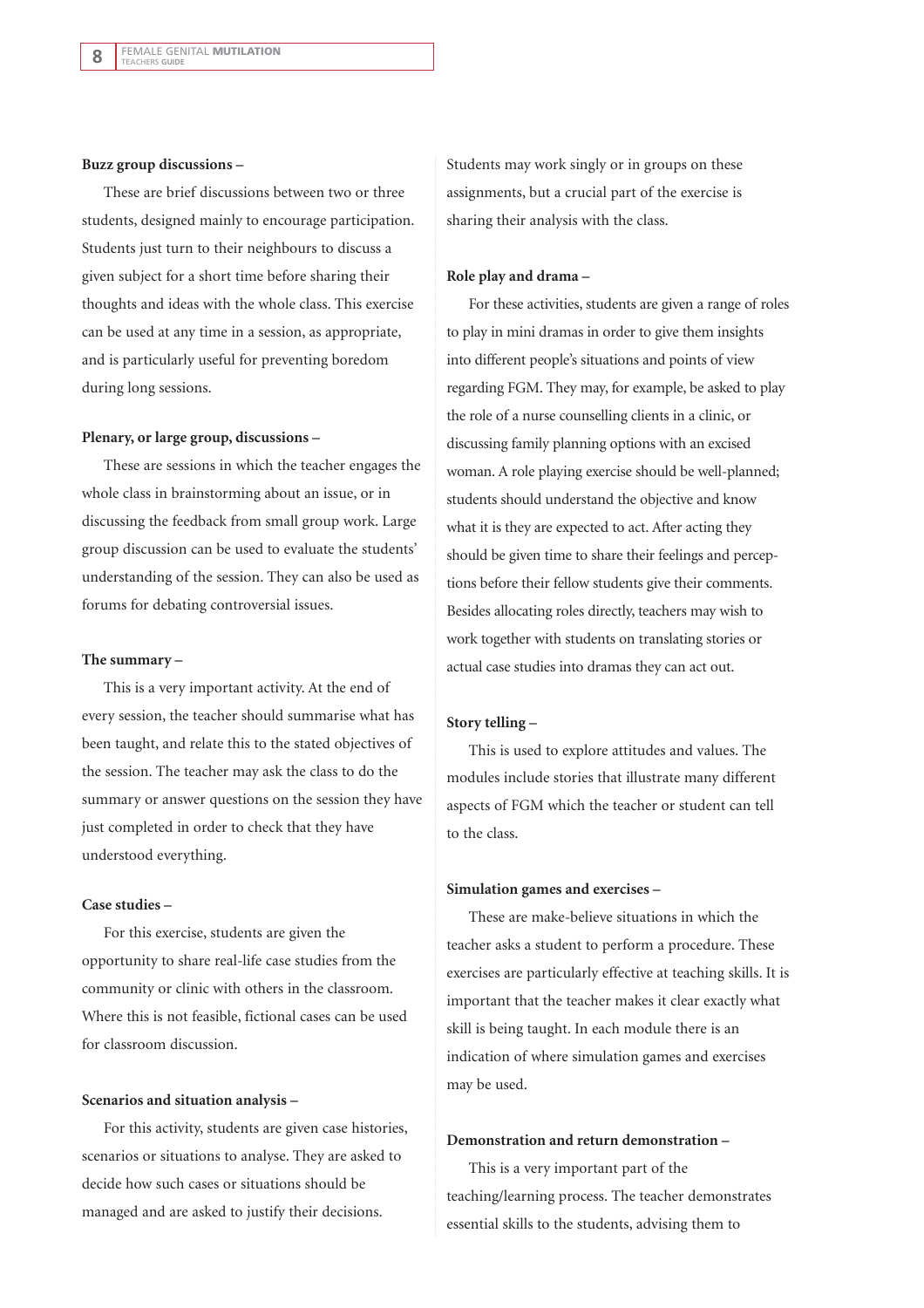observe carefully what he/she is doing. The teacher then selects some students to demonstrate, in turn, what they have observed (return demonstration). This is the time for clarifying any uncertainties, and the teacher should encourage students to ask questions. Students should be given opportunity to practise the skills in the clinical setting.

#### **Field trips –**

These are visits organized by the teacher to communities, youth centres or schools, where students can observe different situations relevant to their training. The teacher should guide the students as to what they should be looking out for during the field trip, and give them specific projects to write up and present in class afterwards. Projects can be done singly or in groups.

#### **Clinical practice –**

In order for students to learn clinical skills, they should be assigned to a clinic where relevant skills are practised. Teachers should organise appropriate clinical practice for students, set the objectives, prepare the students, and help the clinic staff to supervise them.

#### **Assignments –**

Assignments offer students the chance to practise their knowledge and skills. It also makes sure that they understand what they have learnt. Students can work individually or in groups. Each module provides suggestions for teachers about the most appropriate assignments to set. Feedback is an essential part of the exercise.

### **Evaluation**

In order to evaluate what students have learnt, there is a pre-test exercise at the beginning of each module and a post-test at the end. However, evaluation should be a continuous process, and the teacher should organize time for questions and answers, for quizzes and peer assessment, at regular intervals, to check the understanding of students.

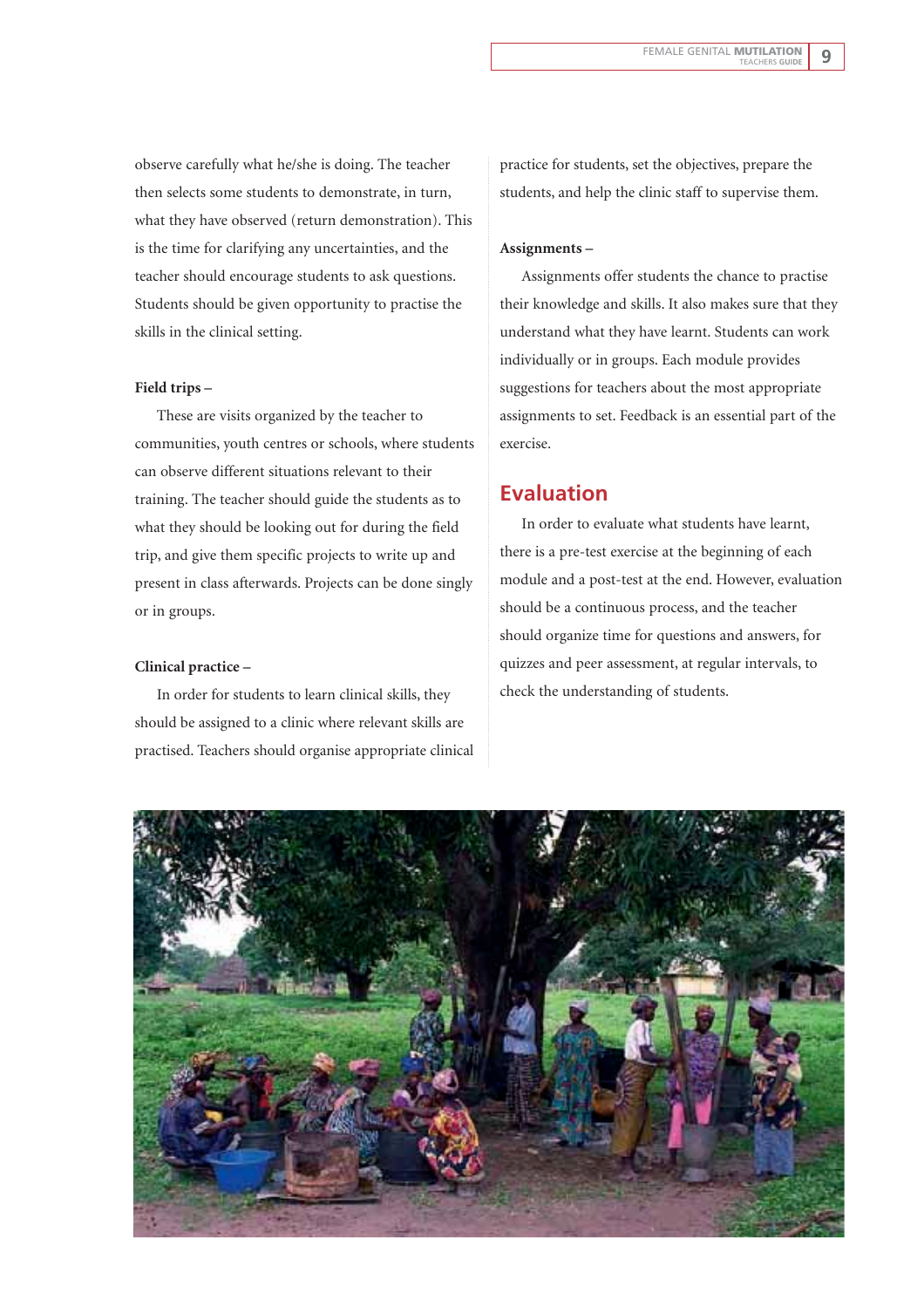FEMALE GENITAL **MUTILATION**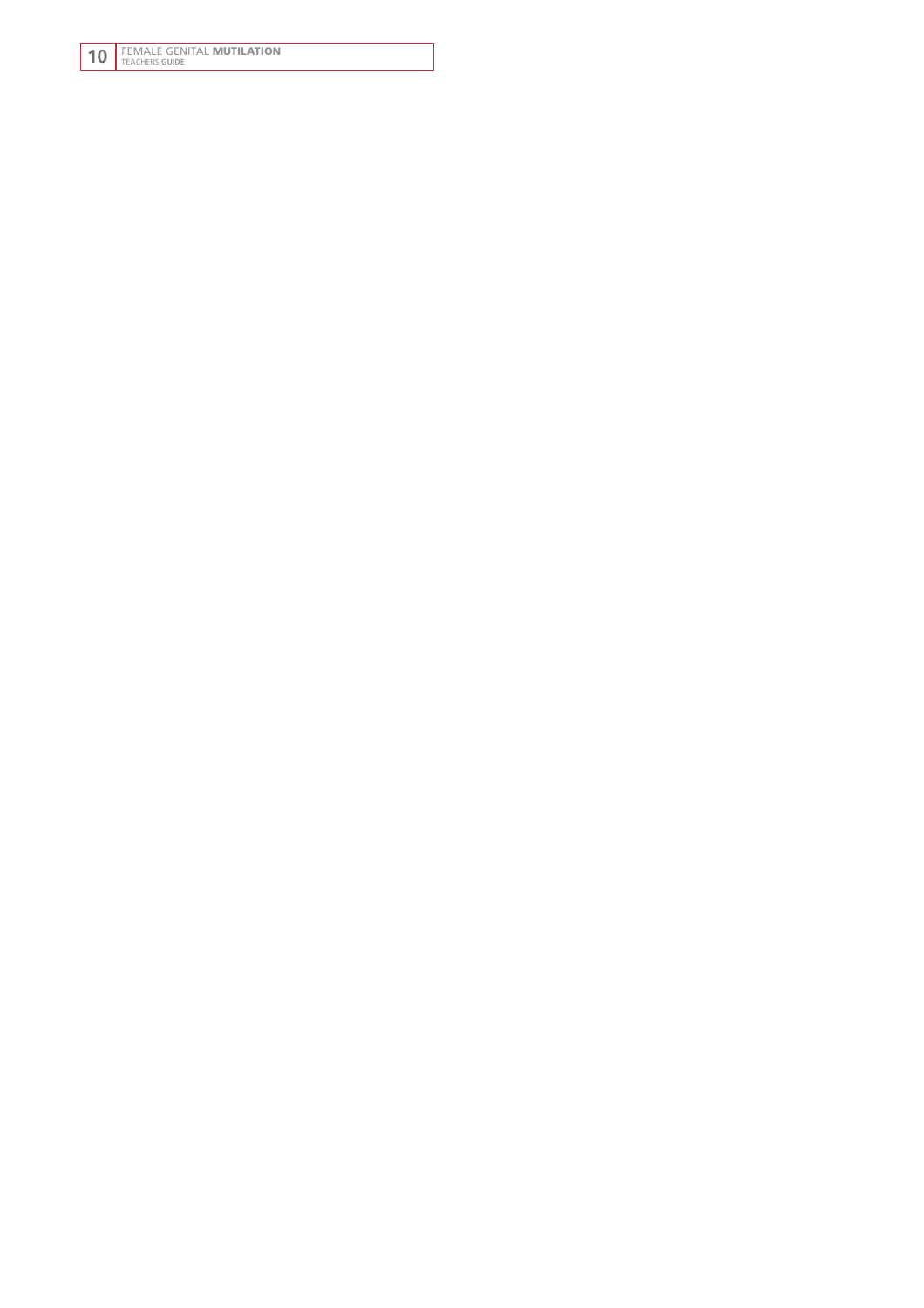# **SUMMARY OF SESSIONS**

# **Module 1: Introduction to Female Genital Mutilation**

| Session 1 - Analysing and influencing traditions - 2 hours                                       |                                                                                                                       |                                                                                                                                                                                 |                   |  |  |  |  |  |
|--------------------------------------------------------------------------------------------------|-----------------------------------------------------------------------------------------------------------------------|---------------------------------------------------------------------------------------------------------------------------------------------------------------------------------|-------------------|--|--|--|--|--|
| <b>Topics</b>                                                                                    | <b>Teaching and</b><br><b>Learning activities</b>                                                                     | <b>Teaching and Learning resources</b>                                                                                                                                          | <b>Evaluation</b> |  |  |  |  |  |
| Defining traditions<br>2. Examination of<br>traditions<br>3. Thinking about<br>harmful practices | Lecture<br>-<br>Small group<br>-<br>discussion<br><b>Buzzing</b><br>-<br>Brain storming<br>—<br>Simulation games<br>- | Dorkenoo, E. (1992) Tradition! Tradition! A Story<br>of Mother Earth. FORWARD, London.<br>Female Genital Mutilation: A Joint WHO/<br>UNICEF/UNFPA statement. WHO, Geneva (1997) | Pre-test          |  |  |  |  |  |
|                                                                                                  | Individual and group<br>—<br>assignments                                                                              | Female Genital Mutilation: A handbook for<br>Frontline Workers, WHO/FCH/GWH/00.5 Rev.1<br>WHO Geneva (2000)                                                                     |                   |  |  |  |  |  |

# **Session 2 – Description and background of female genital mutilation – 3 hours**

| <b>Topics</b>                                                                                                                                        | <b>Teaching and</b><br><b>Learning activities</b>                                                                                                                                                                | <b>Teaching and Learning resources</b>                                                                                                                              | <b>Evaluation</b>               |
|------------------------------------------------------------------------------------------------------------------------------------------------------|------------------------------------------------------------------------------------------------------------------------------------------------------------------------------------------------------------------|---------------------------------------------------------------------------------------------------------------------------------------------------------------------|---------------------------------|
| 1. Anatomy of female<br>external genitalia<br>2. Definition of female<br>genital mutilation<br>The procedures of FGM<br>3.<br>4. Age at which FGM is | Questions and<br>$\qquad \qquad -$<br>answer<br>Lecture<br>$\overline{\phantom{0}}$<br><b>Buzzing</b><br>$\overline{\phantom{0}}$<br>Brain storming<br>$\qquad \qquad -$<br>Poster exercise<br>$\qquad \qquad -$ | <b>Female Genital Mutilation: A Joint WHO/</b><br>UNICEF/UNFPA statement. WHO, Geneva (1997)<br>Female Genital Mutilation: An Overview. WHO,<br>Geneva (1998)       | Ouestions and<br>answer<br>Quiz |
| performed<br>Who performs FGM?<br>5.<br>6. "Medicalization" of<br><b>FGM</b>                                                                         | Small group<br>$\qquad \qquad -$<br>discussion<br>Film show<br>$\qquad \qquad -$<br>Plenary<br>$\qquad \qquad -$                                                                                                 | Female Genital Mutilation: A handbook for<br>Frontline Workers, WHO/FCH/GWH/00.5 Rev.1<br>WHO Geneva (2000)                                                         |                                 |
| The origins of FGM<br>7.<br>Reasons for<br>8.<br>performing FGM                                                                                      | Large group<br>$\qquad \qquad -$<br>discussion<br>Chart showing<br>$\overline{\phantom{a}}$                                                                                                                      | The right path to health: Health education<br>through religion. Islamic ruling and female<br>circumcision. WHO, regional office for Eastern                         |                                 |
| 9. Estimated prevalence<br>of FGM among female<br>population and global<br>distribution of FGM<br>practice                                           | prevalence of FGM<br>Map showing<br>$\qquad \qquad -$<br>distribution of FGM                                                                                                                                     | Mediterranean (1996)<br>Film: Scared for Life. By ABC Special Program. In A<br>Compilation of videos on female genital<br>mutilation, UNHCR Programme and Technical |                                 |
| 10. World Health<br>Organization (WHO)<br>classification of FGM.<br>11. The prevalence of FGM                                                        |                                                                                                                                                                                                                  | support Section, P.O. Box 2500, CH-1211Geneva<br>WHO Film : Female Genital Mutilation- "The Road<br>to Change" Geneva, (2000.)<br>E mail: Bookorders @who.int       |                                 |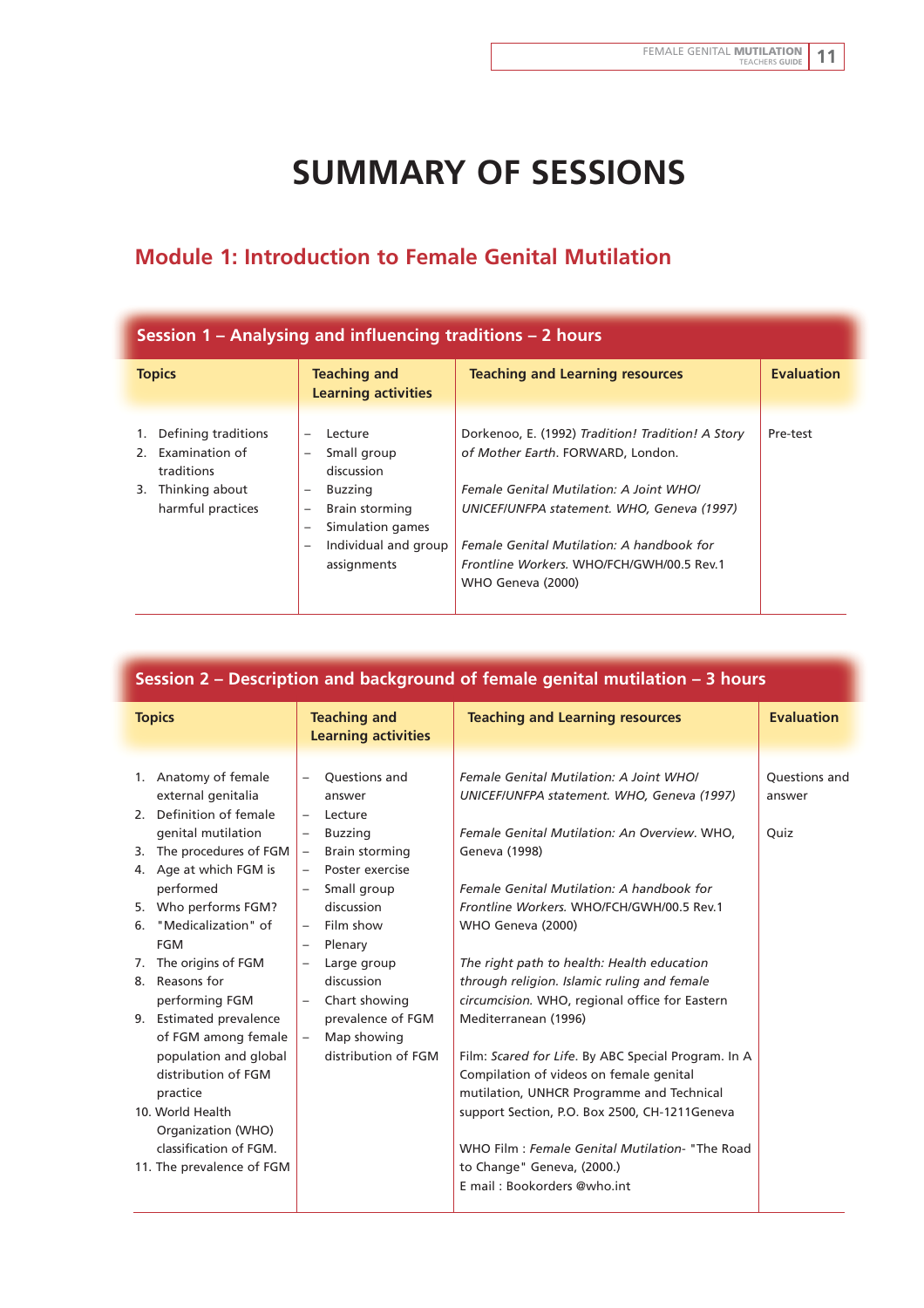# **Session 3 – Complications of FGM – 1 hour**

| <b>Topics</b>                                                                                                                                                                   | <b>Teaching and</b><br><b>Learning activities</b>                                                                                                         | <b>Teaching and Learning resources</b>                                                                                                                                                                                                                                                     | <b>Evaluation</b>                |
|---------------------------------------------------------------------------------------------------------------------------------------------------------------------------------|-----------------------------------------------------------------------------------------------------------------------------------------------------------|--------------------------------------------------------------------------------------------------------------------------------------------------------------------------------------------------------------------------------------------------------------------------------------------|----------------------------------|
| Short term physical<br>complications of FGM<br>Long term physical<br>complications of FGM<br>Psychosocial<br>2.<br>complications of FGM<br>Sexual complications<br>3.<br>of FGM | Ouestions and<br>$\overline{\phantom{0}}$<br>answers<br>Small group<br>$\overline{\phantom{a}}$<br>discussions<br>Lecture (Illustrated<br>where possible) | References:<br>A Systematic Review of the Health Complications<br>of Female Genital Mutilation Including Sequelae<br>in Childbirth. WHO/FCH7WMH/00.2 WHO,<br>Geneva. (2000)<br>Female Genital Mutilation: A handbook for<br>Frontline Workers, WHO/FCH/GWH/00.5 Rev.1<br>WHO Geneva (2000) | Ouestions and<br>answers<br>Ouiz |

### **Session 4 – Professional ethics and legal implications of FGM practice – 2 hours**

| <b>Topics</b>                                                                                                          | <b>Teaching and</b><br><b>Learning activities</b>                                                                   | <b>Teaching and Learning resources</b>                                                                                                                                                  | <b>Evaluation</b>       |
|------------------------------------------------------------------------------------------------------------------------|---------------------------------------------------------------------------------------------------------------------|-----------------------------------------------------------------------------------------------------------------------------------------------------------------------------------------|-------------------------|
| The ethical<br>$1_{-}$<br>implications of FGM<br>Legal implications of<br>2.<br>FGM<br>Laws and decrees<br>against FGM | <b>Buzz</b> groups<br>Small group<br>$\overline{\phantom{m}}$<br>discussion<br>Case studies<br>Plenary session<br>- | Local and International Codes of Conduct for<br>professional nurses and midwives such as<br>International Council of Nurses (ICN) and<br>International Confederation of Midwives (ICM). | Questions and<br>answer |

# **Session 5 – Human rights and FGM practice – 3 hours**

| <b>Topics</b>                                                                                                                                                                                                                    | <b>Teaching and</b><br><b>Learning activities</b>                                                                                           | <b>Teaching and Learning resources</b>                                                                                                                                                                                                                                                                                                                                                                                                                                                                                                                                                                                                                                                                                                                                           | <b>Evaluation</b>        |
|----------------------------------------------------------------------------------------------------------------------------------------------------------------------------------------------------------------------------------|---------------------------------------------------------------------------------------------------------------------------------------------|----------------------------------------------------------------------------------------------------------------------------------------------------------------------------------------------------------------------------------------------------------------------------------------------------------------------------------------------------------------------------------------------------------------------------------------------------------------------------------------------------------------------------------------------------------------------------------------------------------------------------------------------------------------------------------------------------------------------------------------------------------------------------------|--------------------------|
| 1. How FGM violates<br>human rights<br>2. International<br>declarations relevant<br>to the elimination of<br><b>FGM</b><br>3. Rights of women, girls<br>and FGM<br>4. The regulatory bodies<br>of nurses and<br>midwives and FGM | Small group<br>$\overline{\phantom{m}}$<br>discussion<br>Plenary session<br><b>Buzzing</b><br>$\overline{\phantom{m}}$<br>Student exercises | R. J. Cook (1994). Women health and human<br>rights. WHO, Geneva.<br>Female Genital Mutilation: The Prevention and<br>the Management of the Health Complications:<br>Policy Guidelines for nurses and midwives.<br>WHO/FCH/ GWH/01.5. WHO, Geneva (2001)<br>Dorkenoo, E. (1994). Cutting the Rose. Female<br>Genital Mutilation: The practice and its<br>prevention. Minority Rights Publications, London.<br>Women's Rights in The UN: A Manual on how the<br>UN human rights mechanism can protect women's<br>rights. International Services for Human Rights<br>(1995). P.O. Box 16 1211 Geneva<br>Film: A Dangerous Practice. In a Compilation of<br>Videos on Female Genital Mutilation, UNHCR<br>Programme for Technical Support Section. P.O.<br>Box 2500, CH-1211 Geneva | Questions and<br>answers |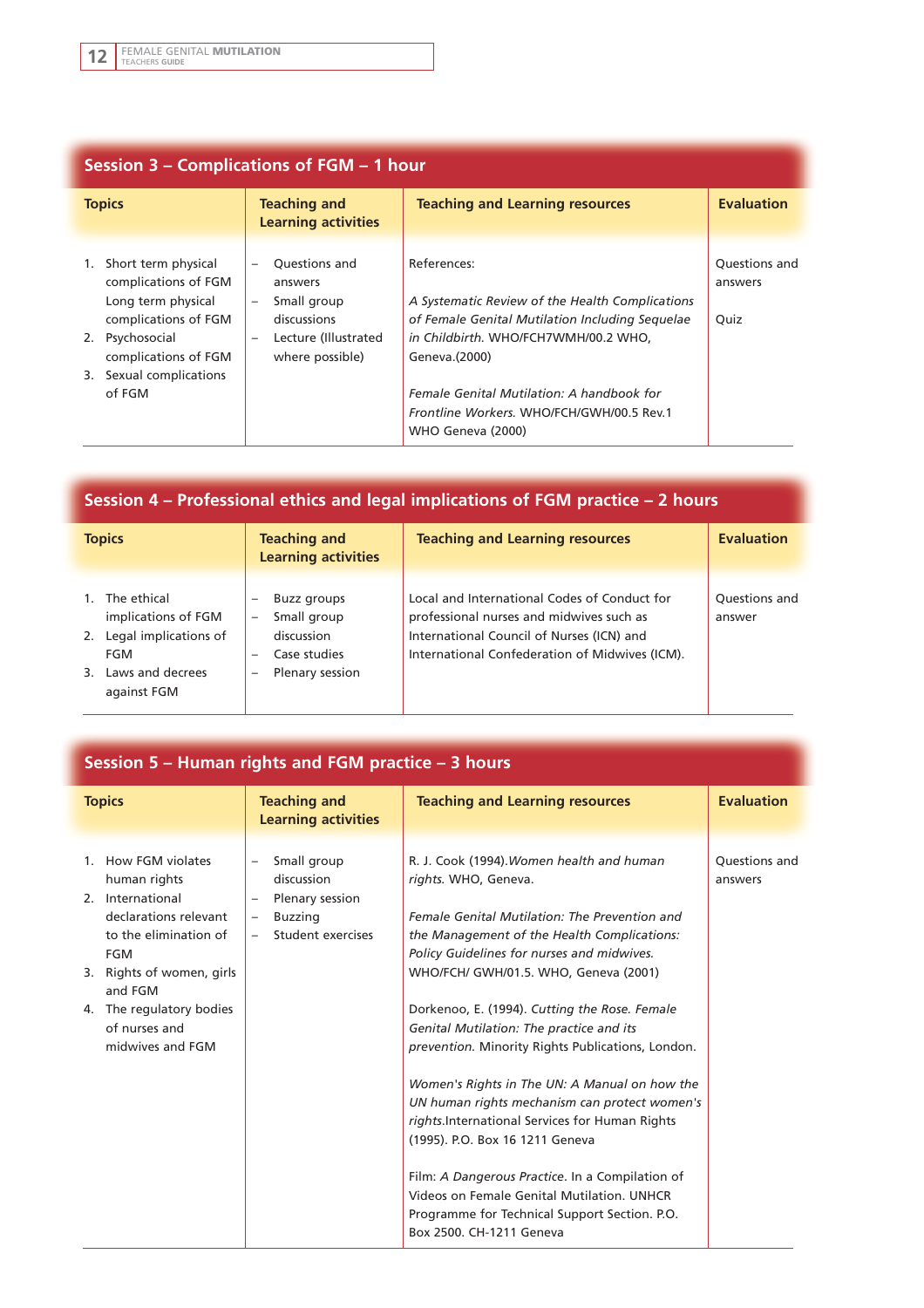# **Module 2: Community involvement in the prevention of FGM**

| Session $1$ – Beliefs, values and attitudes $-2$ hours                                                                                                                                                                         |                                                                                                                                                                                                                                |                                                                                                                                                                                                                                                                                                                                                                                                                                                                                                    |                                                    |  |
|--------------------------------------------------------------------------------------------------------------------------------------------------------------------------------------------------------------------------------|--------------------------------------------------------------------------------------------------------------------------------------------------------------------------------------------------------------------------------|----------------------------------------------------------------------------------------------------------------------------------------------------------------------------------------------------------------------------------------------------------------------------------------------------------------------------------------------------------------------------------------------------------------------------------------------------------------------------------------------------|----------------------------------------------------|--|
| <b>Topics</b>                                                                                                                                                                                                                  | <b>Teaching and</b><br><b>Learning activities</b>                                                                                                                                                                              | <b>Teaching and Learning resources</b>                                                                                                                                                                                                                                                                                                                                                                                                                                                             | <b>Evaluation</b>                                  |  |
| Defining beliefs,<br>1.<br>values and attitudes<br>2. Origins of beliefs,<br>values and attitudes<br>3. Development of value<br>systems<br>4. Exploring personal<br>beliefs, values and<br>attitudes<br>The process of valuing | Small group<br>discussion<br>Feedback and<br>$\overline{\phantom{0}}$<br>discussion<br>Simulation games,<br>$\overline{\phantom{a}}$<br>Student exercises<br>$\overline{\phantom{0}}$<br>Plenary sessions<br>$\qquad \qquad -$ | Value clarification exercises<br>Locally available reference on value clarification<br>The right path to health: Health education<br>through religion. Islamic ruling and female<br>circumcision. WHO, regional office for Eastern<br>Mediterranean (1996)<br>Dorkenoo, E. (1992). Tradition! Tradition! The<br>story of Mother Earth.<br>Film: From Awareness to Action, Eradication of<br>Female Genital Mutilation in Somalia. UNHCR<br>Regional Liaison Office, P. O. Box 1076 Addis<br>Ababa. | Question and<br>answers<br>Quiz<br>Peer evaluation |  |

| Session 2 – Traditional beliefs, values and attitudes towards FGM – 2 hours                                                                                                                          |                                                                                                                                                           |                                                                                                                                                                                                                                                                                                                                                                                                                                                                                                                                  |                          |  |
|------------------------------------------------------------------------------------------------------------------------------------------------------------------------------------------------------|-----------------------------------------------------------------------------------------------------------------------------------------------------------|----------------------------------------------------------------------------------------------------------------------------------------------------------------------------------------------------------------------------------------------------------------------------------------------------------------------------------------------------------------------------------------------------------------------------------------------------------------------------------------------------------------------------------|--------------------------|--|
| <b>Topics</b>                                                                                                                                                                                        | <b>Teaching and</b><br><b>Learning activities</b>                                                                                                         | <b>Teaching and Learning resources</b>                                                                                                                                                                                                                                                                                                                                                                                                                                                                                           | <b>Evaluation</b>        |  |
| 1. Beliefs, values and<br>attitudes and the<br>practice of FGM<br>2. Assisting communities<br>to clarify their beliefs,<br>values and attitudes<br>towards FGM<br>3. Stages of behaviour<br>adoption | Large group<br>$\qquad \qquad -$<br>discussion<br>Lecture<br>$\overline{\phantom{0}}$<br>Community visit<br>$\sim$<br>Small group<br>$ \,$<br>discussions | Teachers notes<br>Student manual<br>Female Genital Mutilation. Programmes To date:<br>What Works and What Doesn't. A Review.<br>WHO/CHS/WHD/99.5 Geneva (1999)<br>The right path to health: Health education<br>through religion. Islamic ruling and female<br>circumcision. WHO, regional office for Eastern<br>Mediterranean (1996)<br>Dorkenoo, E. (1992) Tradition! Tradition! A Story<br>of Mother Earth. FORWARD, London.<br>Film: Welcome to Womanhood Charlotte Metcalf.<br>TVE Prince, Albert Road, London NM1 4 RZ UK. | Questions and<br>answers |  |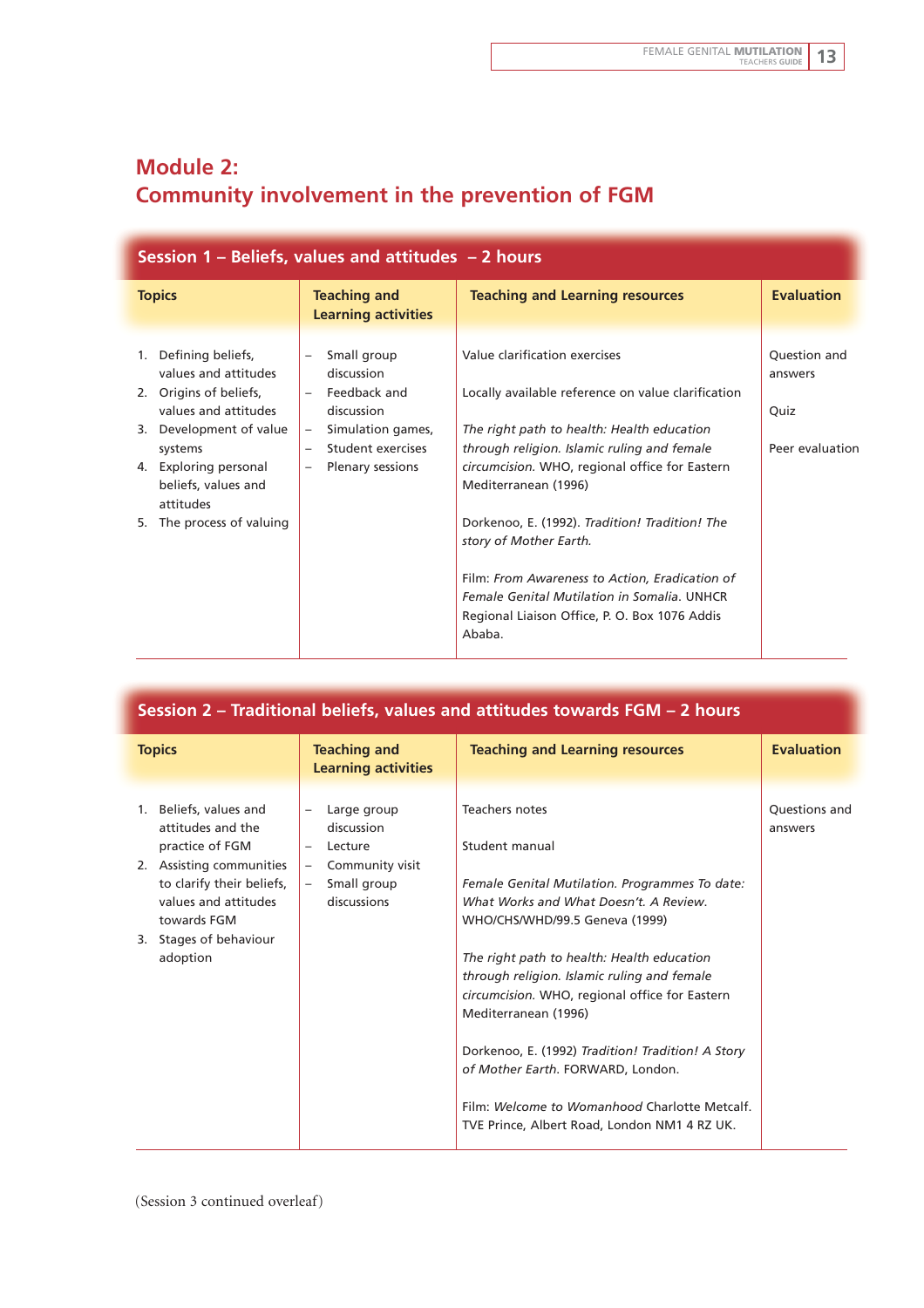| Session 3 – Strategies for involving individuals, families and communities in the |  |
|-----------------------------------------------------------------------------------|--|
| prevention of FGM – 2 hours                                                       |  |

| <b>Topics</b>            | <b>Teaching and</b><br><b>Learning activities</b> | <b>Teaching and Learning resources</b>           | <b>Evaluation</b> |
|--------------------------|---------------------------------------------------|--------------------------------------------------|-------------------|
|                          |                                                   |                                                  |                   |
| Defining community       | <b>Buzzing</b><br>$\overline{\phantom{0}}$        | Teachers notes and student manual                | Pre and post test |
| and community            | Short story<br>$\overline{\phantom{a}}$           |                                                  |                   |
| involvement              | Small group<br>$\overline{\phantom{0}}$           | References                                       |                   |
| Strategies for<br>2.     | discussion                                        |                                                  |                   |
| involving individuals,   | Large group<br>$\overline{\phantom{m}}$           |                                                  |                   |
| families in the          | discussion                                        |                                                  |                   |
| prevention of FGM        | Plenary<br>$\overline{\phantom{a}}$               | Female genital mutilation: A Handbook for        |                   |
| Strategies for<br>3.     |                                                   | frontline workers WHO/FCH/WMH/00.5 Rev.1 WHO     |                   |
| involving men in the     |                                                   | Geneva                                           |                   |
| prevention of FGM        |                                                   |                                                  |                   |
| Strategies for<br>4.     |                                                   | Towards the healthy women counselling guide:     |                   |
| involving women in       |                                                   | Ideas form the gender and health research group. |                   |
| the prevention of FGM    |                                                   | TDR, WHO, Geneva.                                |                   |
| 5. Strategies for        |                                                   |                                                  |                   |
| involving youth in the   |                                                   | WHO Film : Female Genital Mutilation- "The Road  |                   |
| prevention of FGM        |                                                   | to Change" Geneva, (2000.)                       |                   |
| Communicating with<br>6. |                                                   | E mail: Bookorders @who.int                      |                   |
| target groups            |                                                   |                                                  |                   |
|                          |                                                   |                                                  |                   |

# **Session 4 – Strategies for involving political and government leaders in the prevention of FGM – 4 hours. Field trip – 8 hours**

| <b>Topics</b>                                                                                                                                                                                               | <b>Teaching and</b><br><b>Learning activities</b>                                                                                                                                                     | <b>Teaching and Learning resources</b>                      | <b>Evaluation</b>        |
|-------------------------------------------------------------------------------------------------------------------------------------------------------------------------------------------------------------|-------------------------------------------------------------------------------------------------------------------------------------------------------------------------------------------------------|-------------------------------------------------------------|--------------------------|
| The role of political<br>1.<br>and government<br>leaders in the<br>prevention of FGM<br>Tips for effective<br>2.<br>communication with<br>political and<br>government leaders<br>Advocacy<br>3.<br>Lobbying | Brain storming<br>$\overline{\phantom{0}}$<br><b>Buzzing</b><br>-<br>Small group<br>discussions<br>Plenary session<br>$\qquad \qquad -$<br>Field trip to the<br>$\overline{\phantom{m}}$<br>community | Any relevant reference material on advocacy and<br>lobbying | Ouestions and<br>answers |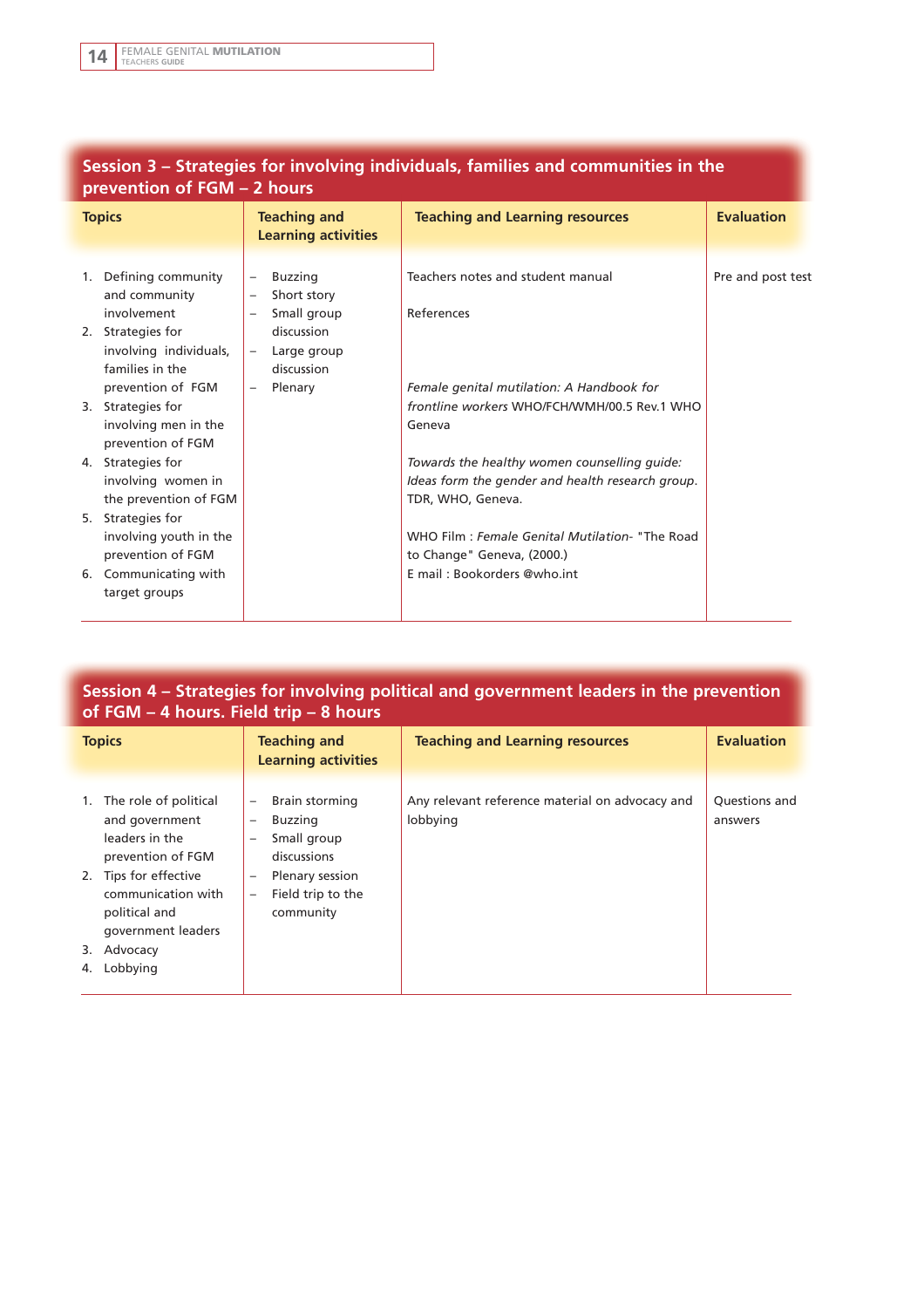# **Module 3: Management of girls and women with FGM complications:**

| Session 1 – Assessment to identify physical complications of FGM – 2 hours                                           |                                                                                                                                                                            |                                                                                                                                                           |                                                                                             |  |
|----------------------------------------------------------------------------------------------------------------------|----------------------------------------------------------------------------------------------------------------------------------------------------------------------------|-----------------------------------------------------------------------------------------------------------------------------------------------------------|---------------------------------------------------------------------------------------------|--|
| <b>Topics</b>                                                                                                        | <b>Teaching and</b><br><b>Learning activities</b>                                                                                                                          | <b>Teaching and Learning resources</b>                                                                                                                    | <b>Evaluation</b>                                                                           |  |
| The procedure of<br>1.<br>history taking<br>2. The procedure of<br>physical examination<br>in the presence of<br>FGM | Lecture<br>Role play<br>—<br>Demonstration and<br>$\overline{\phantom{0}}$<br>return<br>demonstration<br>Clinical practice<br>Plenary session<br>Large group<br>discussion | Use of teacher's notes and student manual<br>Students to practise in clinics on interviewing for<br>history taking and performing physical<br>examination | Checklist for<br>individual<br>students to check<br>their acquisition<br>of required skills |  |

# **Session 2 – Management of clients with physical complications due to FGM – 4 hours**

| <b>Topics</b>                                                                                                                                  | <b>Teaching and</b><br><b>Learning activities</b>                                                          | <b>Teaching and Learning resources</b>                                                                                                                                                                                                                                                                                                                                                                                                                                                          | <b>Evaluation</b>                |
|------------------------------------------------------------------------------------------------------------------------------------------------|------------------------------------------------------------------------------------------------------------|-------------------------------------------------------------------------------------------------------------------------------------------------------------------------------------------------------------------------------------------------------------------------------------------------------------------------------------------------------------------------------------------------------------------------------------------------------------------------------------------------|----------------------------------|
| Managing immediate<br>1.<br>and short term<br>physical complications<br>of FGM<br>Managing long term<br>2.<br>physical complications<br>of FGM | Large group<br>$\qquad \qquad -$<br>discussion<br>Lecture<br>$\qquad \qquad -$<br>Questions and<br>answers | References<br>Female Genital Mutilation: A Systematic Review of<br>the Health Complications of Female Genital<br>Mutilation Including Sequelae in Childbirth.<br>WHO/FCH7WMH/00.2 WHO, Geneva.(2000)<br>Female genital mutilation: A Handbook for frontline<br>workers WHO/FCH/WMH/00.5 Rev.1 WHO Geneva<br>Female Genital Mutilation: The Prevention and<br>the Management of the Health Complications:<br>Policy Guidelines for nurses and midwives.<br>WHO/FCH/ GWH/01.5. WHO, Geneva (2001) | Questions and<br>answers<br>Quiz |

| Session 3 - Using counselling skills - 4 hours                                                                         |                                                                                                                                       |                                                                                                                                                                                                            |                   |  |
|------------------------------------------------------------------------------------------------------------------------|---------------------------------------------------------------------------------------------------------------------------------------|------------------------------------------------------------------------------------------------------------------------------------------------------------------------------------------------------------|-------------------|--|
| <b>Topics</b>                                                                                                          | <b>Teaching and</b><br><b>Learning activities</b>                                                                                     | <b>Teaching and Learning resources</b>                                                                                                                                                                     | <b>Evaluation</b> |  |
| Qualities of a good<br>1.<br>counsellor<br>2. Building a helping<br>relationship<br>3. The procedure of<br>counselling | Ouestions and<br>$\overline{\phantom{0}}$<br>answers<br>Lecture<br>$\overline{\phantom{0}}$<br>Role plays<br>$\overline{\phantom{0}}$ | References<br>Counselling skills training in sexuality and<br>reproductive health: A facilitators quide.<br>WHO/ADH/93.3 WHO, Geneva (1993)<br>Teachers may use other relevant materials on<br>counselling |                   |  |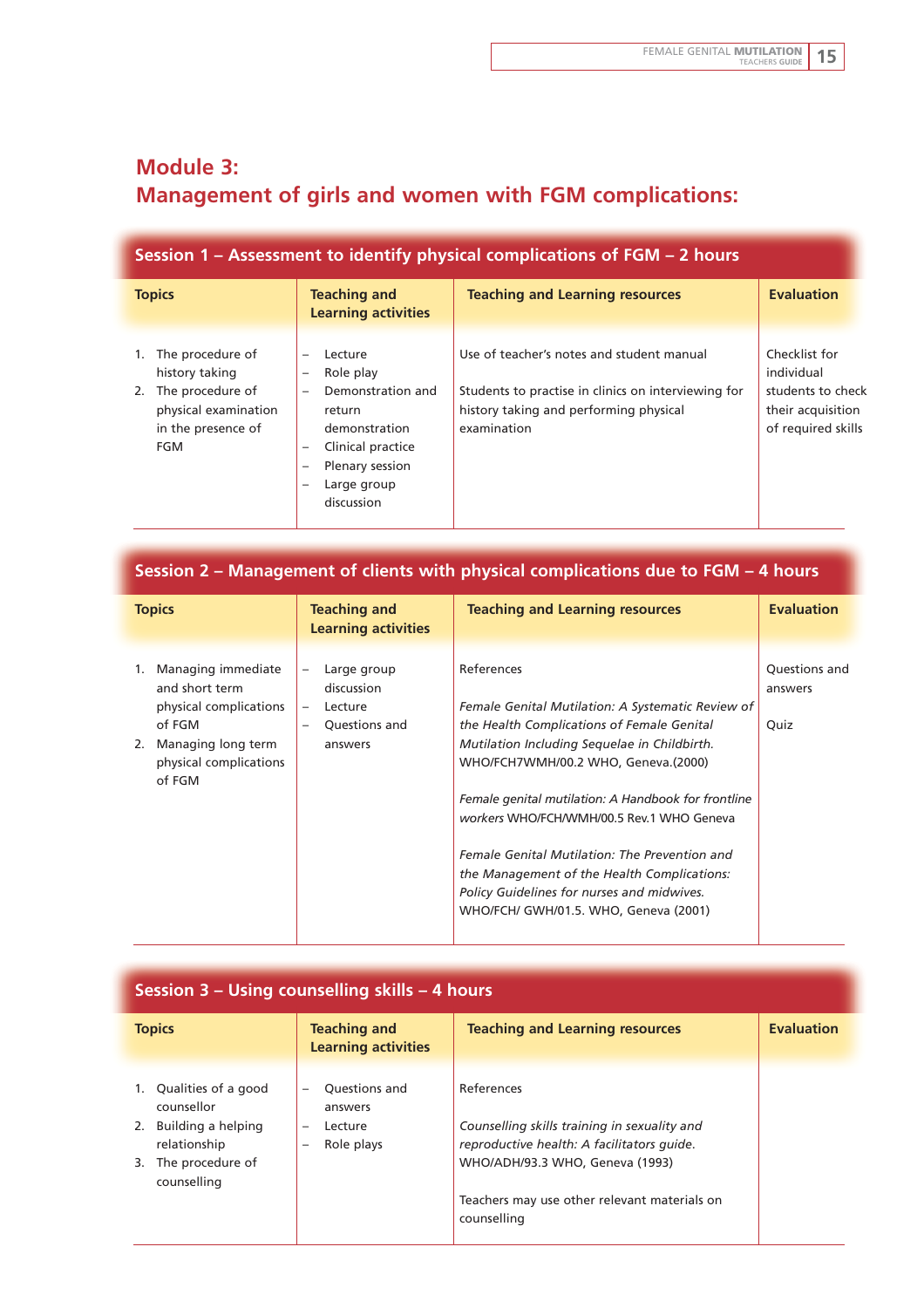| cipital 4 – Iuchtiffing psychosocial and scxual compilcations of TGM – 2 Hours                                             |                                                                                                                     |                                                                                                                                                                                                                                                                                                                                                                                                                                                                                                                                                                                       |                         |  |
|----------------------------------------------------------------------------------------------------------------------------|---------------------------------------------------------------------------------------------------------------------|---------------------------------------------------------------------------------------------------------------------------------------------------------------------------------------------------------------------------------------------------------------------------------------------------------------------------------------------------------------------------------------------------------------------------------------------------------------------------------------------------------------------------------------------------------------------------------------|-------------------------|--|
| <b>Topics</b>                                                                                                              | <b>Teaching and</b><br><b>Learning activities</b>                                                                   | <b>Teaching and Learning resources</b>                                                                                                                                                                                                                                                                                                                                                                                                                                                                                                                                                | <b>Evaluation</b>       |  |
| Psychosocial and<br>1.<br>sexual complications<br>of FGM<br>Identification of<br>2.<br>psychosocial and<br>sexual problems | Lecture<br>Small group<br>$\qquad \qquad -$<br>discussion<br>Plenary<br>Simulation exercises<br>Case study analysis | A Systematic Review of the Health Complications<br>of female genital mutilation including sequelae in<br>child birth. WHO/FCH/WHD/00.2 Geneva, (2000)<br>Female Genital Mutilation: The Prevention and<br>the Management of the Health Complications:<br>Policy Guidelines for nurses and midwives.<br>WHO/FCH/ GWH/01.5. WHO, Geneva (2001)<br>Female genital mutilation: A Handbook for<br>frontline workers WHO/FCH/WMH/00.5 Rev.1 WHO<br>Geneva<br>Toubia. N. A practical manual of health workers<br>caring for women with circumcision<br>A RAINBO Publication, New York (1999) | Quiz<br>Peer assessment |  |

### **Session 4 – Identifying psychosocial and sexual complications of FGM – 2 hours**

# **Session 5 – Management of girls or women with psychosocial and sexual complications of FGM – 3 hours**

|          | <b>Topics</b>                                                                       | <b>Teaching and</b><br><b>Learning activities</b>                        | <b>Teaching and Learning resources</b>                                                                                                                                              | <b>Evaluation</b>        |
|----------|-------------------------------------------------------------------------------------|--------------------------------------------------------------------------|-------------------------------------------------------------------------------------------------------------------------------------------------------------------------------------|--------------------------|
|          | Key elements in<br>managing psychosocial<br>and sexual                              | Lecture<br>Story telling<br>$\overline{\phantom{0}}$<br>Group discussion | A Systematic Review of the Health Complications<br>of female genital mutilation including sequelae in<br>child birth. WHO/FCH/WHD/00.2 Geneva, (2000)                               | Ouestions and<br>answers |
| 2.<br>3. | complications of FGM<br>Managing psychosocial<br>problems of FGM<br>Managing sexual |                                                                          | Female genital mutilation: A Handbook for<br>frontline workers WHO/FCH/WMH/00.5 Rev.1 WHO<br>Geneva                                                                                 | Individual<br>assessment |
|          | problems                                                                            |                                                                          | Female Genital Mutilation: The Prevention and<br>the Management of the Health Complications:<br>Policy Guidelines for nurses and midwives.<br>WHO/FCH/ GWH/01.5. WHO, Geneva (2001) |                          |

| Session 6 - Demonstrating referral skills - 2 hours                                                            |                                                                              |                                                                        |                                                            |
|----------------------------------------------------------------------------------------------------------------|------------------------------------------------------------------------------|------------------------------------------------------------------------|------------------------------------------------------------|
| <b>Topics</b>                                                                                                  | <b>Teaching and</b><br><b>Learning activities</b>                            | <b>Teaching and Learning resources</b>                                 | <b>Evaluation</b>                                          |
| Complications which a<br>nurse/midwife may<br>need to refer for<br>further management<br>Procedure of referral | Lecture<br>Demonstration and<br>return<br>demonstration<br>clinical practice | Teachers should use locally available referral<br>procedure quidelines | Checklist for the<br>referral procedure<br>Peer assessment |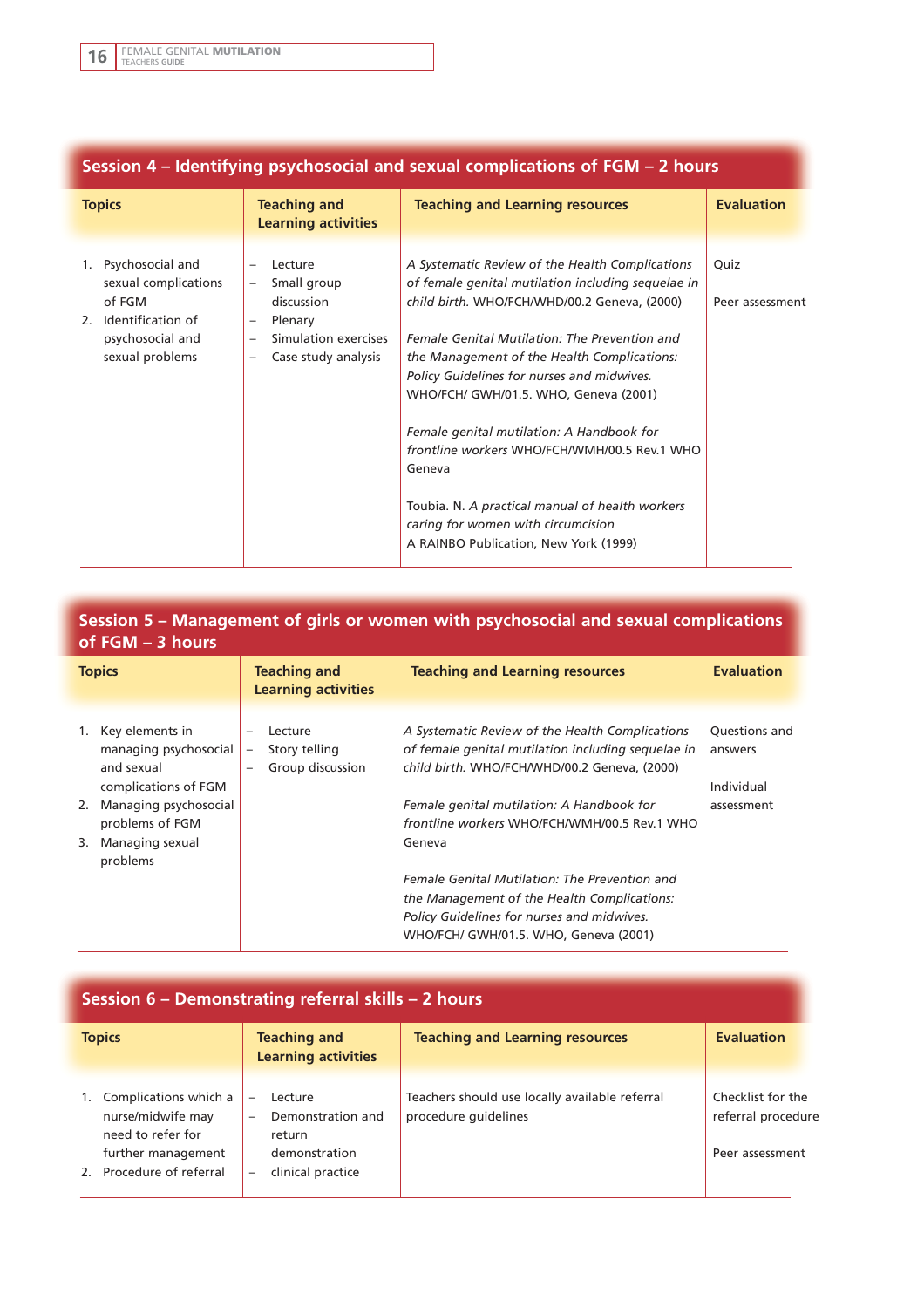| <b>Topics</b>                                                                                                                                                                                                         | <b>Teaching and</b><br><b>Learning activities</b>                                                                                                                                                             | <b>Teaching and Learning resources</b>                                                                                                                                                                                                                                                                                                                                                                                                               | <b>Evaluation</b>        |
|-----------------------------------------------------------------------------------------------------------------------------------------------------------------------------------------------------------------------|---------------------------------------------------------------------------------------------------------------------------------------------------------------------------------------------------------------|------------------------------------------------------------------------------------------------------------------------------------------------------------------------------------------------------------------------------------------------------------------------------------------------------------------------------------------------------------------------------------------------------------------------------------------------------|--------------------------|
| 1. Review of types of<br>FGM<br>2. Problems which<br>women with type III<br>FGM may encounter if<br>they want to use<br>vaginal methods of<br>family planning.<br>Family planning<br>3.<br>methods and type of<br>FGM | Ouestions and<br>$\overline{\phantom{0}}$<br>answers<br>Lecture<br>$\overline{\phantom{0}}$<br>Small group<br>$\overline{\phantom{m}}$<br>discussion<br>Large group<br>$\overline{\phantom{m}}$<br>discussion | A Systematic Review of the Health Complications<br>of female genital mutilation including sequelae in<br>child birth. WHO/FCH/WHD/00.2 Geneva, (2000)<br>Robert A. et.al (1997). The essentials of<br>contraceptive technology: A Handbook for clinic<br>staff. Johns Hopkins Population Information<br>Programme, Centre for Communication<br>Programmes. The John Hopkins School of Public<br>Health 111 Market Place, Baltimore MD 21202,<br>USA. | Questions and<br>answers |

# **Session 7 – Family planning use in the presence of FGM – 2 hours**

| Session $8$ – The procedure of opening up type III FGM – 3 hours.<br><b>Clinical practice - 40 hours</b>                                                                                          |                                                                                                                                                                 |                                                                                                                                                                                                                                                                                                                                                                                                                                                                                                                                                                                                                                                                                                                                                                                                         |                                                               |
|---------------------------------------------------------------------------------------------------------------------------------------------------------------------------------------------------|-----------------------------------------------------------------------------------------------------------------------------------------------------------------|---------------------------------------------------------------------------------------------------------------------------------------------------------------------------------------------------------------------------------------------------------------------------------------------------------------------------------------------------------------------------------------------------------------------------------------------------------------------------------------------------------------------------------------------------------------------------------------------------------------------------------------------------------------------------------------------------------------------------------------------------------------------------------------------------------|---------------------------------------------------------------|
| <b>Topics</b>                                                                                                                                                                                     | <b>Teaching and</b><br><b>Learning activities</b>                                                                                                               | <b>Teaching and Learning resources</b>                                                                                                                                                                                                                                                                                                                                                                                                                                                                                                                                                                                                                                                                                                                                                                  | <b>Evaluation</b>                                             |
| Indication of opening<br>1.<br>up type III FGM<br>2. Preparation of the<br>client and equipment<br>4. The procedure of<br>opening up type<br>III FGM<br>5. Post care of an<br>opened type III FGM | Ouestion and<br>$\overline{\phantom{0}}$<br>answers<br>Simulation<br>$\qquad \qquad -$<br>Clinical observation<br>$\overline{\phantom{m}}$<br>Clinical practice | A Systematic Review of the Health Complications<br>of female genital mutilation including sequelae in<br>child birth. WHO/FCH/WHD/00.2 Geneva, (2000)<br>Management of pregnancy, child birth, and<br>postpartum periods in the presence of female<br>genital mutilation. Report of A WHO Technical<br>Consultation. Geneva, 15-17 October 1997.<br>WHO/FCH/GWH/01.2. WHO, Geneva (2001)<br>Female Genital Mutilation: The Prevention and<br>the Management of the Health Complications:<br>Policy Guidelines for nurses and midwives.<br>WHO/FCH/ GWH/01.5. WHO, Geneva (2001)<br>Students to practise the procedure on a model,<br>then observe the procedure been done in the<br>clinical setting. Students can then be allocated to<br>relevant clinics to practise opening up under<br>supervision | Use of a checklist<br>to assess the skills<br>Peer assessment |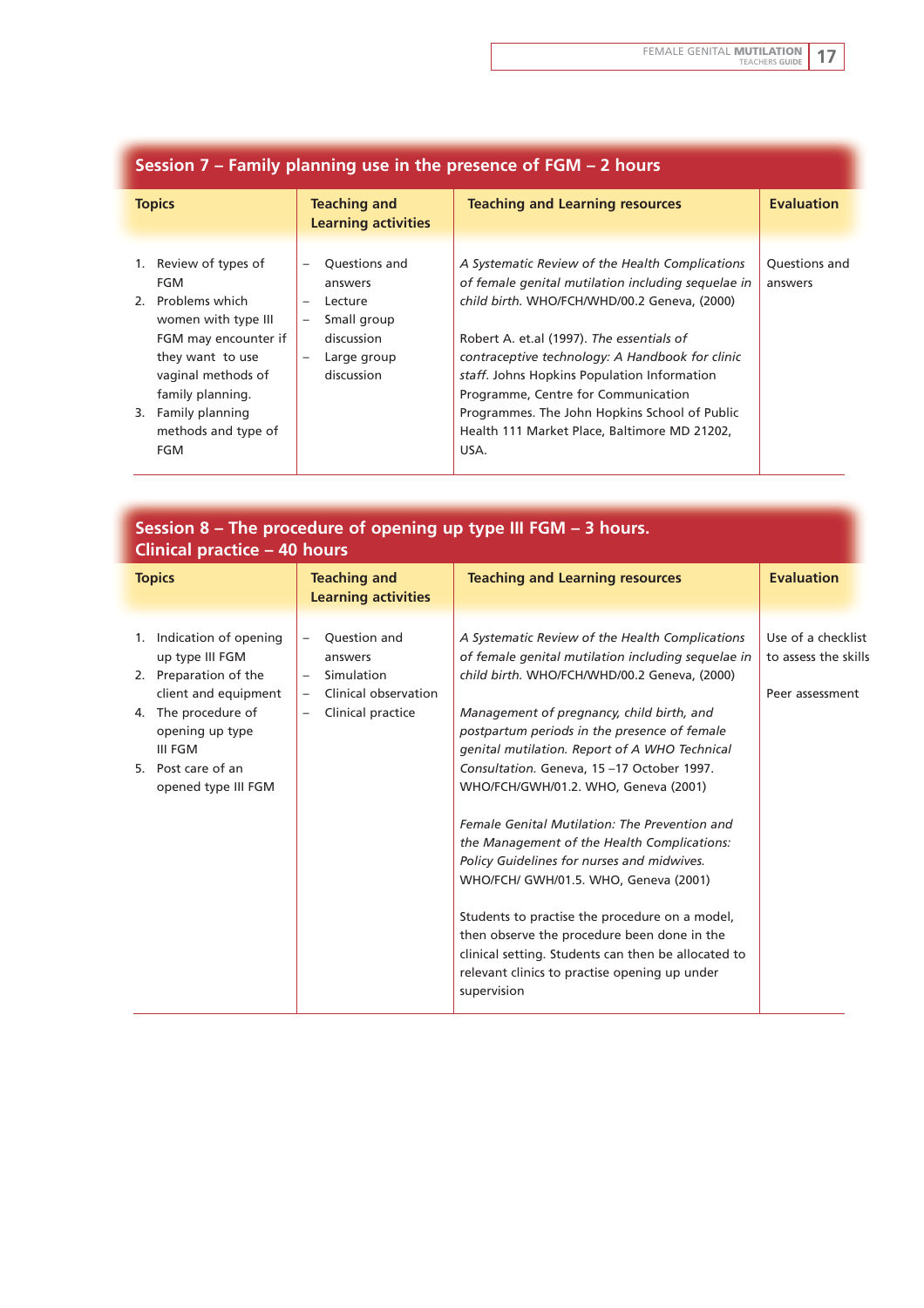# **Module 4: Management of women with Female Genital Mutilation during pregnancy, labour, delivery and the postpartum period**

# **Session 1 – Assessment and the management of complications due to FGM during pregnancy – 3 hours**

| <b>Topics</b>                                                                                                                                                                                                   | <b>Teaching and</b><br><b>Learning activities</b>                                                                                                                           | <b>Teaching and Learning resources</b>                                                                                                                                                                                                                                                                                                                                                                                                                                                                                                                                                                     | <b>Evaluation</b>           |
|-----------------------------------------------------------------------------------------------------------------------------------------------------------------------------------------------------------------|-----------------------------------------------------------------------------------------------------------------------------------------------------------------------------|------------------------------------------------------------------------------------------------------------------------------------------------------------------------------------------------------------------------------------------------------------------------------------------------------------------------------------------------------------------------------------------------------------------------------------------------------------------------------------------------------------------------------------------------------------------------------------------------------------|-----------------------------|
| 1. Assessing problems<br>associated with FGM<br>during pregnancy<br>2. Management of<br>women with type I, II, IV<br>FGM during pregnancy<br>Management of<br>3.<br>women with type III<br>FGM during pregnancy | Questions and<br>answers<br>Small group<br>$\overline{\phantom{a}}$<br>discussions<br>Plenary discussion<br>$\overline{\phantom{a}}$<br>Lecture<br>$\overline{\phantom{0}}$ | Use of teachers notes and student manual<br>References:<br>A Systematic Review of the Health Complications<br>of Female Genital Mutilation including Sequelae<br>in Child Birth. WHO/FCH/WMH/00.2. WHO Geneva,<br>(2000)<br>Management of pregnancy, childbirth and the<br>postpartum in the presence of FGM. Report of a<br>WHO Technical Consultation. Geneva, 17-18<br>October 1997<br>WHO/FCH/GWH/01.2. WHO, Geneva, (2001).<br>Toubia, N. (1999). A Practical Manual for Health<br>Care providers: Caring for Women with<br>Circumcision. A RAINBO Publication.<br>915 Broadway, Suite 1109, New York | Pre-test<br>Peer assessment |

| Session $2$ – Obstetric complications during labour and delivery – 2 hours |                                                                                                                              |                                                                                                                                                                                                                                                                                                                                                                                      |                                  |
|----------------------------------------------------------------------------|------------------------------------------------------------------------------------------------------------------------------|--------------------------------------------------------------------------------------------------------------------------------------------------------------------------------------------------------------------------------------------------------------------------------------------------------------------------------------------------------------------------------------|----------------------------------|
| <b>Topics</b>                                                              | <b>Teaching and</b><br><b>Learning activities</b>                                                                            | <b>Teaching and Learning resources</b>                                                                                                                                                                                                                                                                                                                                               | <b>Evaluation</b>                |
| Complications of FGM<br>1.<br>during labour and<br>delivery                | Questions and<br>$\overline{\phantom{0}}$<br>answers<br>Small group<br>discussion<br>Large group<br>discussion<br>Case study | References:<br>A Systematic Review of the Health Complications<br>of Female Genital Mutilation including Sequelae<br>in Child Birth. WHO/FCH/WMH/00.2. WHO Geneva,<br>(2000)<br>Management of pregnancy, childbirth and the<br>postpartum in the presence of FGM. Report of a<br>WHO Technical Consultation. Geneva, 17-18<br>October 1997<br>WHO/FCH/GWH/01.2. WHO, Geneva, (2001). | Quiz<br>Questions and<br>answers |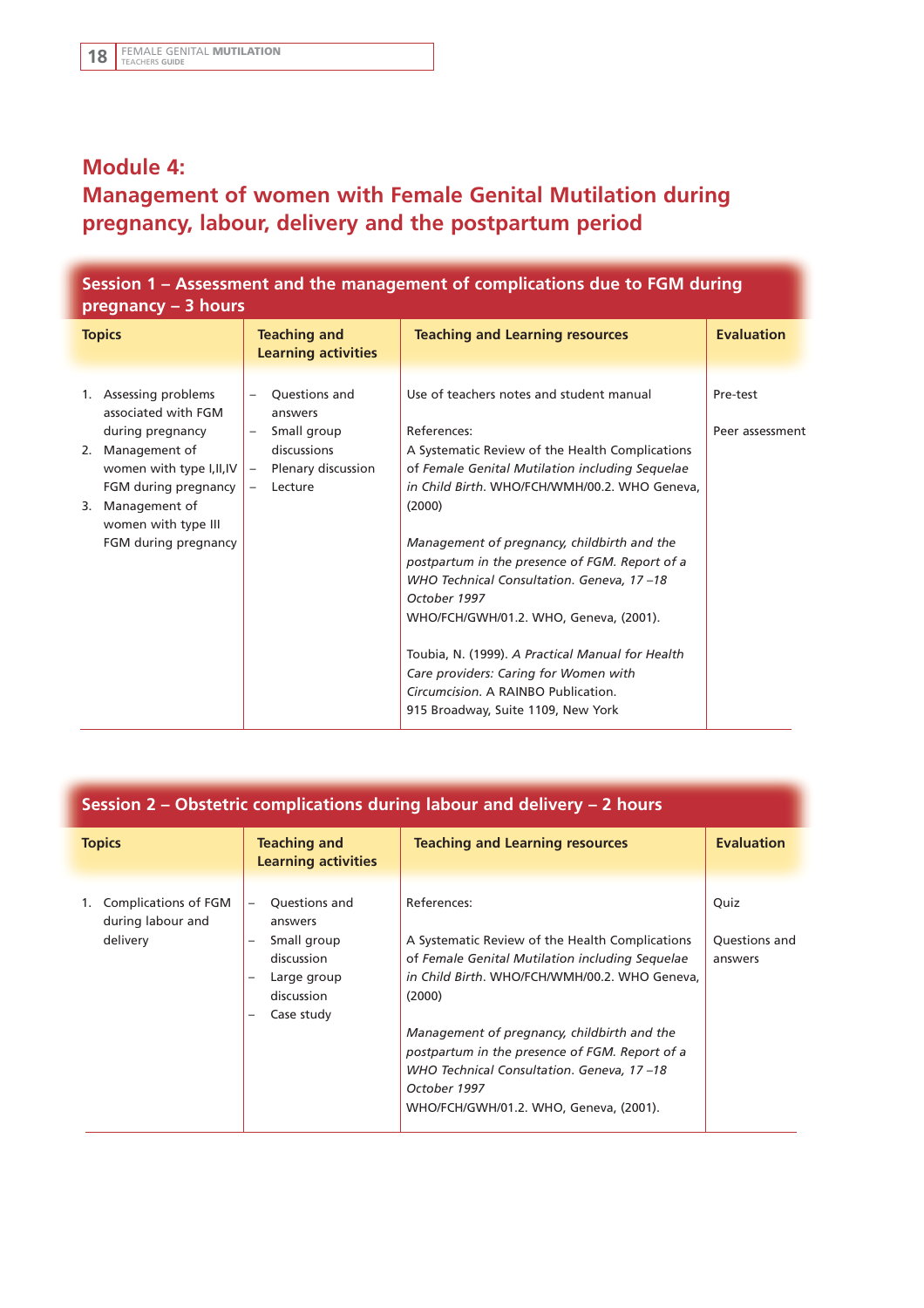| $ucitvert y - 4$ Hours                                                                                                                                                                                                                                                                            |                                                                                                                                                                               |                                                                                                                                                                                                                                                                                                                                                                                                                                                                                                                                                                                             |                                          |  |
|---------------------------------------------------------------------------------------------------------------------------------------------------------------------------------------------------------------------------------------------------------------------------------------------------|-------------------------------------------------------------------------------------------------------------------------------------------------------------------------------|---------------------------------------------------------------------------------------------------------------------------------------------------------------------------------------------------------------------------------------------------------------------------------------------------------------------------------------------------------------------------------------------------------------------------------------------------------------------------------------------------------------------------------------------------------------------------------------------|------------------------------------------|--|
| <b>Topics</b>                                                                                                                                                                                                                                                                                     | <b>Teaching and</b><br><b>Learning activities</b>                                                                                                                             | <b>Teaching and Learning resources</b>                                                                                                                                                                                                                                                                                                                                                                                                                                                                                                                                                      | <b>Evaluation</b>                        |  |
| Physical examination<br>1.<br>Monitoring the<br>2.<br>progress of Labour<br>3. Assessment of<br>introitus during labour<br>4. Management of<br>women with type I, II,<br>and IV FGM during<br>labour and delivery<br>Management women<br>5.<br>with type III FGM<br>during labour and<br>delivery | Demonstration on<br>$\overline{\phantom{m}}$<br>assessment of a<br>woman with FGM<br>during labour<br>Clinical observation<br>$\hspace{0.1mm}-\hspace{0.1mm}$<br>and practice | References:<br>Management of pregnancy, childbirth and the<br>postpartum period in the presence of female<br>genital mutilation: Report of a WHO Technical<br>Consultation Geneva, 15-17 October 1997.<br>WHO/FCH/GWH/01.2<br>Female Genital Mutilation: The Prevention and<br>the Management of the Health Complications:<br>Policy Guidelines for nurses and midwives.<br>WHO/FCH/ GWH/01.5. WHO, Geneva (2001)<br>Toubia, N. (1999). A Practical Manual for Health<br>Care providers: Caring for Women with<br>Circumcision. A RAINBO Publication.<br>915 Broadway, Suite 1109, New York | Assessment of<br>clinical<br>performance |  |

# **Session 3 – Assessment and the Management of women with FGM during labour and delivery – 4 hours**

# **Session 4 – Management of women with FGM during the postpartum period – 3 hours**

| <b>Topics</b>                                                                                                                                                    | <b>Teaching and</b><br><b>Learning activities</b> | <b>Teaching and Learning resources</b>                                                                                                                                                                                                                                                                                                                                                                           | <b>Evaluation</b>                        |
|------------------------------------------------------------------------------------------------------------------------------------------------------------------|---------------------------------------------------|------------------------------------------------------------------------------------------------------------------------------------------------------------------------------------------------------------------------------------------------------------------------------------------------------------------------------------------------------------------------------------------------------------------|------------------------------------------|
| 1. Assessment of the<br>mother's complications<br>after delivery<br>2. Complications after<br>delivery<br>3. Management of a<br>woman with FGM<br>after delivery | Clinical observation<br>and practice              | Reference:<br>Management of pregnancy, childbirth and<br>the postpartum period in the presence of female<br>genital mutilation: Report of a WHO Technical<br>Consultation Geneva, 15-17 October 1997.<br>WHO/FCH/GWH/01.2<br>Female Genital Mutilation: The Prevention and<br>the Management of the Health Complications:<br>Policy Guidelines for nurses and midwives.<br>WHO/FCH/ GWH/01.5. WHO, Geneva (2001) | Assessment of<br>clinical<br>performance |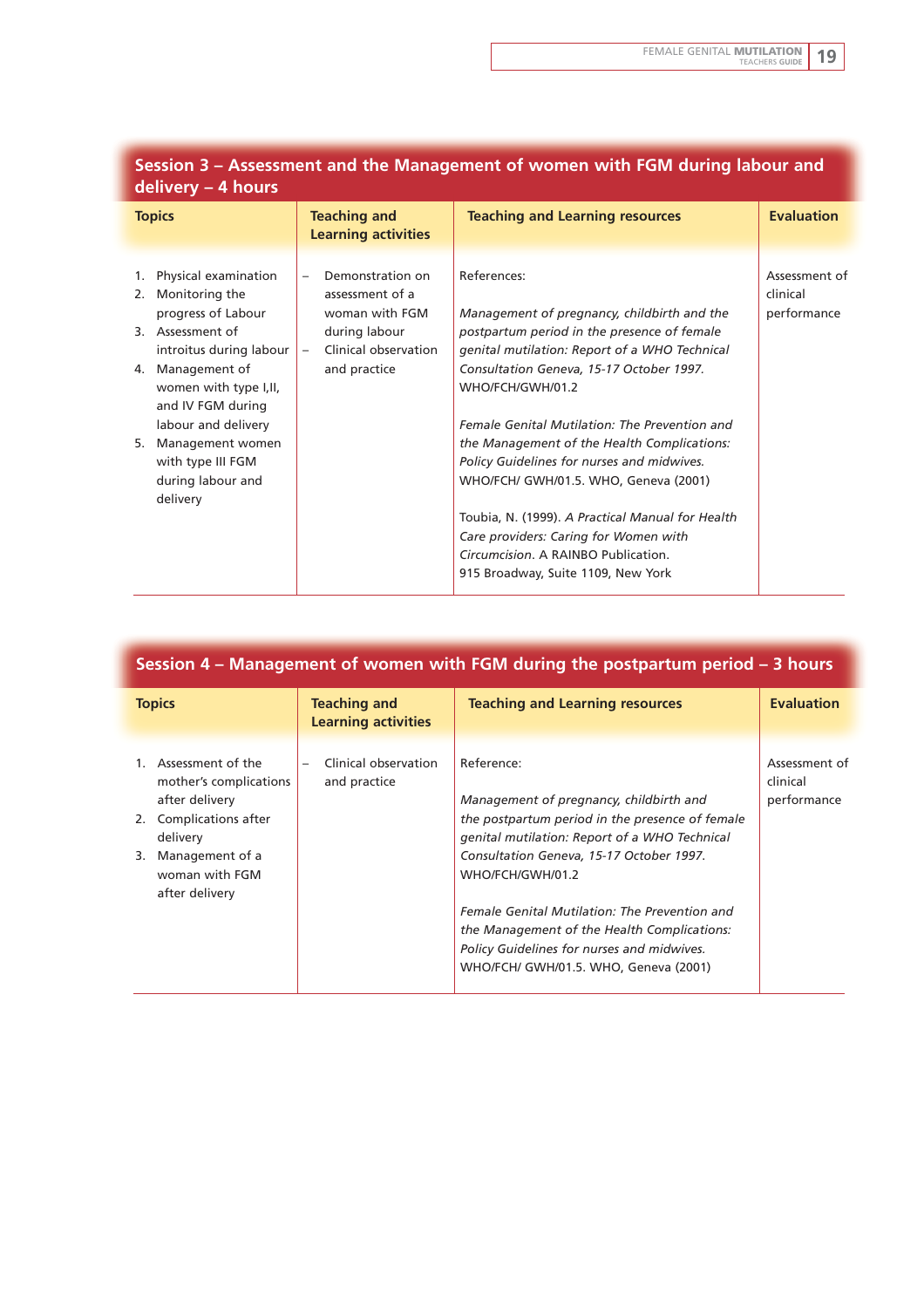FEMALE GENITAL **MUTILATION**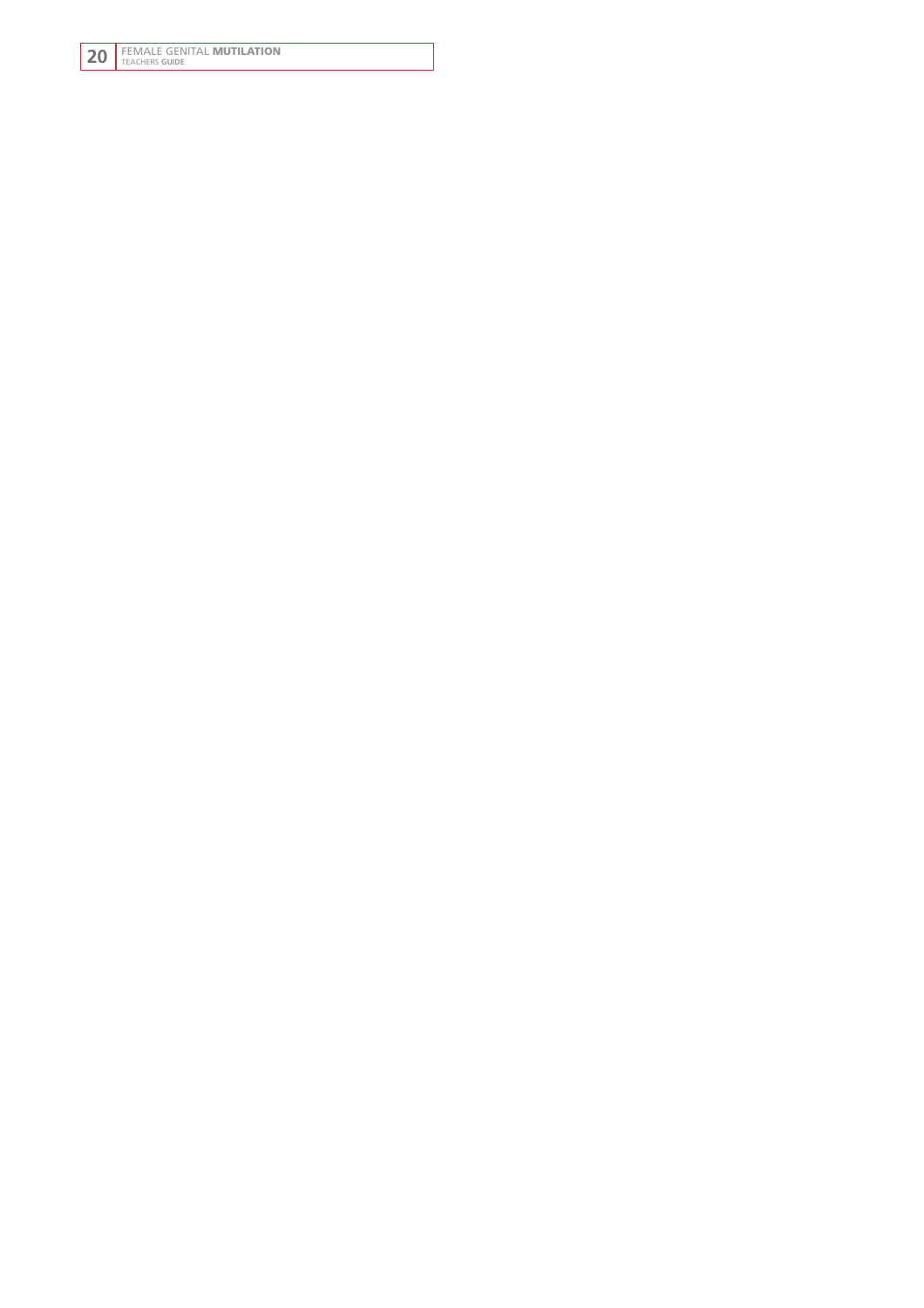# **MODULE 1: INTRODUCTION TO FEMALE GENITAL MUTILATION**

Module one is the foundation module. It is intended to equip nurses and midwives with basic information about female genital mutilation, its health consequences and the cultural traditions that underpin it. It also examines the ethical, legal and human rights implications of FGM.

# **Application of the module**

The module can be used as a foundation for the other three modules in this manual. It can also be used as a complete course in itself for raising awareness among nurses, midwives and other health personnel of the issue of FGM.

# **General objectives**

At the end of this module the students are expected to be able to:

- Give a descriptive definition of FGM.
- Recall the WHO classification of FGM.
- Give the theories behind the origins of FGM.
- Identify the reasons given by communities for practising FGM.
- Describe the range of procedures carried out in the country in question.
- Describe the effects of FGM on the health of girls and women in the community.

# **Background qualifications**

Students working on this module should already have basic knowledge of the anatomy and physiology of the human body.

# **Essential competencies**

Students are expected to acquire the following skills from this module:

- knowledge and understanding of the WHO classification of FGM
- knowledge of the prevalence of FGM worldwide and nationally
- knowledge of what is involved in  $FGM$  how the procedure is performed, by whom, to whom, at what ages, and under what conditions, and for what reasons
- knowledge of the full range of complications associated with FGM amongst clients of different ages:
	- physical complications
	- psychosocial complications
	- sexual complications
	- obstetric complications.

# **Suggested teaching/learning activities**

- Lecture.
- Small group discussions.
- Plenary sessions.
- Buzzing.
- Brainstorming.
- Individual and group assignment.

# **Teaching aids**

The teaching aids may include:

- Films.
- Charts, posters, leaflets, writing boards, overhead projector and transparencies, slides and slide projector.
- Anatomical models.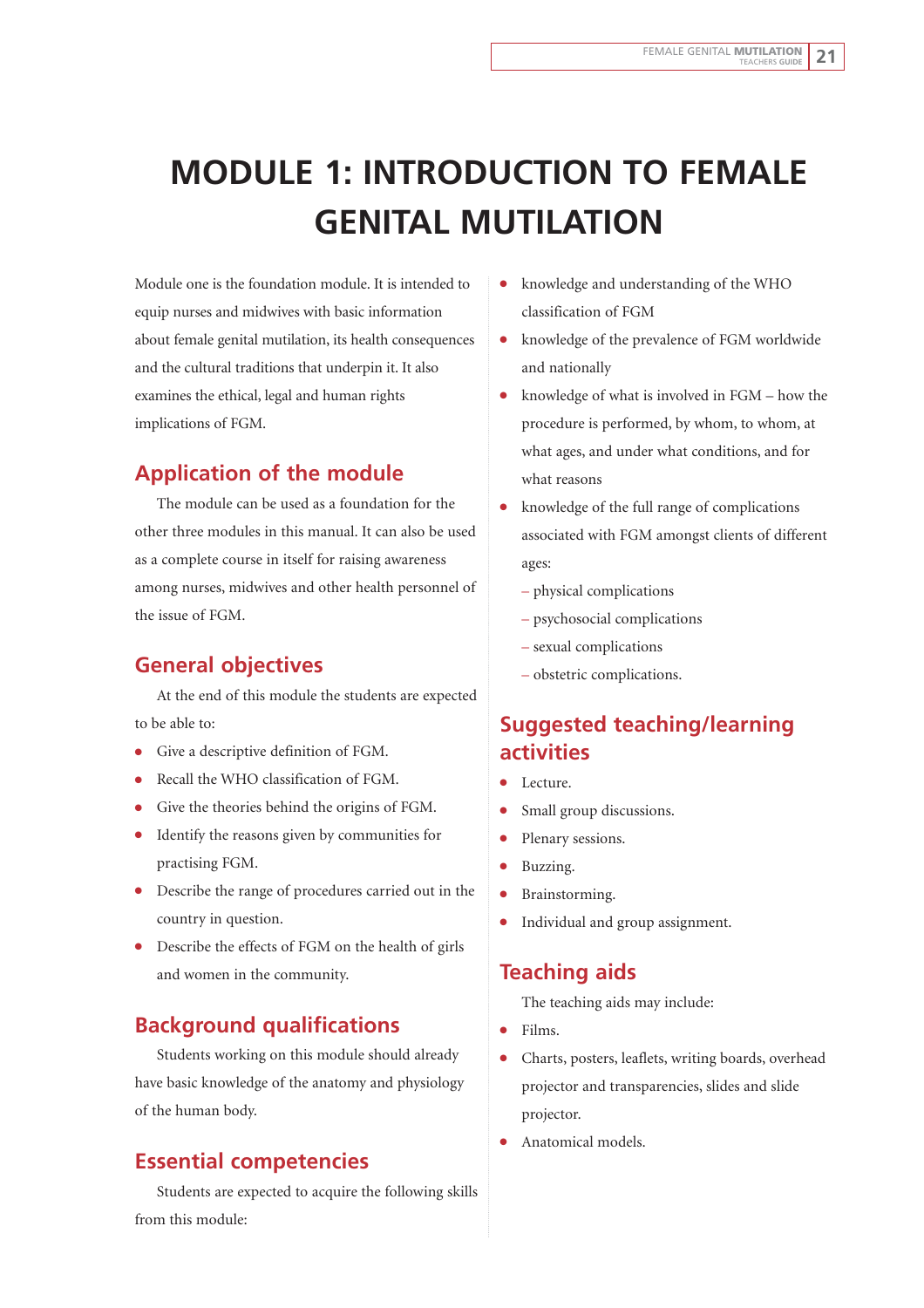# **Reference materials**

- *A Systematic review of the complications of female genital mutilation including sequelae in childbirth*. WHO/FCH/ WMH/00.2 Geneva (2000).
- *Female Genital Mutilation. A joint WHO/UNICEF/ UNFPA statement.* WHO. Geneva (1997).
- *Female Genital Mutilation. Report of a WHO Technical Working Group*, Geneva, 17-19 July 1995. Geneva, World Health Organization, 1996. (WHO/FRH/WHD/96.10)
- *Female Genital Mutilation. An overview.* WHO, Geneva (1998).
- *Summary of international and regional human rights texts relevant to the prevention of violence against women*. WHO/GCWH/WMH/99.3. Geneva (1999).
- *Regional plan of Action to accelerate the elimination of female genital mutilation.* WHO Regional office for Africa, 1996. AFR/WAH/97.1.
- *Female Genital Mutilation: A Handbook for Frontline Workers*. WHO/FCH/WMH/00.5 Rev.1. WHO, Geneva (2000).
- *The right path to health: Health education through religion. Islamic ruling and female circumcision.* WHO, regional office for Eastern Mediterranean (1996)
- *Visions and discussions on genital mutilation of girls: An international survey*, by Jacqueline Smith. Published by Defense for Children International, Netherlands, 1995.

# **Regional and national references, for example:**

- WHO regional strategy for reproductive health.
- Regional plan of action to accelerate the elimination of FGM in Africa.
- National plans of action on the elimination of FGM.
- Any other locally available reference materials that are relevant.

# **The Sessions**

| Time in hours                       |
|-------------------------------------|
| Session 1:                          |
|                                     |
| Session 2:                          |
| Description and background of FGM 3 |
| Session 3:                          |
|                                     |
| Session 4:                          |
| Professional ethics and legal       |
|                                     |
| Session 5: Human rights and the     |
|                                     |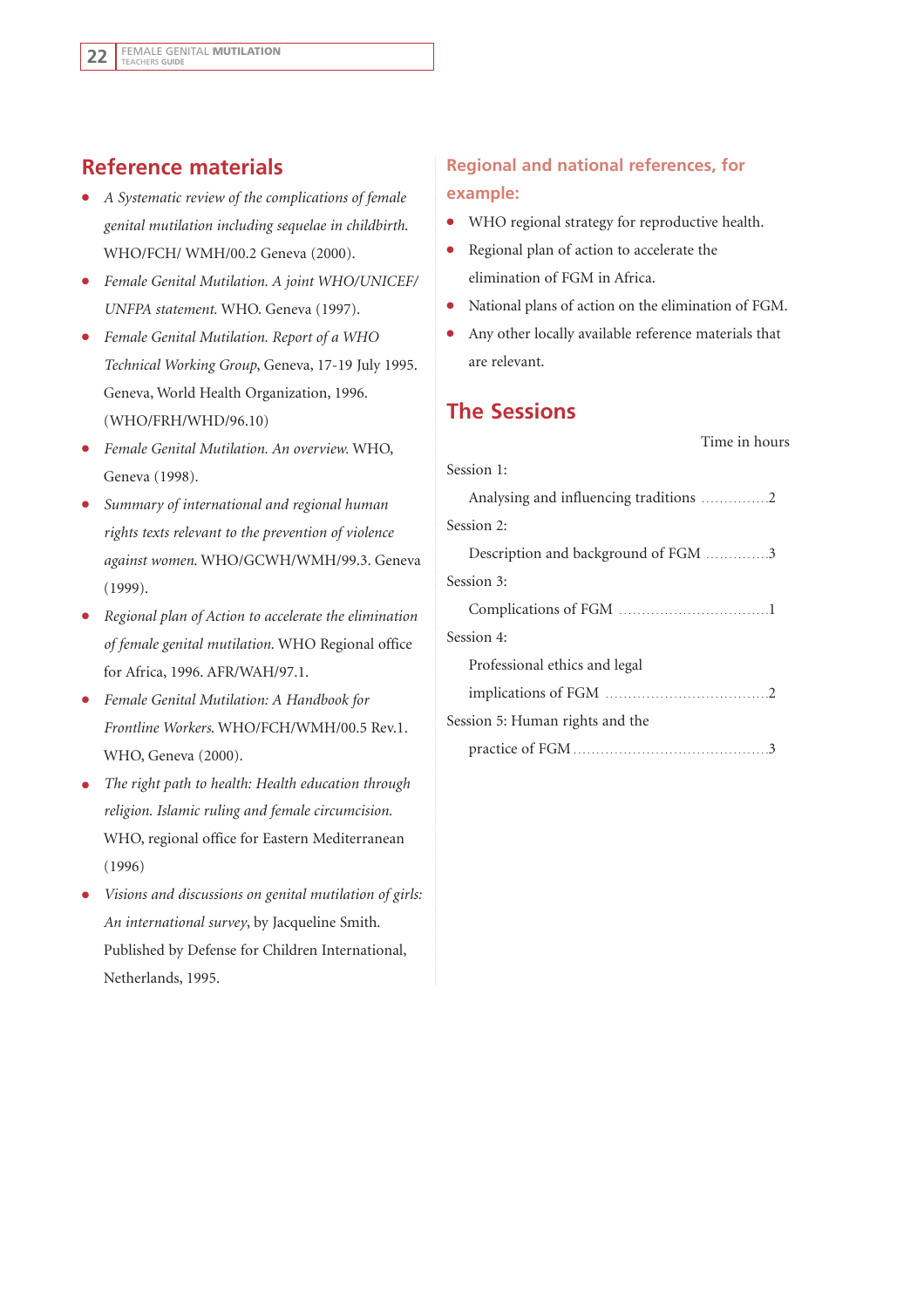# **Session 1: Analysing and influencing traditions**

# **Session objectives**

By the end of the session students are expected to:

- 1. Have a broad understanding of the meaning of "tradition".
- 2. Be able to identify traditions which are prevalent in the community.
- 3. Be able to identify good and bad traditions.
- 4. Have constructive ideas for how to bring about change.

# **Key references**

- *Tradition! Tradition! A story of Mother Earth*, by Dorkenoo, E. published by FORWARD Ltd. London, 1992.
- *Female Genital Mutilation. A joint WHO/UNICEF/ UNFPA statement.* WHO. Geneva (1997).
- *Female genital mutilation: A Handbook for frontline workers*. WHO/FCH/WMH700.5 Rev.1 WHO Geneva, 2000.
- *The right path to health: Health education through religion. Islamic ruling and female circumcision.* WHO, regional office for Eastern Mediterranean (1996)

# **Suggested teaching methods**

- Lecture.
- Small group discussion.
- Plenary sessions.
- Buzzing.

# **Teaching aids**

The teaching aids may include:

- Films.
- Charts, posters, pictures, leaflets, writing boards, slides and slide projector, overhead projector and transparencies.

# **Setting the scene**

As a warm-up exercise:

Ask students to identify a few traditions they know of.

● Ask students to give reasons for the existence of these traditions

# **The Sessions:**

Introduce the session and its objectives

# **Defining tradition**

# **Buzz:**

- Ask students: what do you understand by tradition?
- Let students buzz in a group of twos or threes.
- Write down students' responses.

#### **Agree on a definition, for example:**

Traditions are the customs, beliefs and values of a community which govern and influence members' behaviour. Traditions constitute learned habits, which are passed on from generation to generation and which form part of the identity of a particular community. People adhere to these patterns of behaviour, believing that they are the right things to do. Traditions are often guarded by taboos and are not easy to change.

# **Examination of traditions Small group discussion:**

- Divide students into groups and give them group exercise as follows:
	- **–** List the traditions which you know about and decide whether they are beneficial, harmful, or neutral (neither beneficial nor harmful).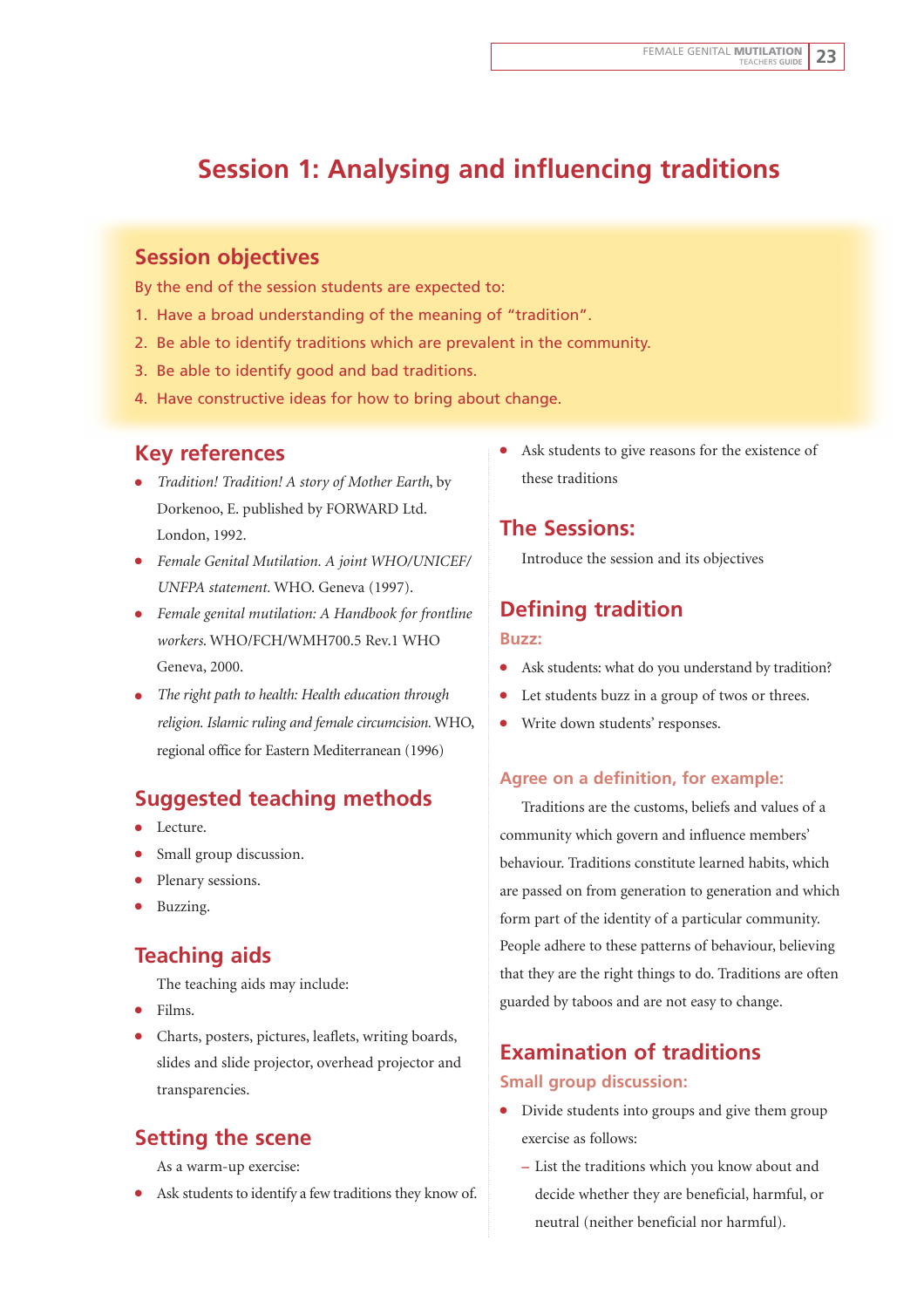#### *Teacher's notes*

| <b>BENEFICIAL</b>                                                                                                                                                                                                             | <b>HARMFUL</b>                                                                                                                                                                                                                                                                                                                                                                                                    | <b>NEUTRAL</b>                                                                                                                                             |
|-------------------------------------------------------------------------------------------------------------------------------------------------------------------------------------------------------------------------------|-------------------------------------------------------------------------------------------------------------------------------------------------------------------------------------------------------------------------------------------------------------------------------------------------------------------------------------------------------------------------------------------------------------------|------------------------------------------------------------------------------------------------------------------------------------------------------------|
| - Breast feeding<br>- Women relieved of work after<br>delivery<br>- Special care and nutritious diet for a<br>newly delivered mother<br>- Affirming puberty rites (without<br>FGM) which prepare adolescents<br>for womanhood | - Lack of autonomy for women in<br>seeking medical care (decision<br>made only by men)<br>- Food taboos for pregnant women<br>and children<br>- Early marriage and early child<br>bearing for girls<br>- Force feeding for babies<br>- Son preference<br>- Priority of access for men and boys<br>in the family to good food<br>(mothers and daughters eat last)<br>- Tribal marks<br>- Female genital mutilation | - Wearing talisman<br>- Putting a piece of thread on the<br>babies' anterior fontanel to cure<br>hiccups<br>- Wearing charms to keep evil spirits<br>away. |

NB: The above table is just an example. Some of the traditions mentioned will not be relevant to all communities. As health professionals we should encourage the beneficial traditions and discourage the harmful ones.

# **Thinking about harmful tradition Story telling:**

**Tradition! Tradition! A Story of Mother Earth, by Efua Dorkenoo, published by FORWARD Ltd., London, 1992.**

Once upon a time, there was a kingdom in a faraway country known as the Land of Myrrh. There lived a proud people of great cultural heritage, enriched by deep-rooted and much-treasured traditions. It was tradition, for instance, that the women of Myrrh were one-legged. But one-legged as they might be, a more elegant and self-possessed group of women can hardly be imagined.

They had charming flirtatious ways, and an extraordinary gift for beautiful poetry. At the same time they were not without ambitions; and they possessed just the right measure of astuteness necessary to achieve them. And when the occasion

demanded it, they could be very aggressive.

One day, the Great Creator sent Mother Earth to the Land of Myrrh to see how the people were getting along. You see, there had been a very bad drought, people were hungry, and naturally the Great Creator was concerned.



And so Mother Earth, disguised as an old woman, visited the Land of Myrrh. She was surprised to notice,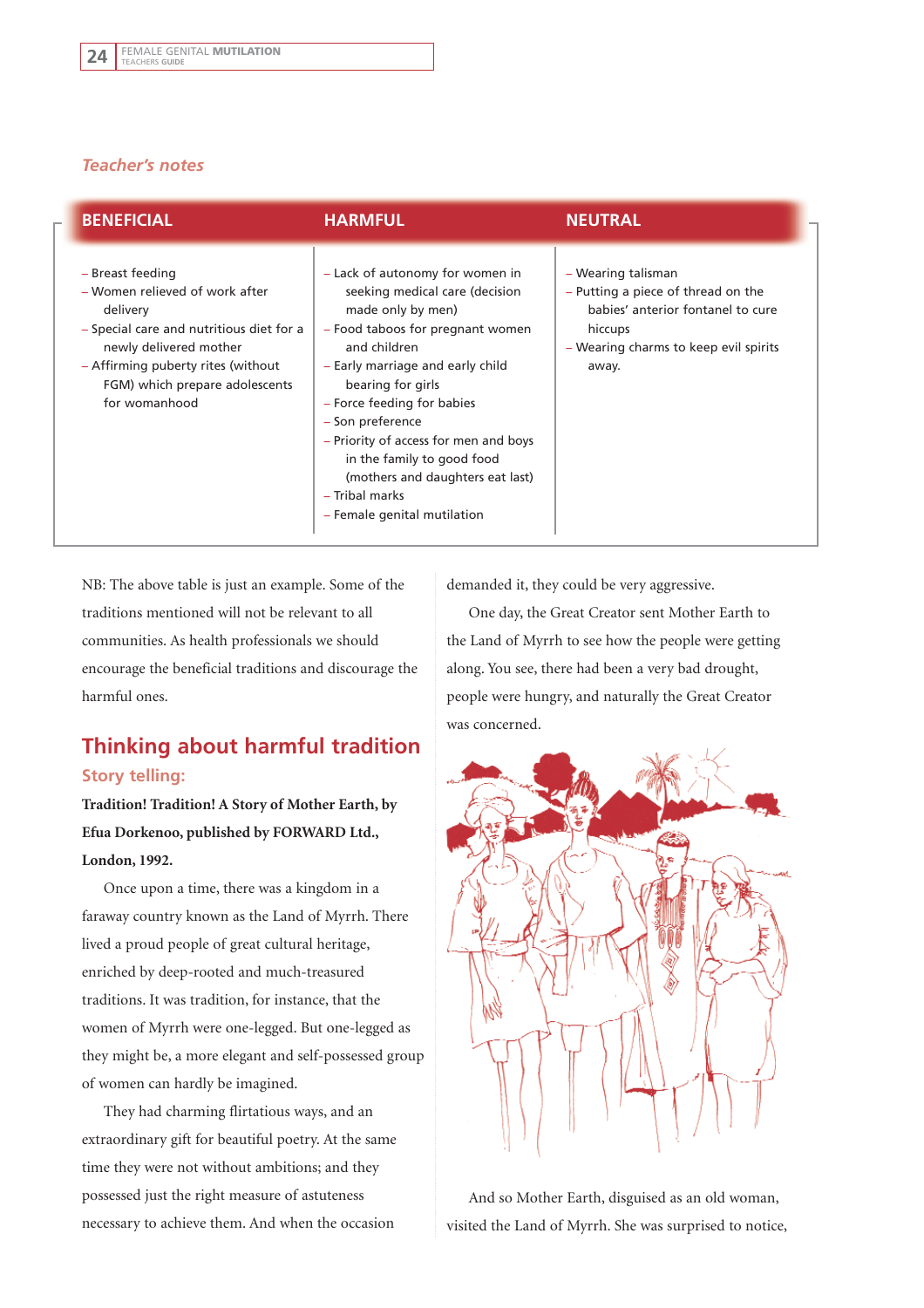upon her arrival, that the women considered it not only normal, but fashionable, to walk on one leg!

So Mother Earth set about trying to discover the reasons for the strange phenomenon of the one-legged women. This, however, was no easy task. The people she asked gave somewhat confusing answers as to why women were unable to keep their two legs.

Some people told her that if one of the legs of a little girl was not cut off, it would grow and grow, and before you knew where you were, it would become as big as a tree!



Others told her that a woman with both legs was unable to bear a child.

Yet others explained that a woman needed protection from herself; and somehow having one leg cut off helped to ensure this. Mother Earth asked: "In what way?" But she did not receive a satisfactory answer.

However, when she persisted with her question, Mother Earth was told that with two legs a woman would run away and become a prostitute, but with one she would have difficulty!

Some people turned to the religious texts for an answer to Mother Earth's question, and they convinced themselves that it was the Great Creator who had decreed that women would behave better with just one leg.

But there was one very old woman in the Land of Myrrh who could remember how this habit of cutting one leg off every little girl had started. And she told Mother Earth the following story:

"A long time ago", said the old woman, "in fact three thousand years ago, in the reign of Moussa, the Land of Myrrh was enjoying a period of plenty and there were great festivities.

"Each year, colourful, exotic dance festivals were held to select the person who would be Ruler of the Land. In those days men and women competed equally and the best dancer would be crowned the Ruler of Myrrh.

"For five successive years, Moussa won all the competitions hands down. But in the sixth year, it seemed that the throne was going to be snatched from him. A beautiful woman had appeared on the scene, and it was clear she could dance far better than Moussa.

"Moussa got very worried," the old woman continued. "He decided something had to be done! In desperation he passed a decree that all women should have one leg cut off. This seemed to solve his problem, for dancing on one leg unsuccessfully put women out of the competition. So Moussa was able to continue his reign for another 20 years."

This, then, was the old woman's recollection of how the phenomenon of the one-legged women began. But to generations of the people of Myrrh it was simply tradition, handed down by their ancestors. What is more, it had become the responsibility of women themselves to see to it that all girl children adhered to this tradition!

Mother Earth was fascinated by the story. But she wanted to know whether the old woman thought it was a good practice.

The old woman stood pondering for a while, and then she replied: "I have known of many traditions, some good, some bad – as for this one, I am not sure".

Then Mother Earth remarked: "But just from looking at you I thought you felt comfortable."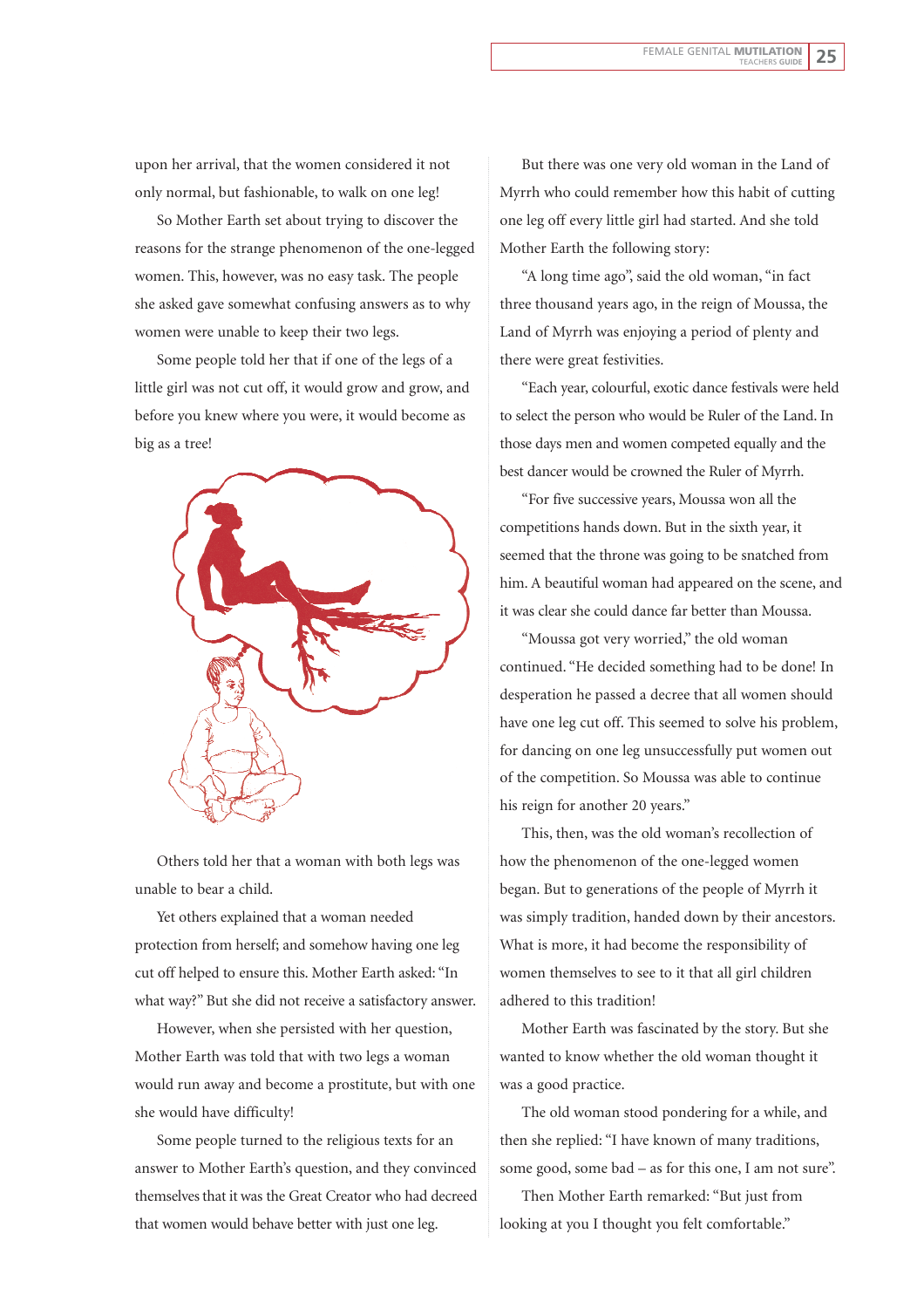"Oh no," said the old woman. "We have so many difficulties carrying out our daily chores with one leg!

"But when it was decreed by Moussa everybody was frightened, and dared not discuss the issue. They all put on a brave face and professed it to be a wonderful tradition!

"Some said you could only be beautiful with one leg! Others claimed you could only be clean with one leg! Many claimed a woman could only be pure with one leg!!!



"And after a while, some women would say: 'Why should we let the young women off the hook? We have suffered so much being one-legged. Now it is time for young girls to play their part in keeping the tradition going."

By this time, Mother Earth was curious to know what the men had to say about all this. Was it possible that fathers would be blindly following such a tradition? Surely not!

But the truth, she discovered, was that men could not afford to disapprove of tradition – even bad tradition. They believed it would destroy family honour and dignity, and affect their status in the community. "And after all", they argued, "who would pay a good bride price for a daughter with two legs?"

Then Mother Earth asked: "But what about the children?" She could imagine them screaming with fear and pain. Yes, she was told, children would always be children. There were those who screamed and shouted and had to be forced to have the operation for their own good. Most of them, though, wanted to be like their friends and part of the crowd.

Then Mother Earth thought that perhaps the rulers of the land might take a lead in stopping this bad tradition. But alas even they were not prepared to do so! They were afraid of challenging such a deep-rooted tradition.

Meanwhile, the food situation in this droughtstricken land was getting worse and worse. Walking on crutches, the women found it difficult to work the land and to travel far and wide to find richer pastures and foliage for the animals.

But as the situation became more dire, Mother Earth noticed that the people of Myrrh were beginning to question. A few men and women were coming together to discuss what they could do to stop this bad tradition. They had realised the time had come to challenge it, if future generations were to survive these hard times.

As they talked among themselves, they discovered a multitude of myths surrounding the tradition. And as time went on, they gathered strength to challenge the myths and began to plan.

But alas .... all this time there had been a spy amongst them. Unknown to them, she had betrayed

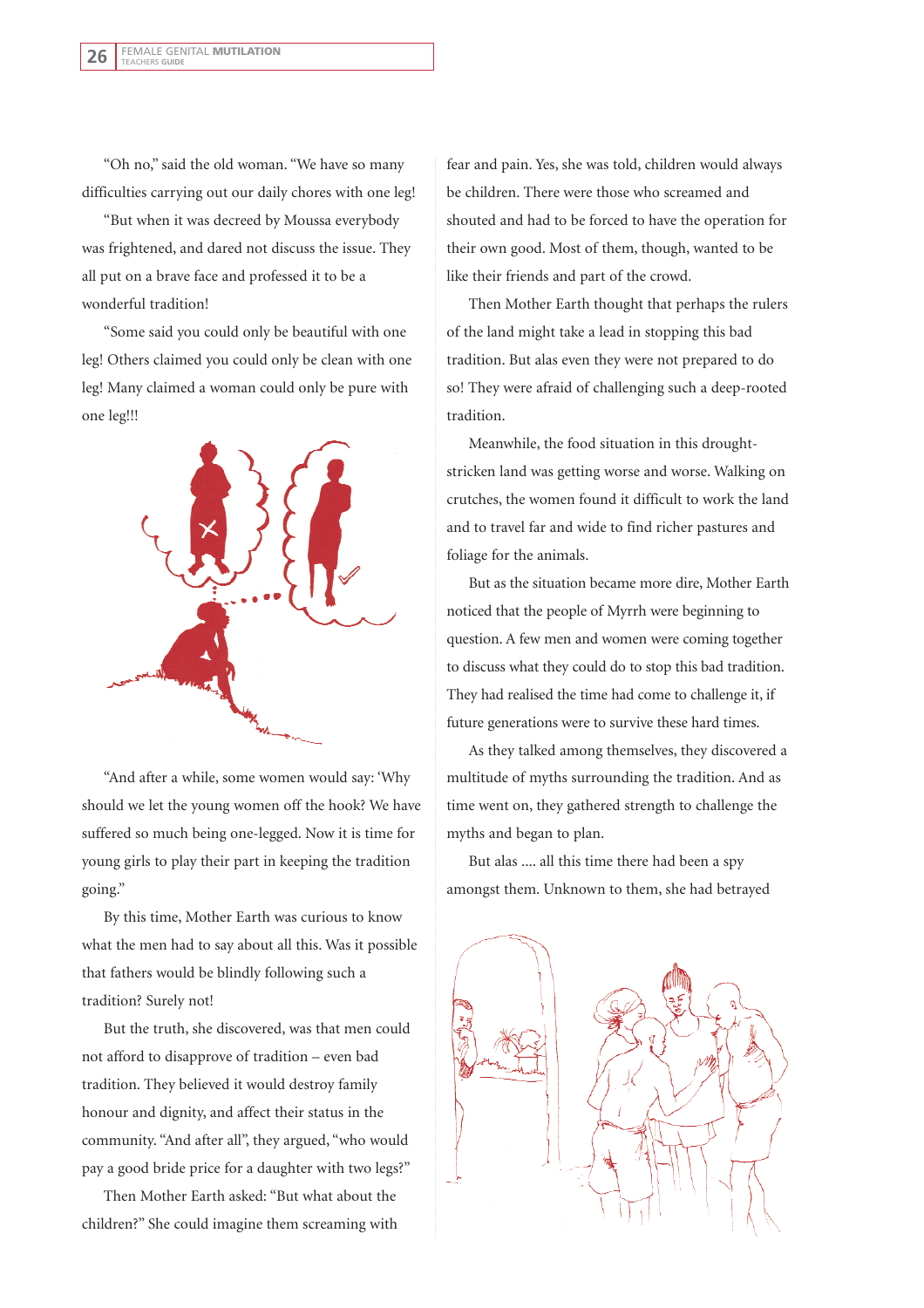their plans to the rulers. In return, the rulers had promised that her family would never go hungry.

And so the guards came and took away the ringleaders. And that was the end of the effort of the people of Myrrh to come together to stop this evil tradition.



And so, children, little girls continue to be mutilated to this day. In fact, it has been going on for so long now that people just take it for granted. They have stopped questioning their tradition!

But come along, children. We have a game of survival to play, and for this we need both our legs. So come along!

#### **After the story telling:**

Discuss the following questions with the students:

- Who caused the community to reflect on the phenomenon of one-legged woman?
	- *Response: Mother Earth.*
- Who does Mother Earth represent?
	- *Response: All of us.*
- List the reasons given for the one-legged phenomenon:
	- *Responses*: *It was the tradition to cut one leg off the women of Myrrh because they believed that:*
	- *otherwise the leg could grow as tall as a tree*
- *the practice prevented promiscuity, because a onelegged girl would find it hard to run away and become a prostitute*
- *it made a girl more beautiful*
- *it was a religious obligation (the Great Creator had decreed that women would behave better with only one leg)*
- *it was a requirement for marriage, no man would want a woman with two legs*
- *only one-legged women could bear children*
- *it made women clean and pure.*

According to the old woman, however, the truth was that being one-legged prevented women from competing and winning during the annual dance festivals. It meant that they were unable to become leaders.

- What was Mother Earth's approach to exploring the tradition?
	- *Responses*
	- *– she asked questions*
	- *– she was non judgmental in her attitude*
	- *– she listened empathetically*
	- *– she reflected carefully.*
- What was the outcome of her inquiries?
	- *Response*:
	- *– she started reflecting on the practice with some members of the community*
	- *– she motivated some people within the community to take action.*
- What happened when the activist group was betrayed?
	- *– Response: All action against the practice stopped and people were punished for challenging tradition.*
- What other tradition is comparable to cutting off legs?
	- *– Response: The practice of FGM.*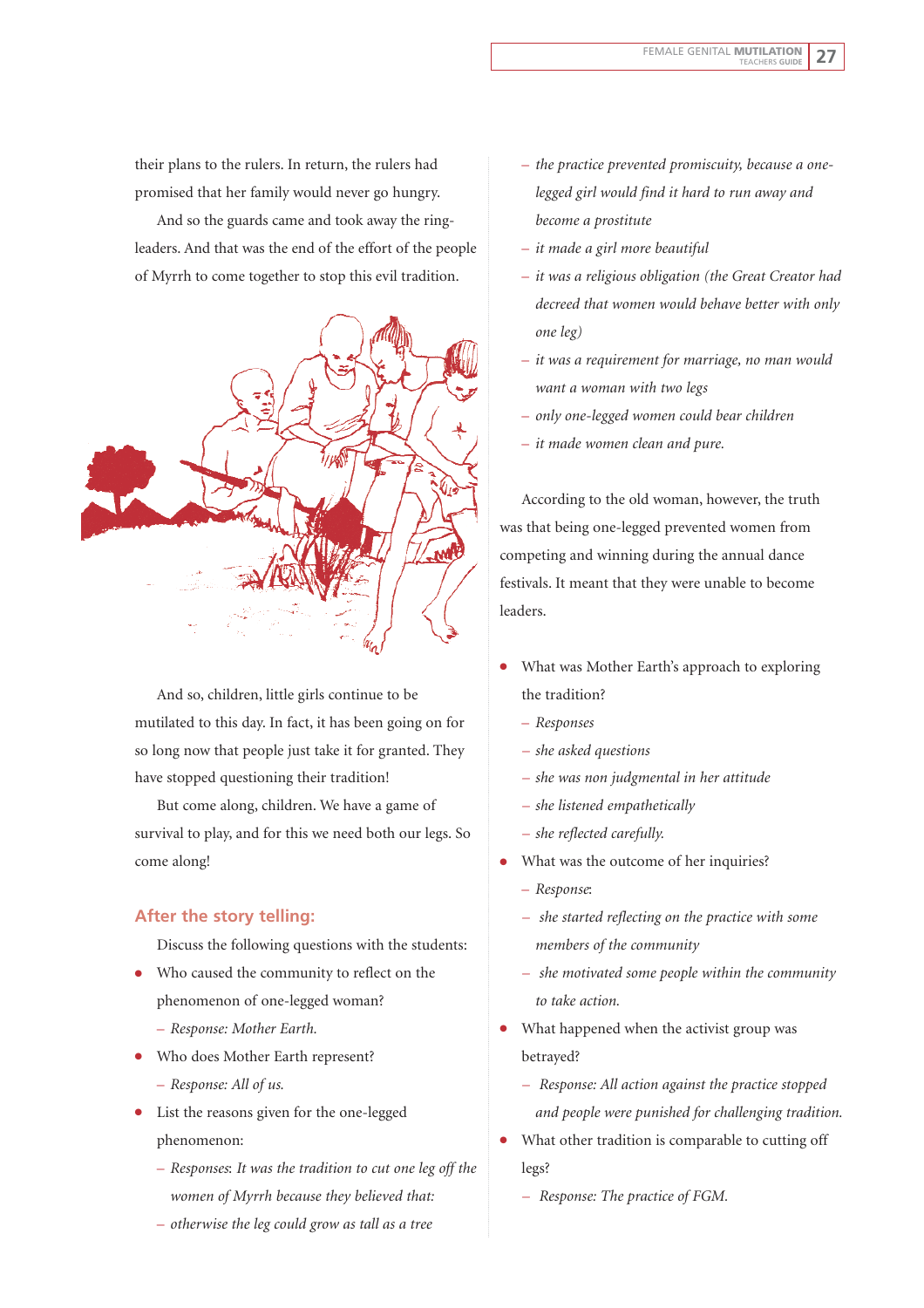- What is the message at the end of the story?
	- *–* Response: Some traditions are harmful; the new generation needs to be educated and motivated to change harmful traditions.

# **Summary interpretation of the story**

- Cutting off the leg is comparable with FGM.
- Mother Earth represents all of us with our individual and collective responsibility for the actions of society.
- Mother Earth's exploration of the tradition depended on her ability to relate effectively to the community
	- *–* she asked questions
	- *–* she was non-judgmental
	- *–* she listened empathetically
	- *–* she reflected carefully
	- *–* she used a positive approach.
- Mother Earth motivated people in the community to think again about the tradition.
- The ending, where Mother Earth invites children hearing the story to play a game of survival, indicates that the new generation needs to be educated and motivated to change harmful traditions.

#### **Small group discussion:**

Ask each group to:

make up and narrate or write down the next chapter to the story, taking as the topic: "what can the new generation do to change this harmful tradition?"

# **Checklist for teachers**

Constructive approaches to changing a harmful tradition include:

- Raising awareness in communities of the problems associated with the tradition.
- Working with communities to eliminate the practice.
- Education of health care workers to provide knowledge and understanding of the consequences of the practice.
- Mobilisation of youth, women, elders and leaders to work to eliminate the practice.
- Introduction of by-laws against the practice at community level.

All these issues, related to FGM as the harmful tradition, should be discussed with the students.

#### **Closing the session:**

- Ask the students questions to check that they have understood the lessons.
- Give them information about the next session.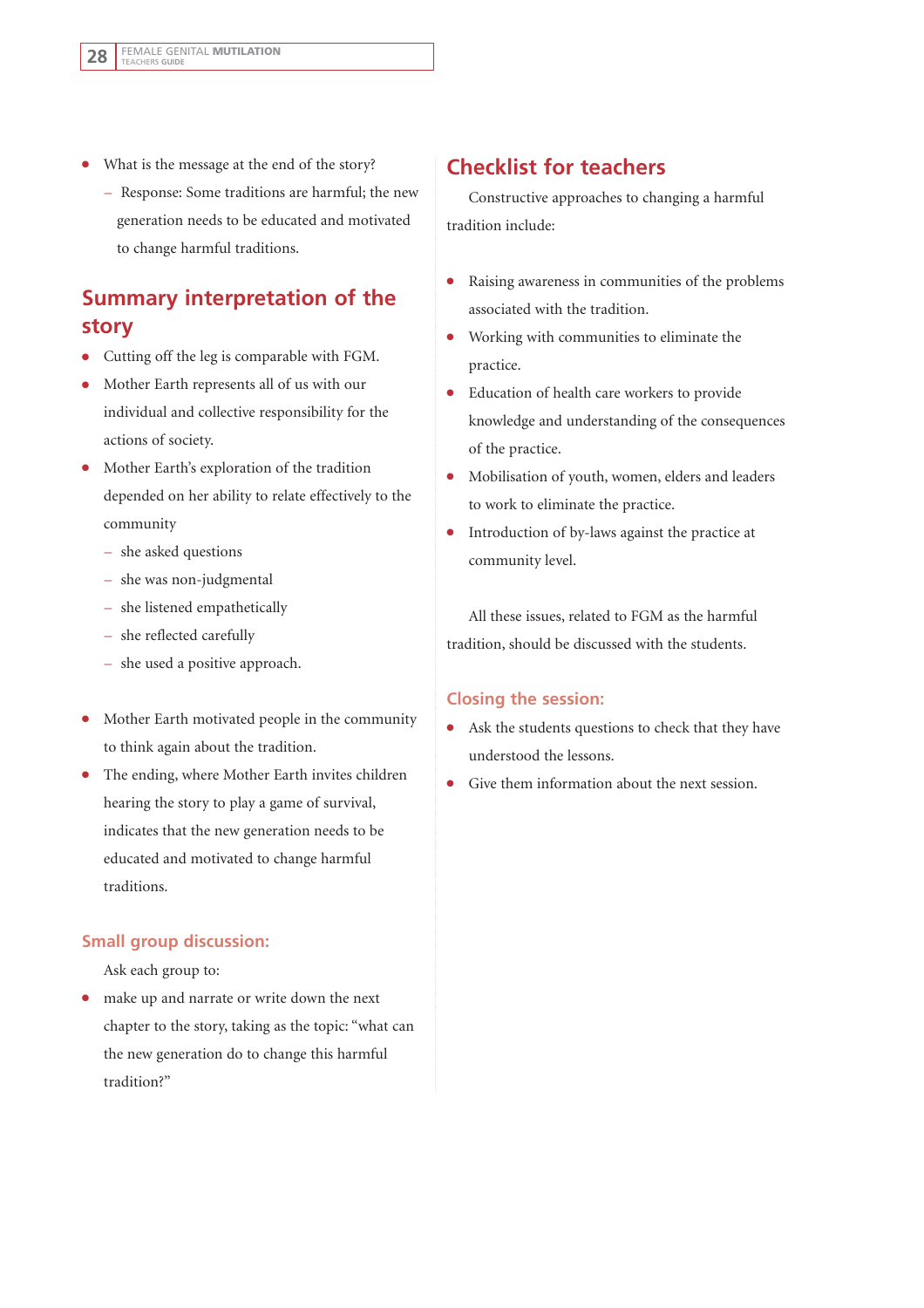# **Session 2: Description and background of FGM**

# **Session objectives**

By the end of the session the students are expected to be able to:

- 1. Describe the structure and functions of the normal female genitalia.
- 2. Recognise FGM in a girl or woman.
- 3. Give a descriptive definition of FGM.
- 4. Describe the range of procedures and the conditions in which FGM is carried out in their communities.
- 5. Recall the WHO classification of FGM.
- 6. Give the theories behind the origins of FGM.
- 7. Identify the reasons given by communities for performing FGM.
- 8. Give estimates of the prevalence of FGM in the countries where it is practised.

# **Key references**

See page 11 for teaching and learning resources

# **Suggested teaching methods**

- Lecture.
- Question and answer.
- Buzzing.
- Brain storming.
- Poster exercise.
- Small group discussion.
- Film show.
- Plenary.
- Large group discussion.

# **Teaching aids**

Posters, models, overhead projector and transparencies, slide projector and slides, newsprint, writing board, television set, video cassette player and film.

### **Setting the scene**

Ask students if they have heard about female genital mutilation. If they have heard of it, ask them why communities practise FGM.

# **THE SESSION**

Introduce the session and its objectives

# **Anatomy of the female external genitalia**

● Ask students: "what are the structures of female external genitalia?"

#### **Poster exercise:**

- Have a large poster with an unlabelled diagram of the female external genitalia.
- Give the students pieces of paper with, written on them, the names of the different structures and their functions.
- Ask the students to paste the pieces of papers on the appropriate structures on the poster.

#### **Summarise:**

Summarise by using the following chart to explain the structure and function of female genitalia See figure 1.1: on next page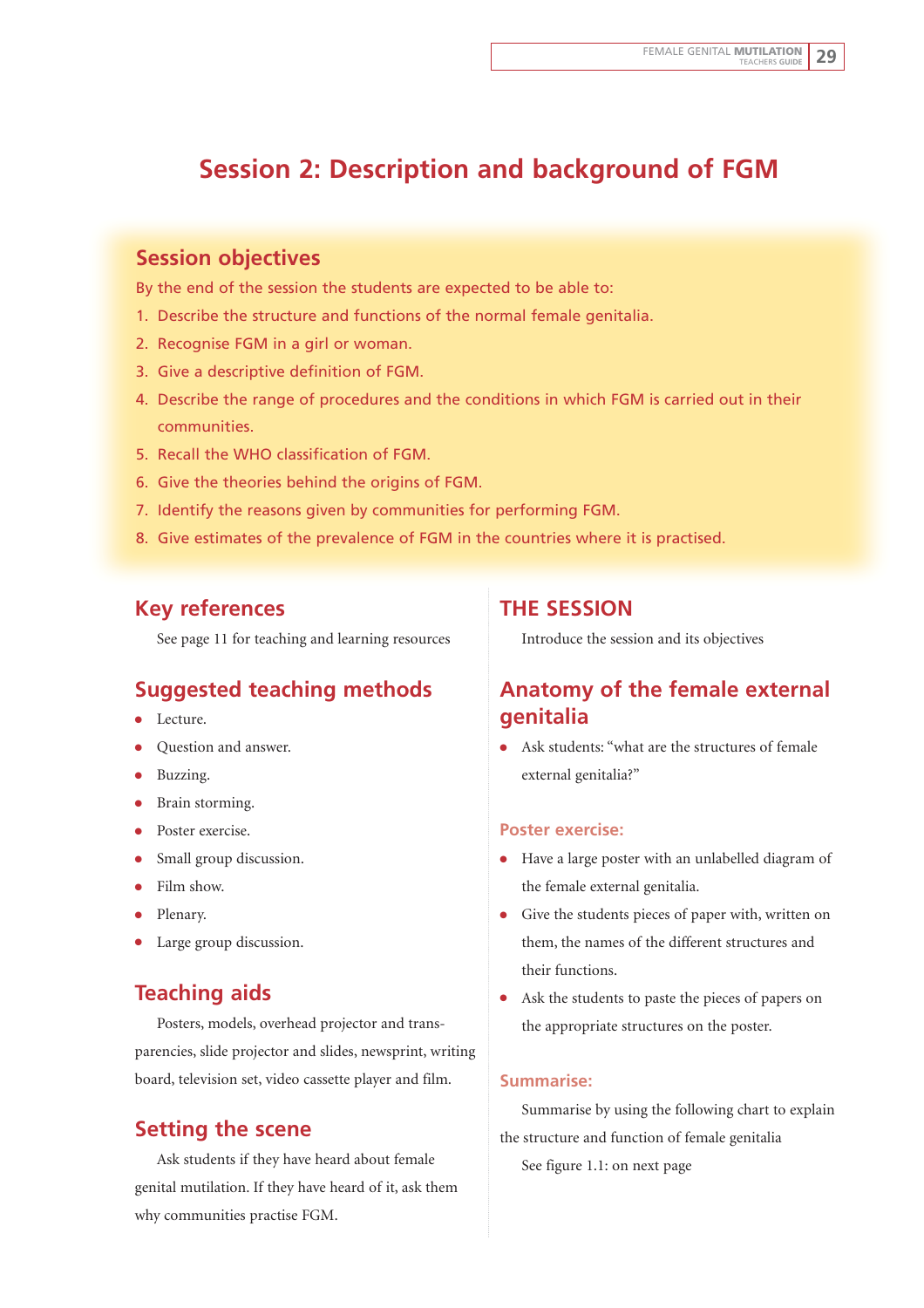#### **Figure 1.1: Structure of normal**

#### **external female genitalia**



# **Structure and functions of External Female Genitalia**

| <b>STRUCTURE</b>             | <b>FUNCTION</b>                                                                     |
|------------------------------|-------------------------------------------------------------------------------------|
| Skene's and Batholins glands | Lubrication of the vagina                                                           |
| Vaginal orifice              | Allows escape of the menstrual flow, sexual intercourse and delivery<br>of the baby |
| Urethral meatus              | Allows emptying of the bladder within a few minutes                                 |
| Clitoris                     | Assists women to achieve sexual satisfaction                                        |
| Perineum                     | Supports the pelvic organs and separates vagina from anus                           |
| Labia minora                 | Protects structures and orifices                                                    |
| Labia majora                 | Protects the inner structures and orifices                                          |

# **Definition of female genital mutilation**

Ask students: what is female genital mutilation?

#### **Buzz:**

- Let students buzz for 5 minutes.
- Ask for a few responses.

#### **Summarise:**

Summarise by giving the following definition:

Female genital mutilation (FGM) constitutes all procedures which involve the partial or total removal of the female external genitalia or other injury to the female genital organs, whether for cultural or any other non-therapeutic reasons (WHO 1995). Prior to the adoption of the term FGM, the practices were referred to as 'female circumcision'.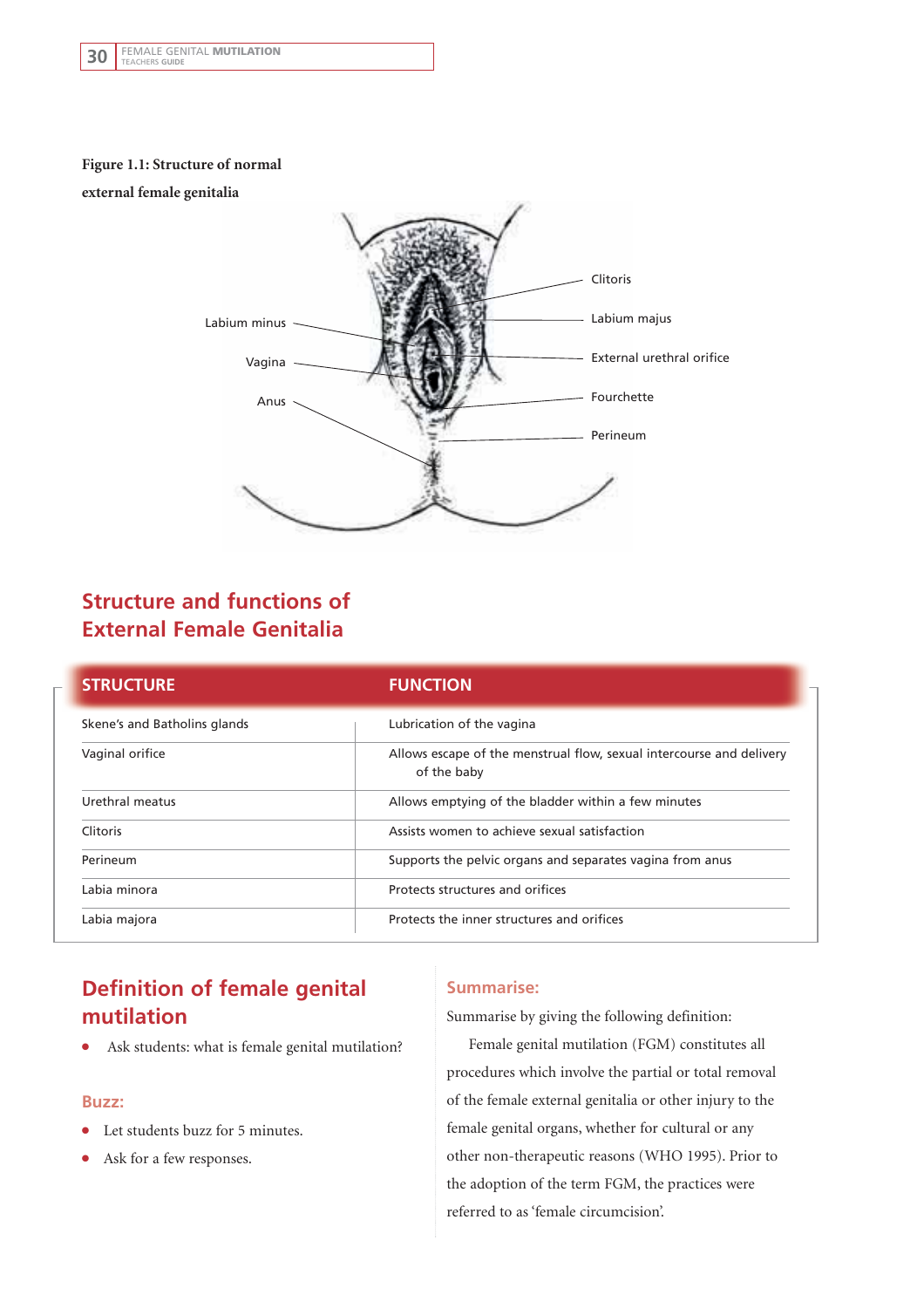# **The procedures of FGM**

(see Figures 1.2 to 1.6)

Ask students if they know what procedures are involved in FGM

#### **Buzz:**

- Allow students to buzz for 5 minutes
- Ask for a few responses

#### **Summarise:**

- FGM is carried out using special knives, scissors, razors, or pieces of glass. On rare occasions sharp stones have been reported to be used (e.g. in eastern Sudan), and cauterization (burning) is practised in some parts of Ethiopia. Finger nails have been used to pluck out the clitoris of babies in some areas in the Gambia. The instruments may be re-used without cleaning.
- The operation is usually performed by an elderly woman of the village specially designated this task, who may also be a traditional birth attendant (TBA). Anaesthesia is rarely used and the girl is held down by a number of women, frequently including her own relatives. The procedure may

take 15 to 20 minutes, depending on the skill of the operator the extent of the excision and the amount of resistance put up by the girl. The wound is dabbed with anything from alcohol or lemon juice to ash, herb mixtures, porridge, coconut oil or cow dung, and the girl's legs may be bound together until it has healed. Thorns may be used for pricking the prepuce and for holding the labia together.

In some areas (e.g. parts of Congo and mainland Tanzania), FGM entails the pulling of the labia minora and/or clitoris over a period of about 2 to 3 weeks. The procedure is initiated by an old woman designated for this task, who puts sticks of a special type in place to hold the stretched genital parts so that they do not revert back to their original size. The girl is instructed to pull her genitalia every day, to stretch them further, and to put additional sticks in to hold the stretched parts from time to time. This pulling procedure is repeated daily for a period of about two weeks, and usually no more than four sticks are used to hold the stretched parts, as further pulling and stretching would make the genital parts unacceptably long.

FGM includes the following operations:

#### **Figure 1.2: Normal female external genitalia and female external genitalia with the tip of the clitoris excised**

**(Type 1)**



Normal genitalia Excision of the prepuce (the fold of skin above the clitoris) with the tip of the clitoris



\* Type I may consist of removal of the prepuce without damage to the clitoris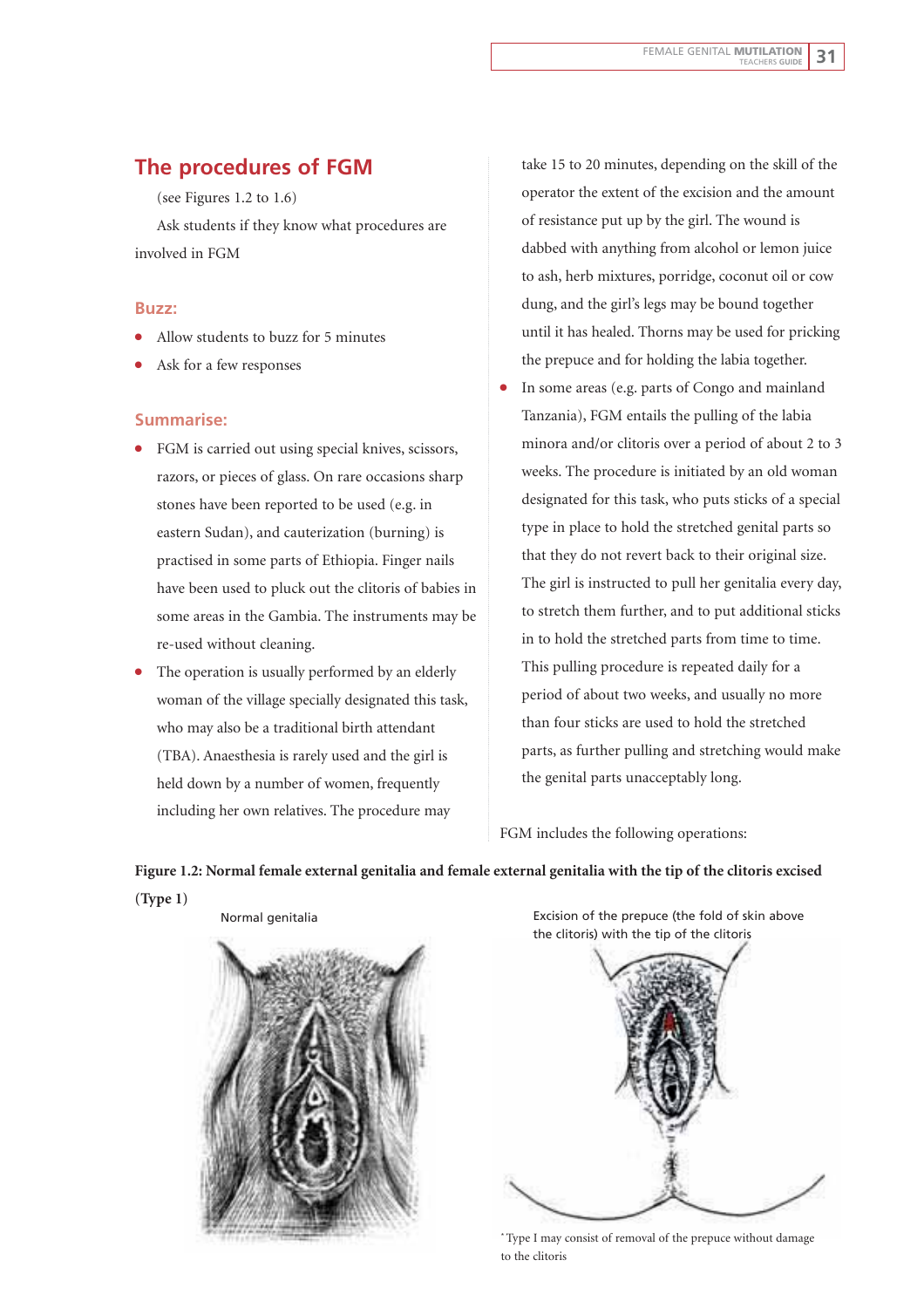#### **Figure 1.3: Normal female external genitalia and female external genitalia with excision of prepuce and clitoris (Type I)**



Normal genitalia Excision of the prepuce and clitoris



**Figure 1. 4: Normal female external genitalia and genitalia with excision of the prepuce, clitoris and labia minora (Type II)**



Normal genitalia Excision of prepuce, clitoris and labia minora

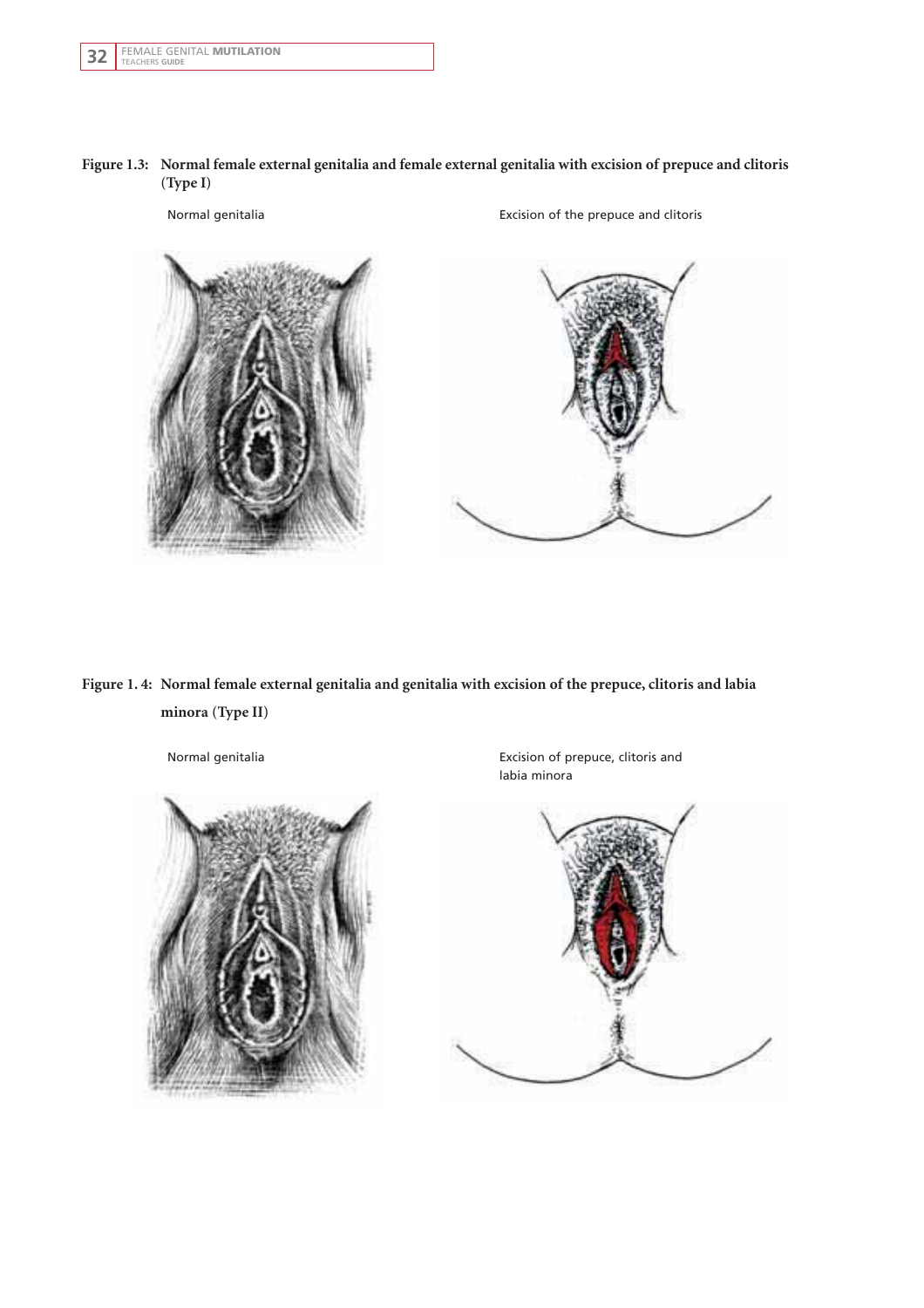# **Figure1.5: Normal female external genitalia and infibulated genitalia (Type III)**





**Figure 1.6: Normal female external genitalia and pulled labia minora (Type IV)**



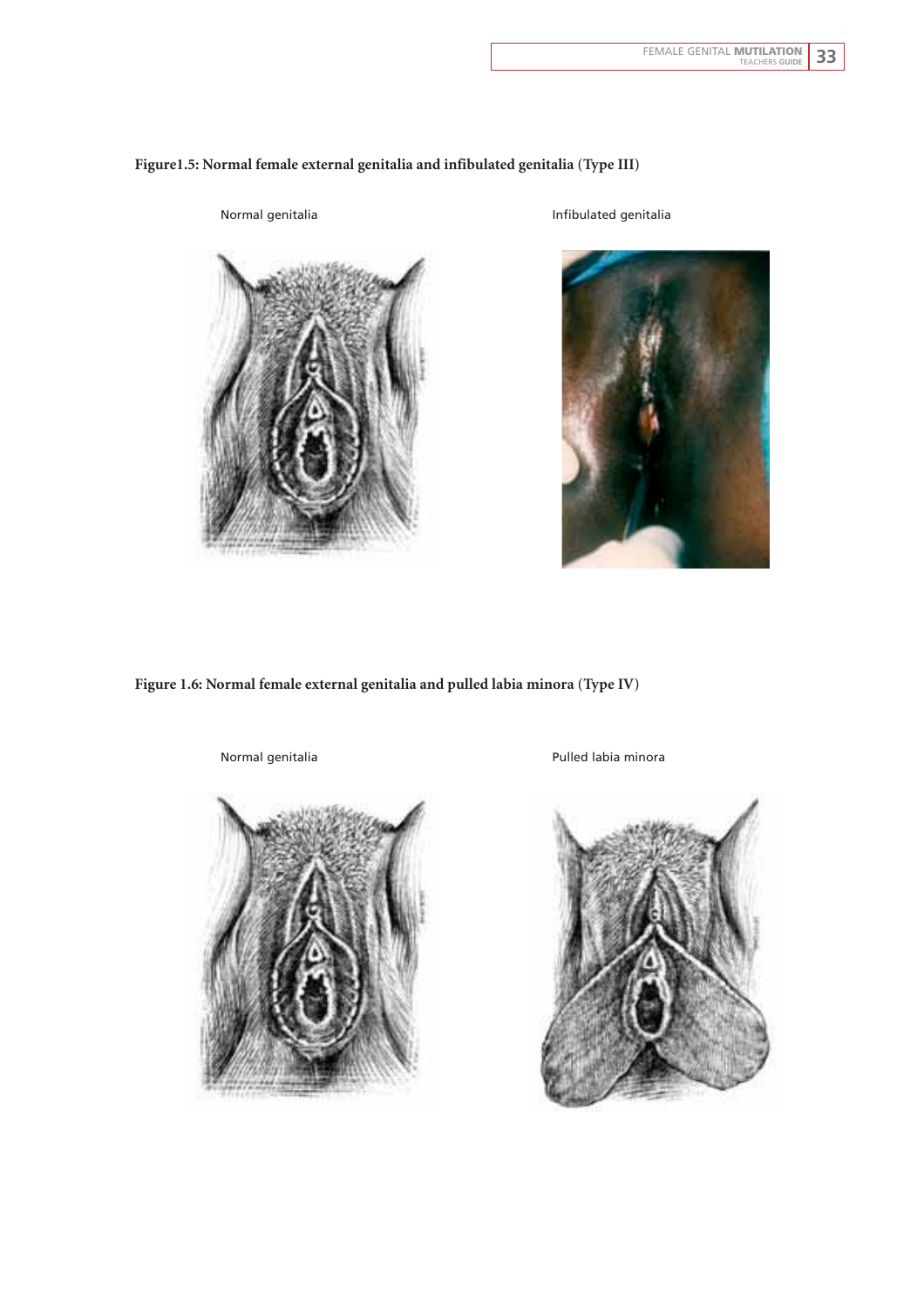#### **Small group discussion:**

- Divide students into groups of 6 to 8.
- Write the following questions down either on a chalkboard, or on transparencies, or on a poster, and ask each group to answer them:
	- *–* who are the victims of FGM, or on whom is FGM performed?
	- *–* what are the reasons for performing FGM?
	- *–* who performs FGM?
	- *–* how is FGM performed?
- Allow 20 to 30 minutes for the groups to discuss among themselves.
- Ask each group to select a chairperson, a secretary and one member to present their group work.
- Allow another 30 minutes for presentation and general discussion.

#### **Summarise:**

Summarise in plenary session

- Who are the victims of FGM?
	- *–* Female genital mutilation is performed on girls and women, from birth to adulthood.

# **The age at which FGM is performed**

(see Figures 1.7 to 1.12)

The age at which female genital mutilation is performed varies a great deal. It depends on the ethnic group or geographical location. In some ethnic groups it is performed on babies. In Eritrea, for example, baby girls are excised around the seventh day after birth. However it is more common for children to be excised between the ages of 4 and 10 years. Alternatively, FGM may be performed during adolescence, at the time of marriage (or subsequent marriages), during a first pregnancy or even during labour if it was not performed before.

Figure 1.7: It is performed on babies



Figure 1.8: It is performed on children

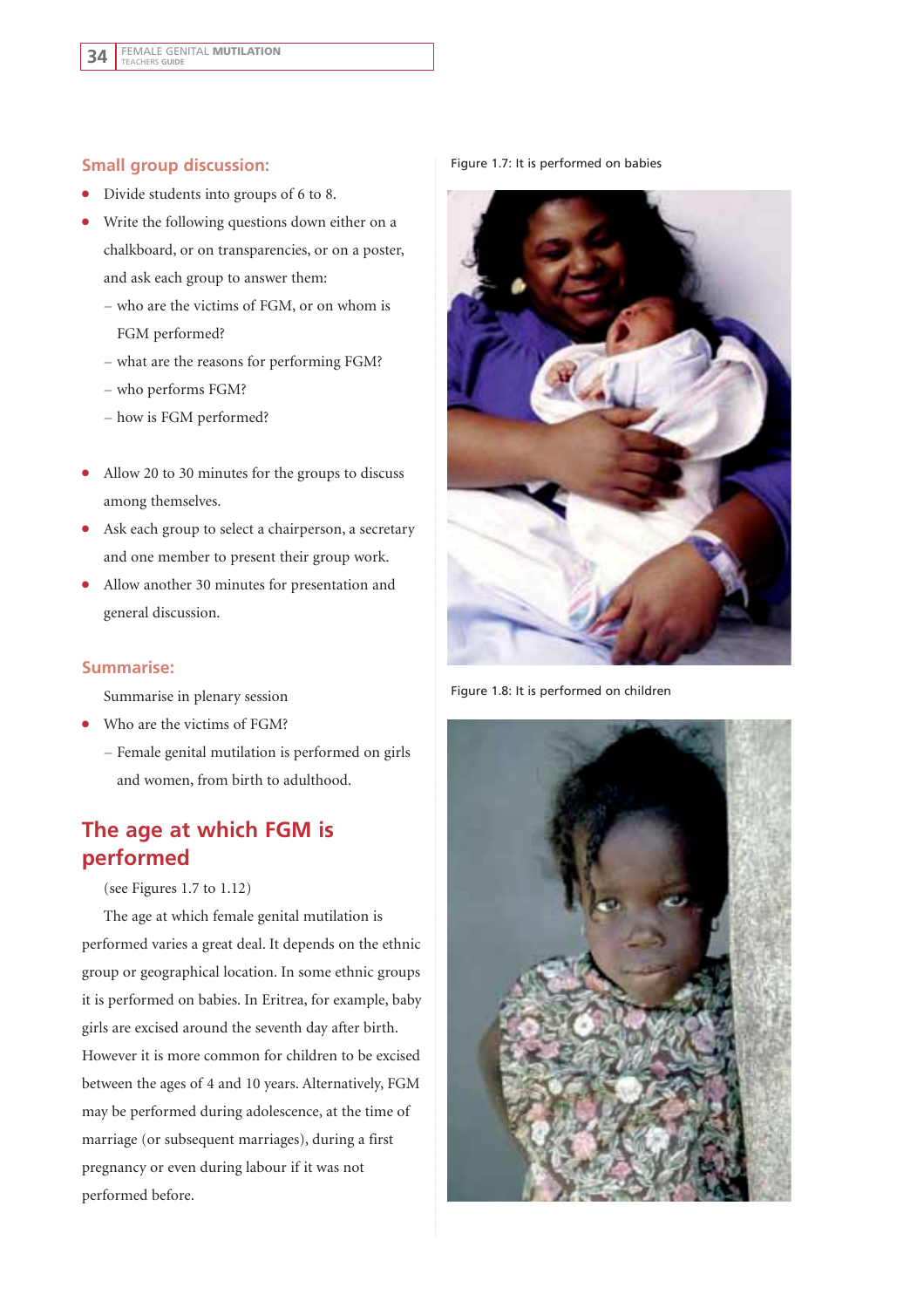Figure 1.9: It is performed on adolescents



Figure 1.10: It is performed on adult women at marriage

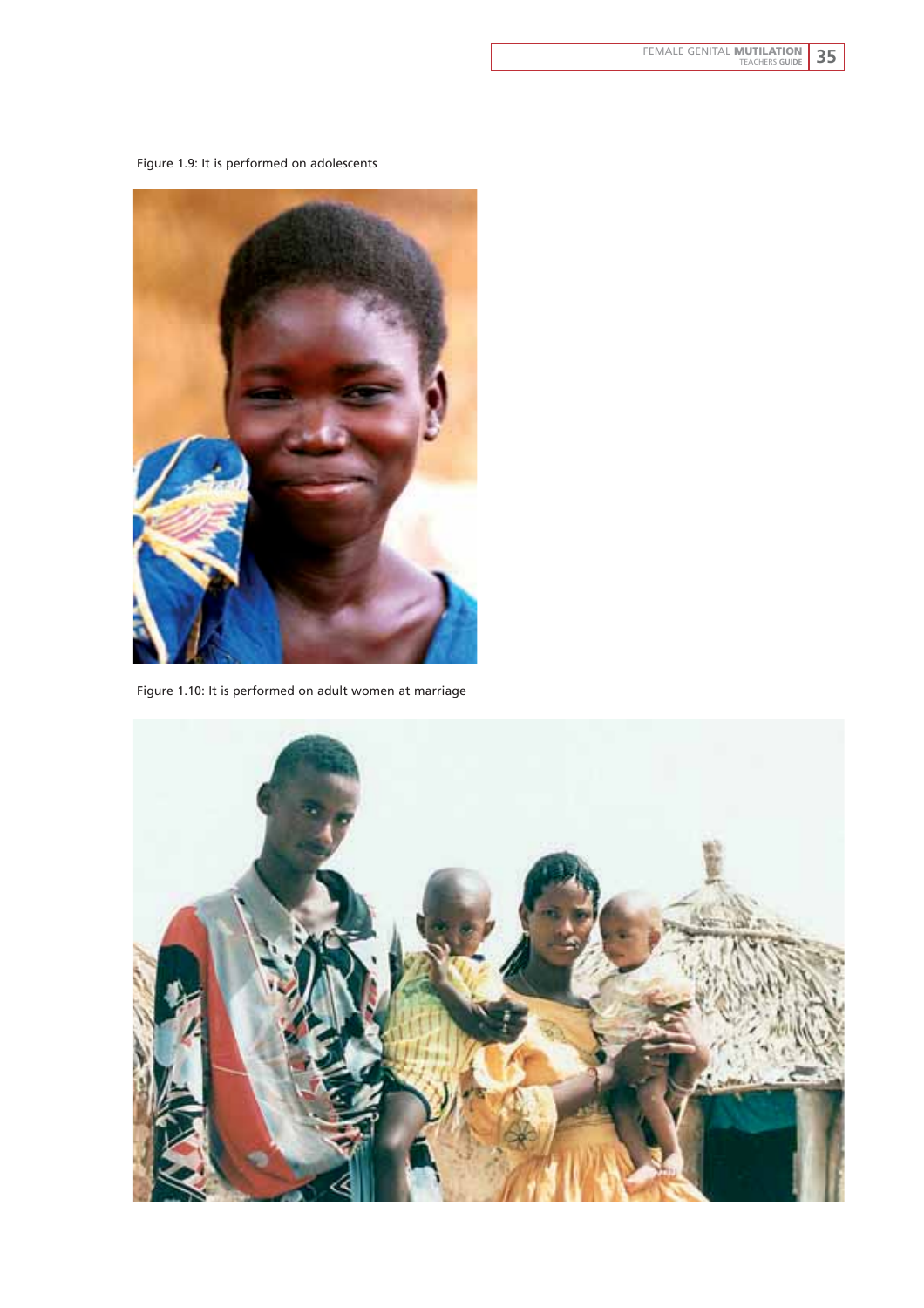Figure 1.11: It is occasionally performed on pregnant women



Figure 1.12: It is performed during labour and delivery

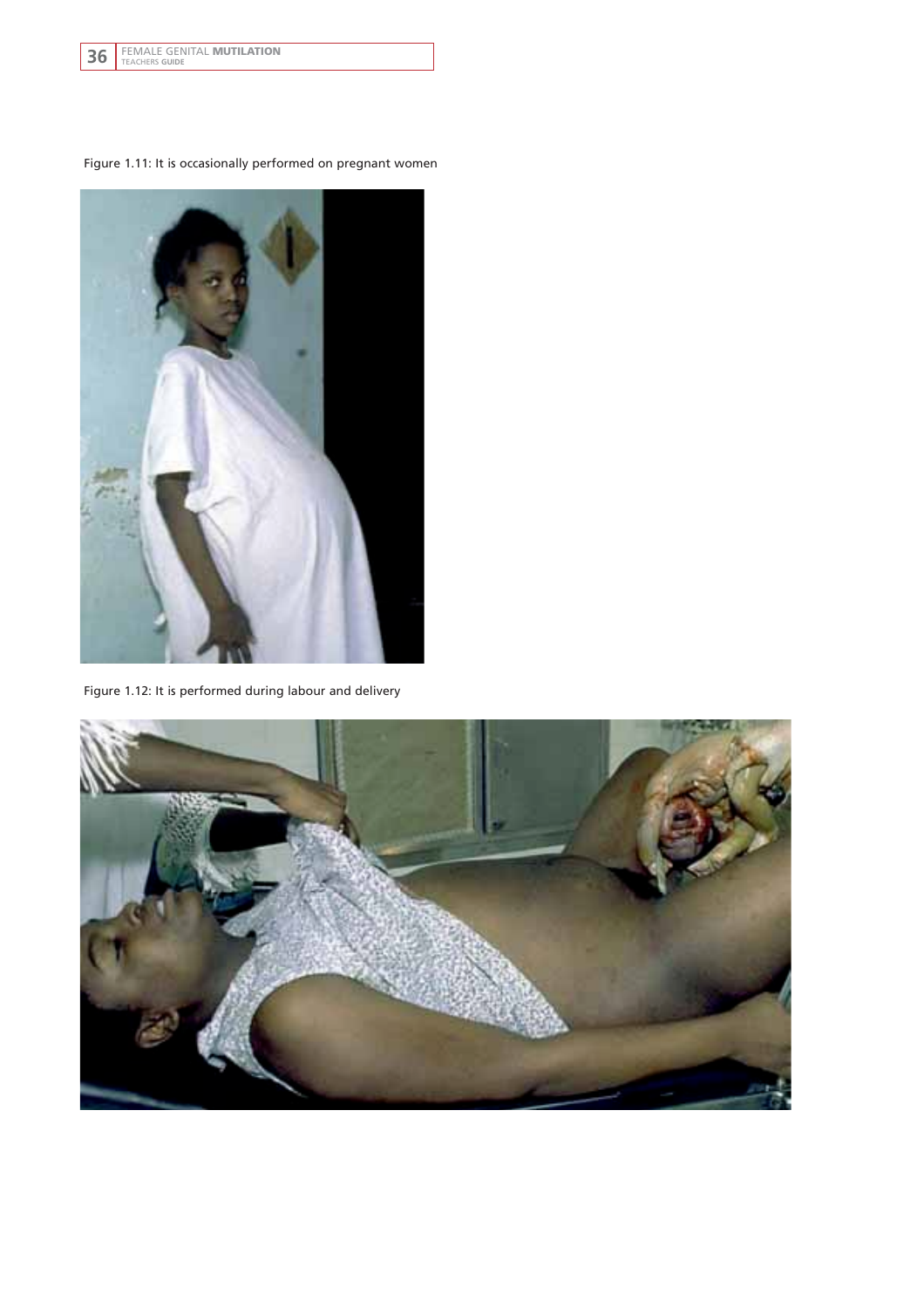# **Who practises FGM?**

FGM is practised by followers of different religions – including Muslims, Christians (Catholics, Protestants and Copts), and Animists – as well as by non-believers in the countries concerned.

# **Who are the excisors?**

In cultures where FGM is the custom, the operation is performed by traditional excisors, commonly elderly women in the community specially designated for this task. Sometimes traditional birth attendants or village barbers perform this duty.

# **"Medicalization" of FGM**

FGM is increasingly being performed in hospitals and health clinics by health professionals who use anaesthetics and antiseptics. The justification often given for performing FGM by health professionals is that it reduces the pain and the risks to the victim's health, because the operation is performed hygienically. Health professionals who perform FGM claim that medicalization is the first step towards the prevention of the practice, and that if they refuse to carry out the mutilation, the client will simply have it performed by a traditional excisor in unhygienic conditions and without pain relief.

**It is important to note that FGM, whether performed in hospital or any other modern setting, is willful damage to healthy organs for non-therapeutic reasons. It violates the injunction to "do no harm", and is unethical by any standards.**

# **The origins of female genital mutilation**

- It is not known when or where the tradition of female genital mutilation originated
- Some people believe the practice started in ancient Egypt
- Some believe it started during the slave trade when black slave women entered ancient Arab societies
- Some believe FGM began with the arrival of Islam in some parts of sub-Saharan Africa
- Others believe it started independently in sub-Saharan Africa, prior to the arrival of Islam, notably among warrior-like peoples
- Some believe the practice developed independently among certain ethnic groups in sub-Saharan Africa as part of puberty rites

# **Reasons for performing FGM**

There are a variety of reasons why female genital mutilation continues to be practised. The reasons given by practising communities are grouped as follows:

- **Socio-cultural reasons.**
- **Hygienic and aesthetic reasons.**
- **Spiritual and religious reasons.**
- **Psycho-sexual reasons.**

#### **Socio-cultural reasons**

- Some communities believe that unless a girl's clitoris is removed, she will not become a mature woman, or even a full member of the human race. She will have no right to associate with others of her age group, or her ancestors.
- Some communities believe that a woman's external genitalia have the power to blind anyone attending to her in childbirth; to cause the death of her infant or else physical deformity or madness; and to cause the death of her husband.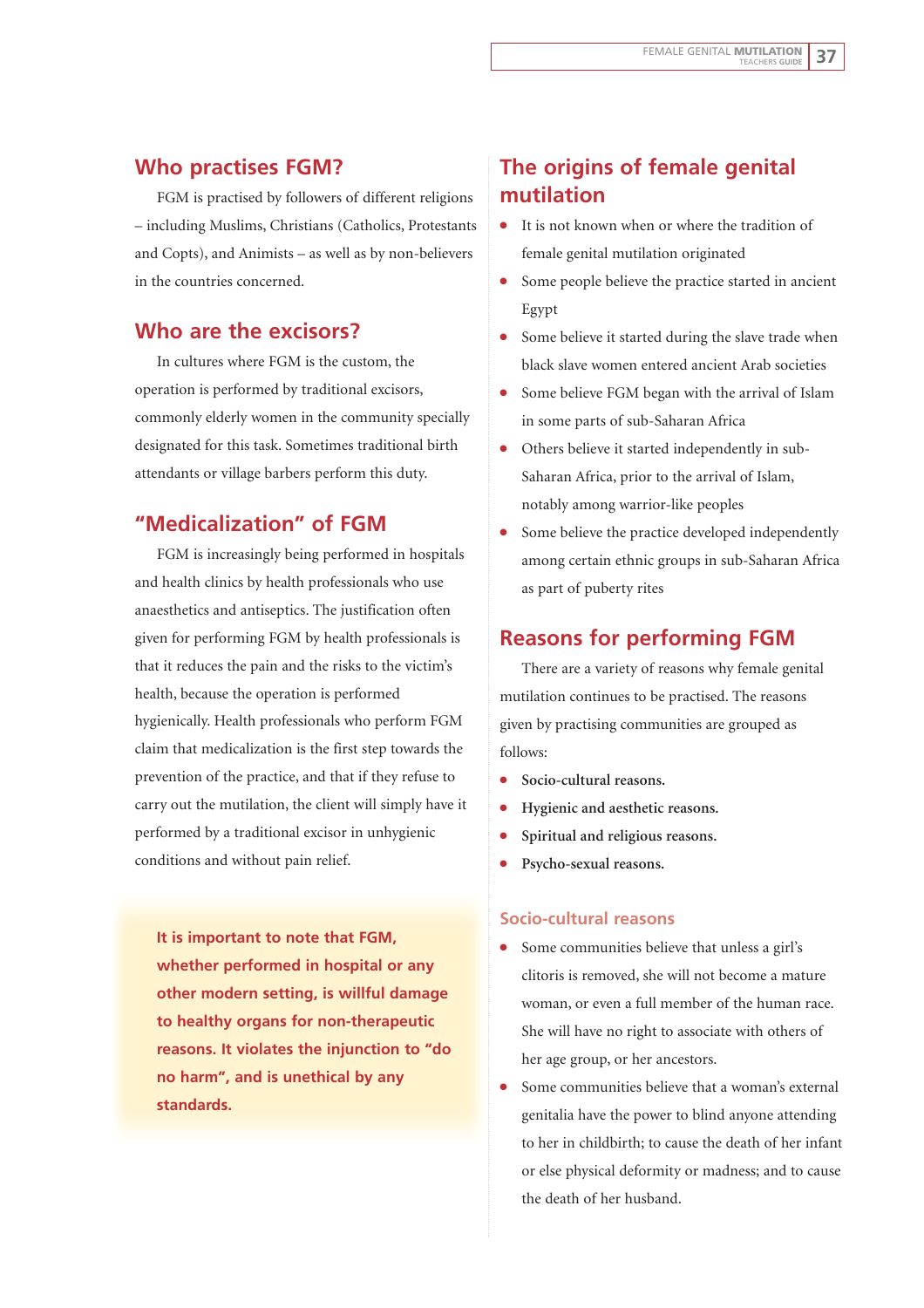- Female genital mutilation is believed to ensure a girl's virginity. Virginity is a pre-requisite for marriage, which is necessary to maintain a family's honour and to secure the family line.
- The societies which practise FGM are patriarchal and largely patrilineal. Women's access to land and security is often through marriage, and only excised women are considered suitable for marriage.
- In some communities, FGM is the rite of passage into womanhood and is accompanied by ceremonies to mark the occasion when the girl becomes a mature woman.
- In communities that practise FGM, girls are generally under social pressure from their peers and family members to undergo the procedure. They are threatened with rejection by the group or family if they do not follow tradition.
- Typically, the traditional excisor is a powerful and well respected member of the community, and FGM is her source of income. She therefore has a personal interest in keeping the tradition alive.

#### **Hygienic and aesthetic reasons**

- In communities where FGM is a traditional practice, it is believed that a woman's external genitalia are ugly and dirty, and that they will continue to grow if they are not cut away. Removing these parts of the external genitalia is believed to make girls hygienically clean.
- FGM is also linked to spiritual purity.
- FGM is believed to make a girl beautiful.

#### **Spiritual and religious reasons**

- Some communities believe that removing the external genitalia is necessary to make a girl spiritually clean and is therefore required by religion.
- In Muslim societies which practise FGM, people tend to believe that it is required by the Koran. However, FGM is not mentioned in the Koran.

**It is important to note that neither the Bible nor the Koran subscribe to the practice of FGM, although it is frequently carried out by communities – especially Muslim communities – in the genuine belief that it is part of their religion.**

#### **Psycho-sexual reasons**

- The unexcised girl is believed to have an over-active and uncontrollable sex drive so that she is likely to lose her virginity prematurely, to disgrace her family and damage her chances of marriage, and to become a menace to all men and to her whole community. The belief is that the uncut clitoris will grow big and pressure on this organ will arouse intense desire.
- It is also believed that the tight opening of infibulation or narrowing of the vaginal orifice, enhance male sexual pleasure which prevents divorce or unfaithfulness.
- In some communities it is believed that mutilating the genitalia of a woman who fails to conceive will solve the problem of infertility.

# **World Health Organization (WHO) classification of FGM Buzz:**

- Ask students what types of FGM are being performed in their own areas.
- Allow time for responses.

#### **Lecture/Discussion:**

- Start by asking students if they are familiar with the WHO classification of FGM.
- Allow students to share what they know for few minutes.
- Clarify, correct misunderstandings, and provide information using the following notes.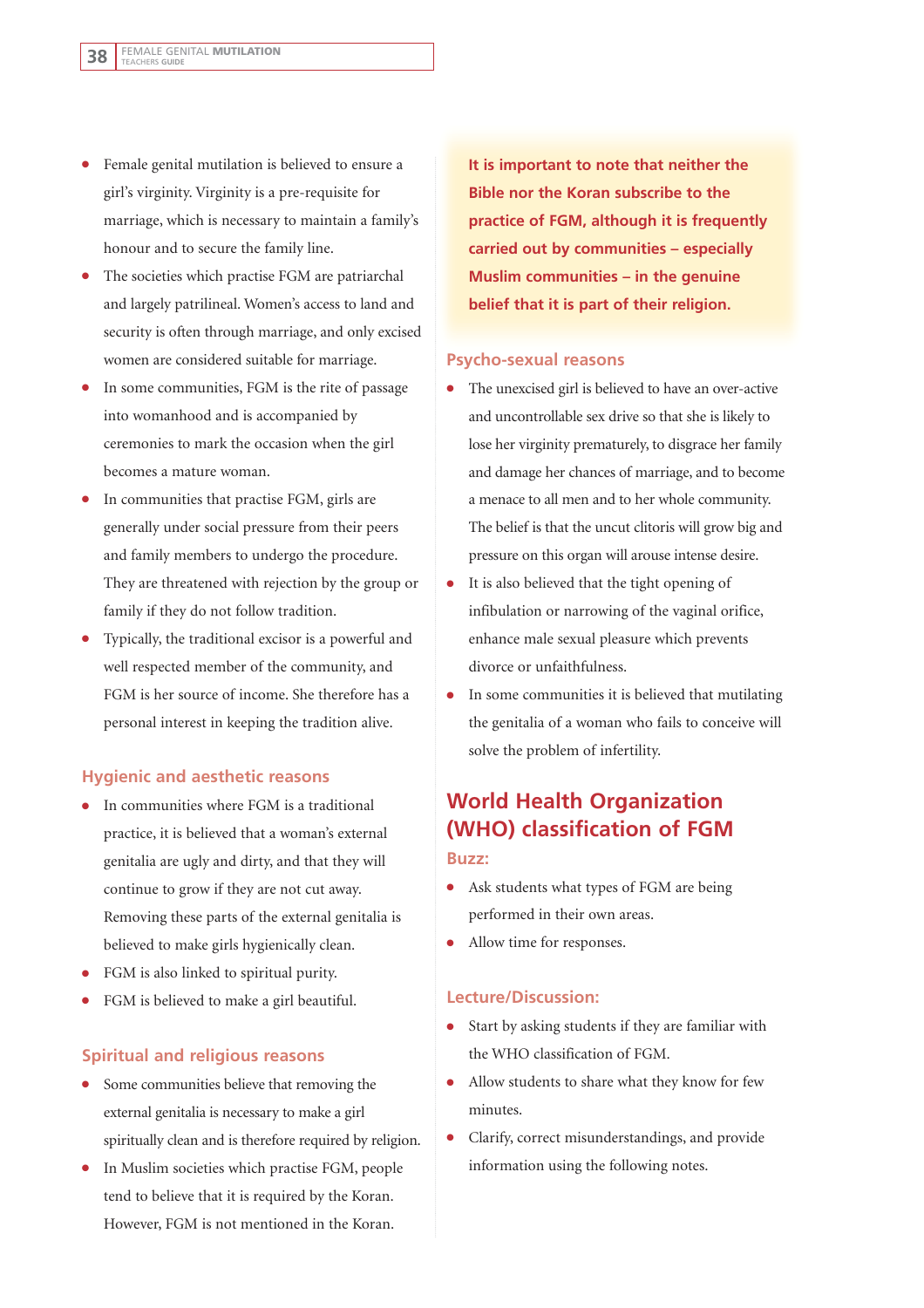#### *Teacher's notes:*

WHO classifies FGM is as follows:

- **Type I:** Excision of the prepuce with or without excision of part or all of the clitoris.
- **Type II:** Excision of the clitoris with partial or total excision of the labia minora.
- **Type III:** Excision of part or all of the external genitalia and stitching/narrowing of the vaginal opening (infibulation)
- **Type IV:** Unclassified: Includes pricking, piercing or incision of the clitoris and/or labia; stretching of the clitoris and/or labia; cauterization by burning of the clitoris and surrounding tissues; scraping of the vaginal orifice (angurya cuts) or cutting of the vagina (gishiri cuts); introduction of corrosive substances or herbs into the vagina to cause bleeding, into the vagina or for the purposes of tightening or narrowing it; and any other procedure that falls under the definition of female genital mutilation given above.

#### **Visual aids:**

- Show slides, charts, models or transparencies of types of FGM.
- Discuss with students how they feel about the visual aids.
- Let them share their feelings.

# **The prevalence of FGM**

#### **Brainstorming:**

- Ask students: Is FGM a problem in our country?
- How big is the problem of FGM in our country? How big is it globally?
- Let students brainstorm and write down their responses.

#### **Summarise:**

- Emphasise that FGM is a health and human rights problem and that the problem is very large.
- Display a map of the world and give students small flags or cards and let them indicate countries on the map where they think FGM is practised.
- Display slides with figures giving the prevalence of FGM in the various countries worldwide; or show a map of the world on which the countries practising FGM are marked together with the figures for prevalence of FGM.
- Explain the figures to students.
- Inform students of any survey results or national research studies that give the prevalence of FGM, for example the country's Demographic Health Survey.

#### *Teacher's notes:*

It is estimated that  $100 - 140$  million girls and women have undergone some form of female genital mutilation and that at least 2 million girls per year are at risk of mutilation. Most girls and women who have undergone genital mutilation live in 28 African countries although some live in the Middle East and Asia (see Table 1). It has also been reported to be practised in India by the Daudi Bohra Muslims. Due to migration of people who follow this tradition, FGM is today seen in Europe, Australia, Canada, and the United States of America.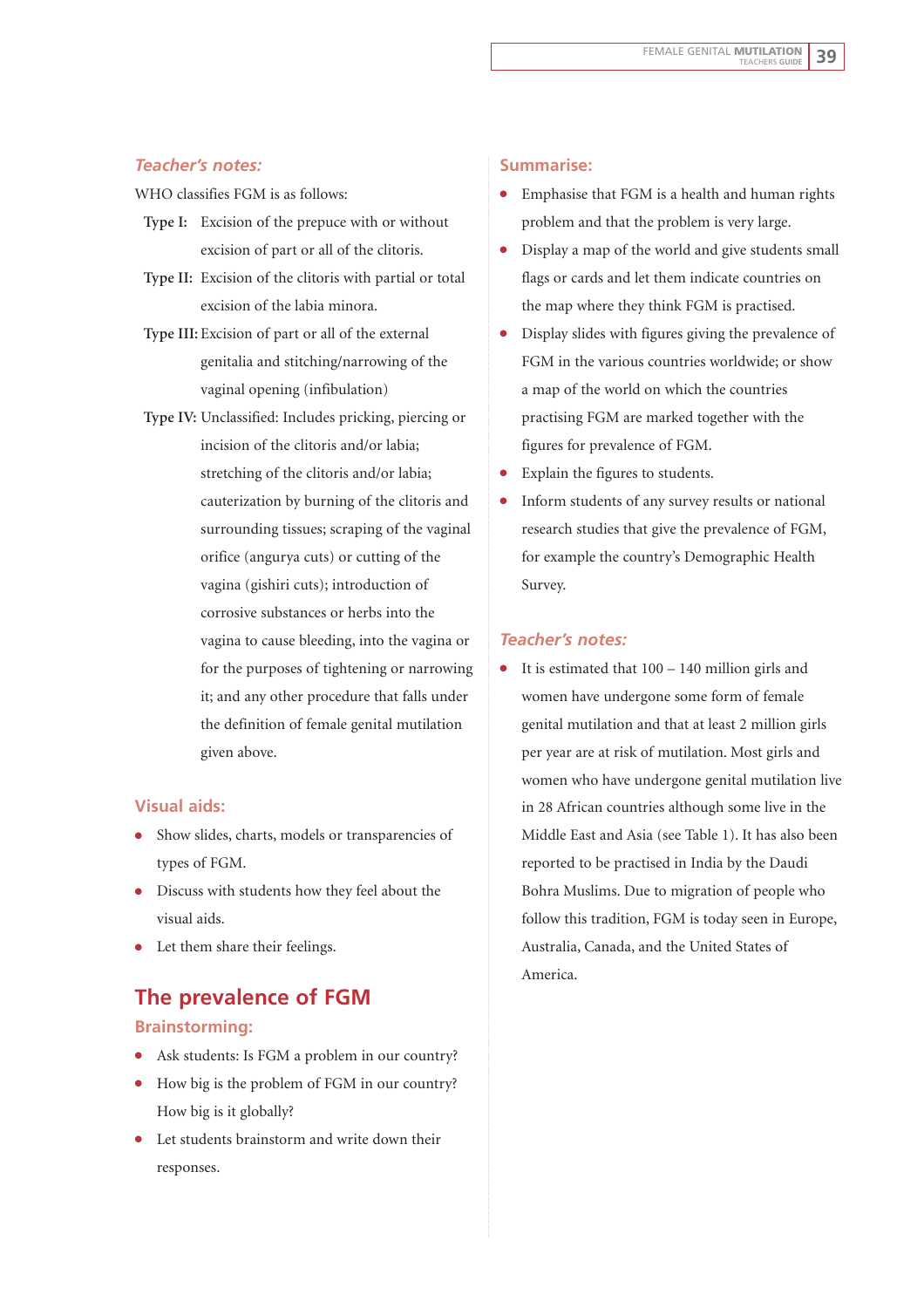# **Table 1. Estimated prevalence of female genital mutilation**

Please note: Information about the prevalence of FGM comes from sources of variable quality. This summary has organized the information according to the reliability of estimates.

| Most reliable estimates: national surveys* |                |         |  |
|--------------------------------------------|----------------|---------|--|
| <b>Country</b>                             | Prevalence (%) | Year    |  |
| <b>Burkina Faso</b>                        | 72             | 1998/99 |  |
| Central African Rep.                       | 43             | 1994/95 |  |
| Côte d'Ivoire                              | 43             | 1994    |  |
| Egypt                                      | 97             | 1995    |  |
| Eritrea                                    | 95             | 1995    |  |
| Guinea                                     | 99             | 1999    |  |
| Kenya                                      | 38             | 1998    |  |
| Mali                                       | 94             | 1995/96 |  |
| Niger                                      | 5              | 1998    |  |
| Nigeria                                    | 25             | 1999    |  |
| Somalia                                    | 98-100         | 1982-93 |  |
| Sudan                                      | 89             | 1989/90 |  |
| Tanzania                                   | 18             | 1996    |  |
| Togo                                       | 12             | 1996    |  |
| Yemen                                      | 23             | 1997    |  |

\*Source for all above estimates, with the exception of Somalia and Togo: National Demographic and Health Surveys (DHS); available from Macro International Inc. (http://www.measuredhs.int), Calverton, Maryland, USA.

For Somalia, the estimate comes from a 1983 national survey by the Ministry of Health, *Fertility and Family Planning in Urban Somalia,* 1983*,* Ministry of Health, Mogadishu and Westinghouse. The survey found a prevalence of 96%. Five other surveys, carried out between 1982 and 1993 on diverse populations found prevalence of 99-100%. Details about these sources can be found in reference #3 below.

For Togo, the source is a national survey carried out by the Unité de Recherche Démographique (URD) in 1996 (the reference of the unpublished report is Agounke E, Janssens M, Vignikin K, *Prévalence et facteurs socio-économiques de l'excision au Togo, rapport provisoire, Lomé,* June 1996). Results are given in Locoh T. 1998. "Pratiques, opinions et attitudes en matière d'excision en Afrique". *Population* 6: 1227-1240.

Year refers to the year of the survey, except for Somalia, where years refer to the publication date of the MOH report. Note that some DHS reports are dated a year after the survey itself.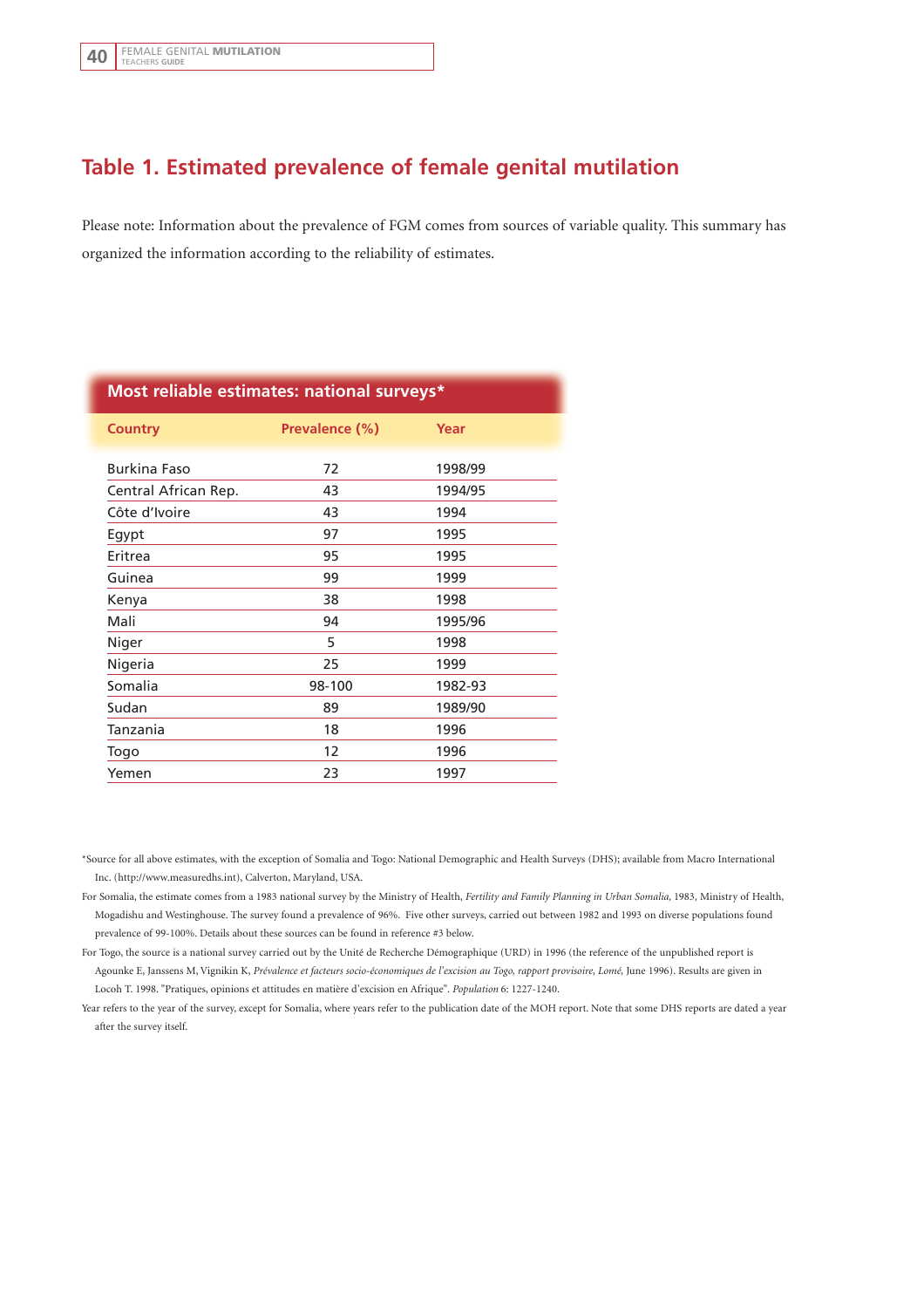| <b>Other estimates</b> |                |              |                                                                                                            |
|------------------------|----------------|--------------|------------------------------------------------------------------------------------------------------------|
| <b>Country</b>         | Prevalence (%) | Year         | <b>Source</b>                                                                                              |
| Benin<br>Chad          | 50<br>60       | 1993<br>1991 | National Committee study, unpublished, cited in 1,2<br>UNICEF sponsored study, unpublished, cited in $1,2$ |
| Ethiopia               | 85             | 1885; 1990   | Ministry of Health study sponsored by UNICEF; Inter-<br>African Committee study; cited in <sup>2</sup>     |
| Gambia                 | 80             | 1985         | Study, cited in $1,2$                                                                                      |
| Ghana                  | $30^*$         | 1986; 1987   | Two studies cited in $1,2$ on different regions,<br>divergent findings                                     |
| Liberia                | $60^{**}$      | 1984         | Unpublished study, cited in 1,2                                                                            |
| Senegal                | 20             | 1990         | National study cited in 1,2                                                                                |
| Sierra Leone           | 90             | 1987         | Koso-Thomas O. The circumcision of women:<br>a strategy for eradication. London, Zed Press, 1987.          |

For published studies, year refers to year of publication. For unpublished studies, it is not always clear whether year refers to year of the report or year of the survey. Where no year is indicated, the information is not available.

<sup>1</sup> Toubia N. 1993. "*Female Genital Mutilation: A Call for Global Action*" (http://www.rainbo.org). (Some figures are updated in the 1996 Arabic version of the document.)

<sup>2</sup> World Health Organization. 1998. "*Female Genital Mutilation. An Overview*".

<sup>3</sup> Makhlouf Obermeyer C. 1999. "*Female Genital Surgeries: The Known, the Unknown and the Unknowable*". Anthropology Quarterly; 13(1): 79-106.

\* One study found prevalence ranging from 75 to 100% among ethnic groups in the north; another study in the south found FGM only among migrants; the 30% comes from reference #1.

\*\*A limited survey found that all but three groups practice FGM, and estimated prevalence at between 50-70%; the 60% comes from reference #1.

#### **Questionable estimates\*\*\***

| Prevalence (%) |
|----------------|
| 20             |
|                |
| 5              |
| 98             |
| 50             |
| 25             |
| 5              |
|                |

\*\*\*These estimates are based on anecdotal evidence. They are cited in references #1 and 2 above.

\*\*\*A national survey has been carried out by the DHS and the report is forthcoming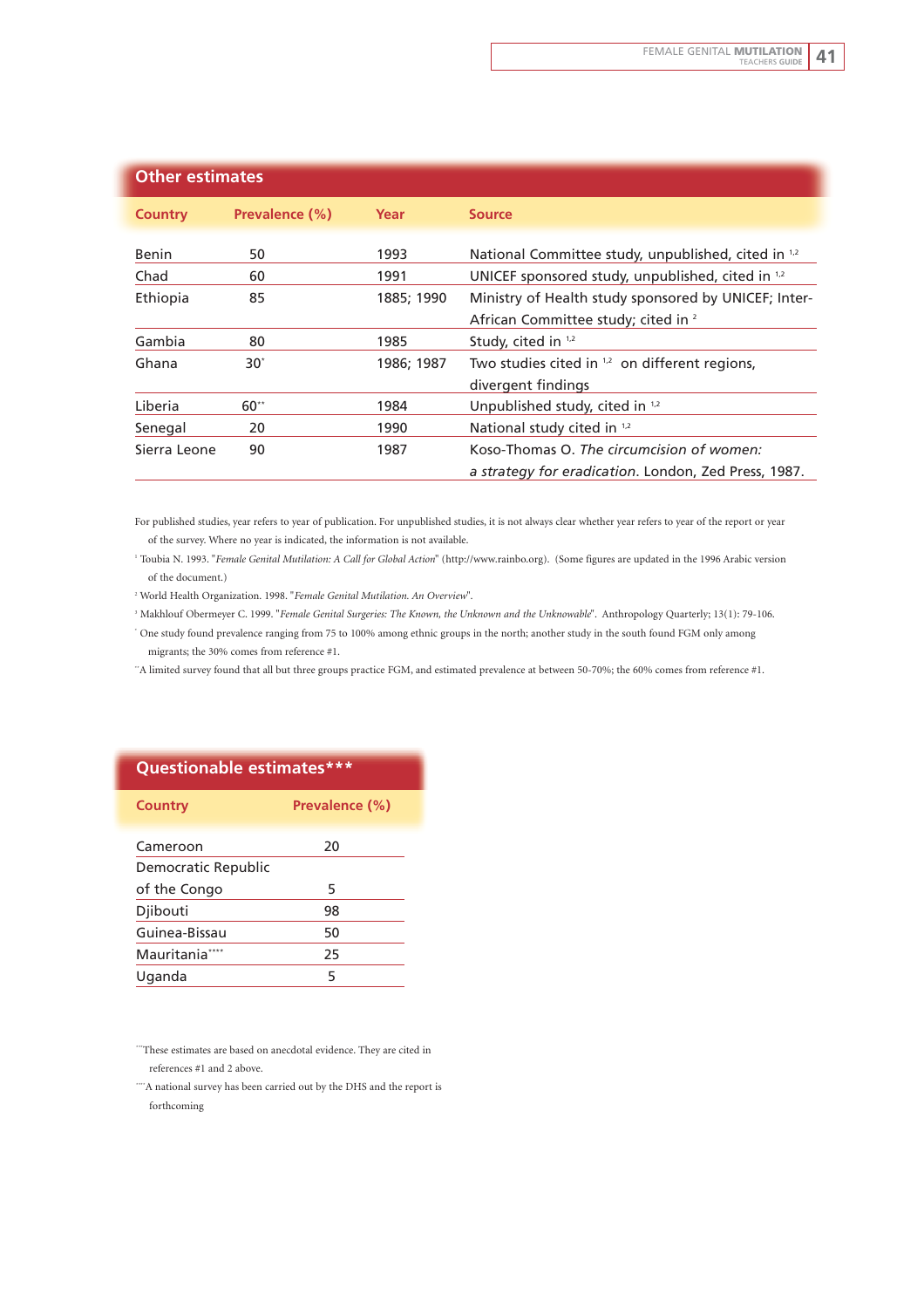

# **Figure 2: Estimated prevalence of FGM among female population in African countries**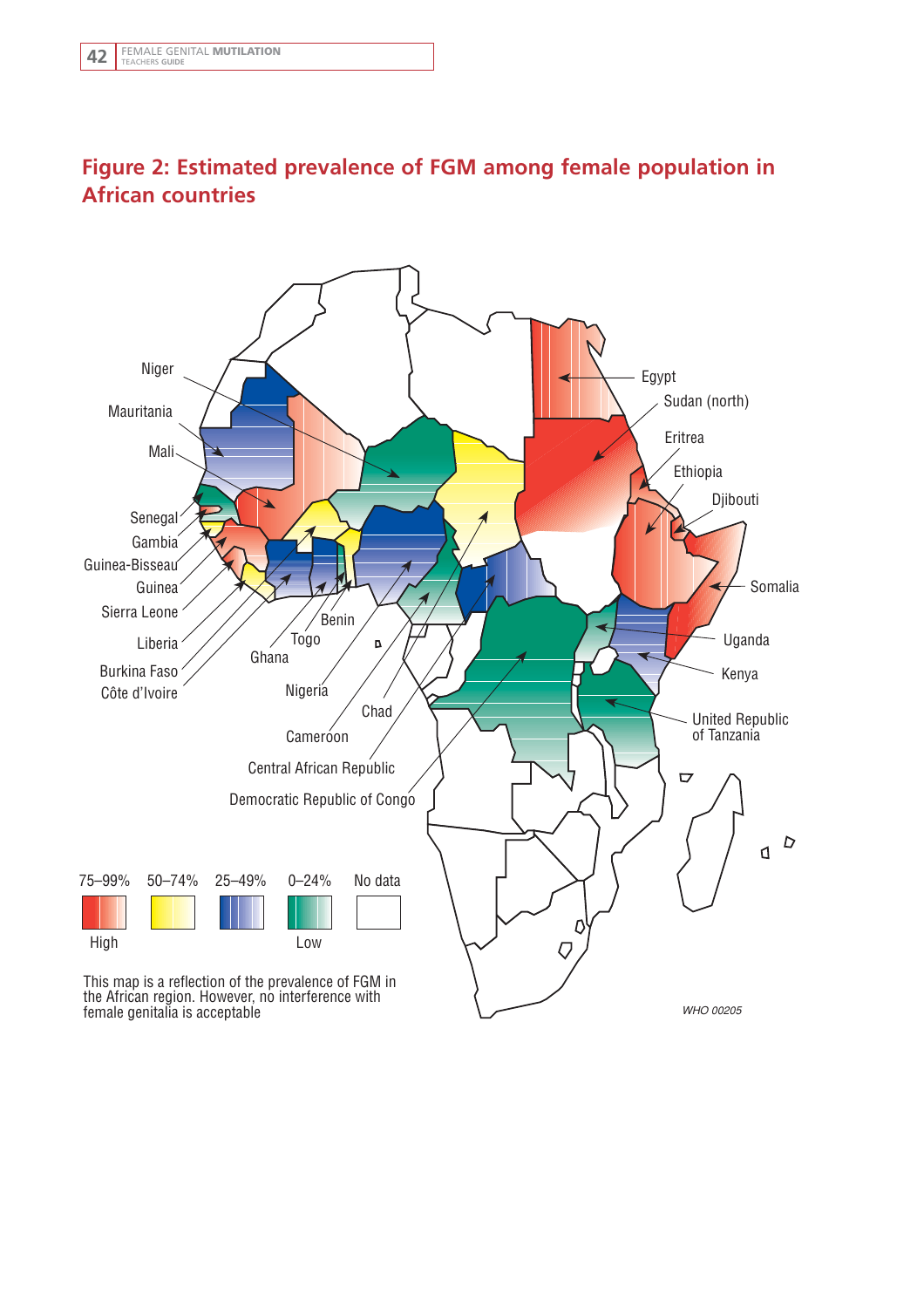# **Session 3: Complications of FGM**

# **Session objectives**

By the end of the session the students should be able to:

- 1. Describe the immediate and the long-term physical complications of FGM.
- 2. Recognise the psychosocial and sexual complications of FGM.
- 3. Document FGM complications.

# **Key references**

- *A Systematic review of the complications of female genital mutilation including sequelae in childbirth.* WHO/FCH/ WMH/00.2 Geneva (2000).
- *Female Genital Mutilation: A Handbook for Frontline Workers.* WHO/FCH/WMH/00.5 Rev.1. WHO, Geneva (2000) .
- *Female Genital Mutilation: The Prevention and the Management of the Health Complications: Policy Guidelines for nurses and midwives.* WHO/FCH/ GWH/01.5. WHO, Geneva (2001)

# **Introduction**

The range of health complications associated with FGM is wide and some are severely disabling (see WHO *Systematic Review of the Health Complications of FGM* under the key references). However, it is important to note that the evidence on the frequency of the health complications is very scanty. Lack of information conceals the extent of FGM and hinders the effort to plan for the health needs of affected communities and to eliminate the practice. At the clinical level, good documentation is necessary for the efficient management of cases, and for providing quality health care and follow up for clients with FGM. As an important note, nurses and midwives should record the presence of FGM, the type and the relevant complication as a matter of routine in the clinical records of health service clients as required by the policy of the health institution.

# **Suggested teaching methods**

- Ouestion and answer.
- Small group discussion.
- Lecture (illustrated where possible).

# **Teaching aids**

Teacher's notes and student manual.

### **Setting the scene**

Let students share feelings about a procedure which had good intentions but which went wrong.

# **THE SESSION**

Introduce the session and its objectives

- Review knowledge about the structure and function of the female external genitalia covered in session 2.
- With reference to the chart used in session two (structure and functions), ask the students what they think would be the consequences of cutting each of the structures.

#### **Small group discussion:**

- Divide students into groups of 6 to 8.
- Let each group discuss and come up with answers of the following questions:
	- **–** What are the physical complications of FGM?
	- **–** What are the psychosocial problems of FGM?
	- **–** What are the sexual consequences of FGM?
	- **–** How can knowledge on the health complications on FGM be improved?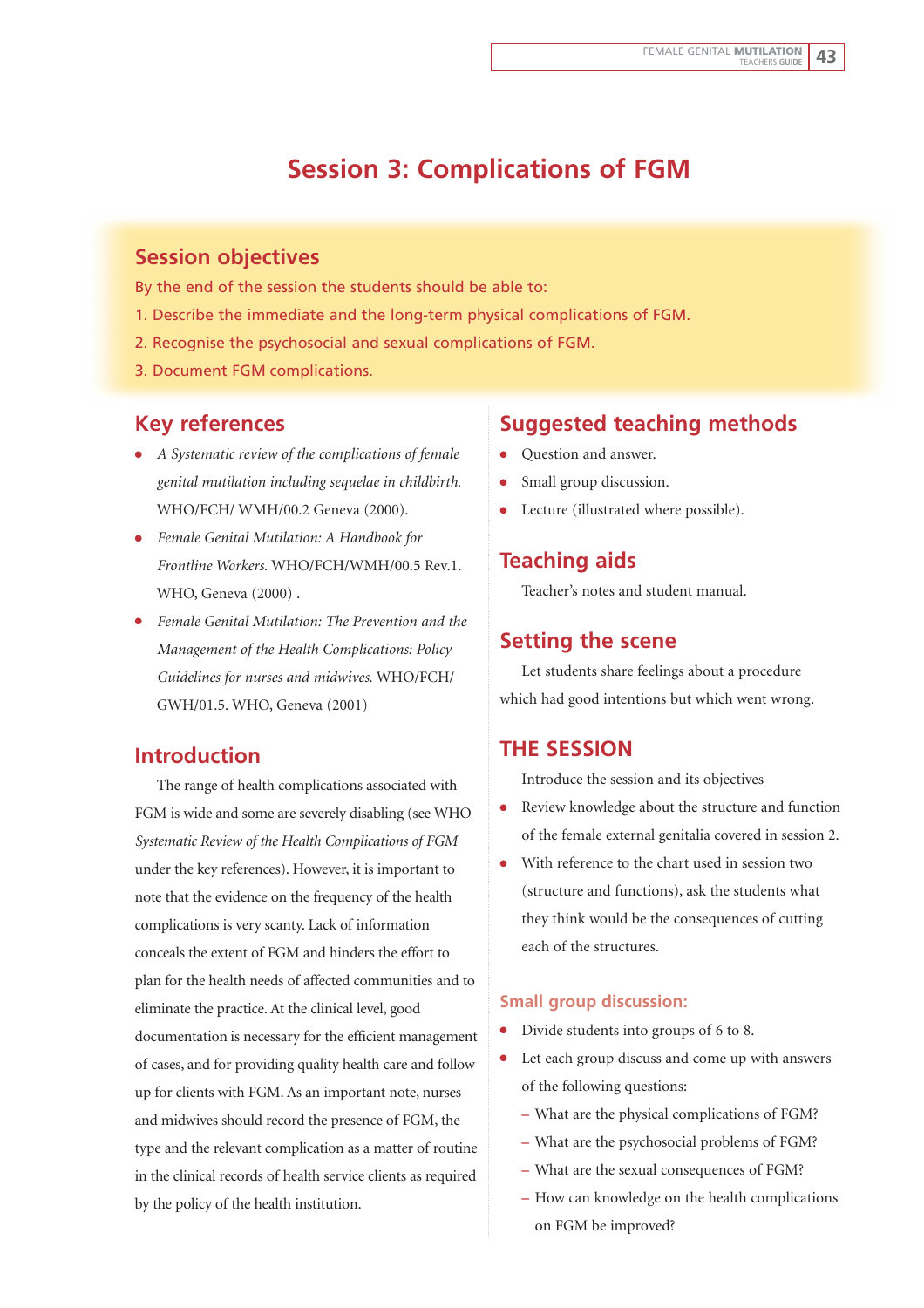- *–* Where else within the health system can data on FGM be integrated?
- Allow one hour for group discussion.

#### **Plenary session or large group discussion:**

- Let students share their knowledge and thoughts on the above questions in a large group.
- Provide further information as required.

#### **Summarise:**

Summarise, using the following checklist:

- Short-term physical complications:
	- **–** Severe Pain.
	- **–** Injury to the adjacent tissue of urethra, vagina, perineum and rectum.
	- **–** Haemorrhage.
	- **–** Shock.
	- **–** Acute urine retention.
	- **–** Fracture or dislocation.
	- **–** Infection.
	- **–** Failure to heal.
- Long-term physical complications:
	- **–** Difficulty in passing urine.
	- **–** Recurrent urinary tract infection.
	- **–** Pelvic infection.
	- **–** Infertility.
	- **–** Keloid scar.
	- **–** Abscess.
	- **–** Cysts and abscesses on the vulva.
	- **–** Clitoral neuroma.
	- **–** Difficulties in menstrual flow.
	- **–** Calculus formation in the vagina.
	- **–** Vesico-vaginal fistula (VVF), recto-vaginal fistula (RVF).
	- **–** Problems in child birth.
	- **–** Failure to heal.
- Psychosocial consequences:
- **–** For some girls, mutilation is an occasion marked by fear, submission, inhibition and the suppression of feelings. The experience is a vivid "landmark" in their mental development, the memory of which never leaves them.
- **–** Some women have sometimes reported that they suffer pain during sexual intercourse and menstruation that is almost as bad as the initial experience of genital mutilation. They suffer in silence. In Sudan an official day off from work every month is given to women to deal with the menstrual problems.
- **–** Some girls and women are ready to express the humiliation, inhibition and fear that have become part of their lives as a result of enduring genital mutilation. Others find it difficult or impossible to talk about their personal experience, but their obvious anxiety and sometimes tearfulness reflect the depth of their emotional pain.
- **–** Girls may suffer feelings of betrayal, bitterness and anger at being subjected to such an ordeal, even if they receive support from their families immediately following the procedure. This may cause a crisis of confidence and trust in family and friends that may have long term implications. It may affect the relationship between the girl and her parents, and may also affect her ability to form intimate relationships in the future, even perhaps with her own children.
- **–** For some girls and women, the experience of genital mutilation and its effect on them psychologically are comparable to the experience of rape.
- **–** The experience of genital mutilation has been associated with a range of mental and psychosomatic disorders. For example, girls have reported disturbances in their eating and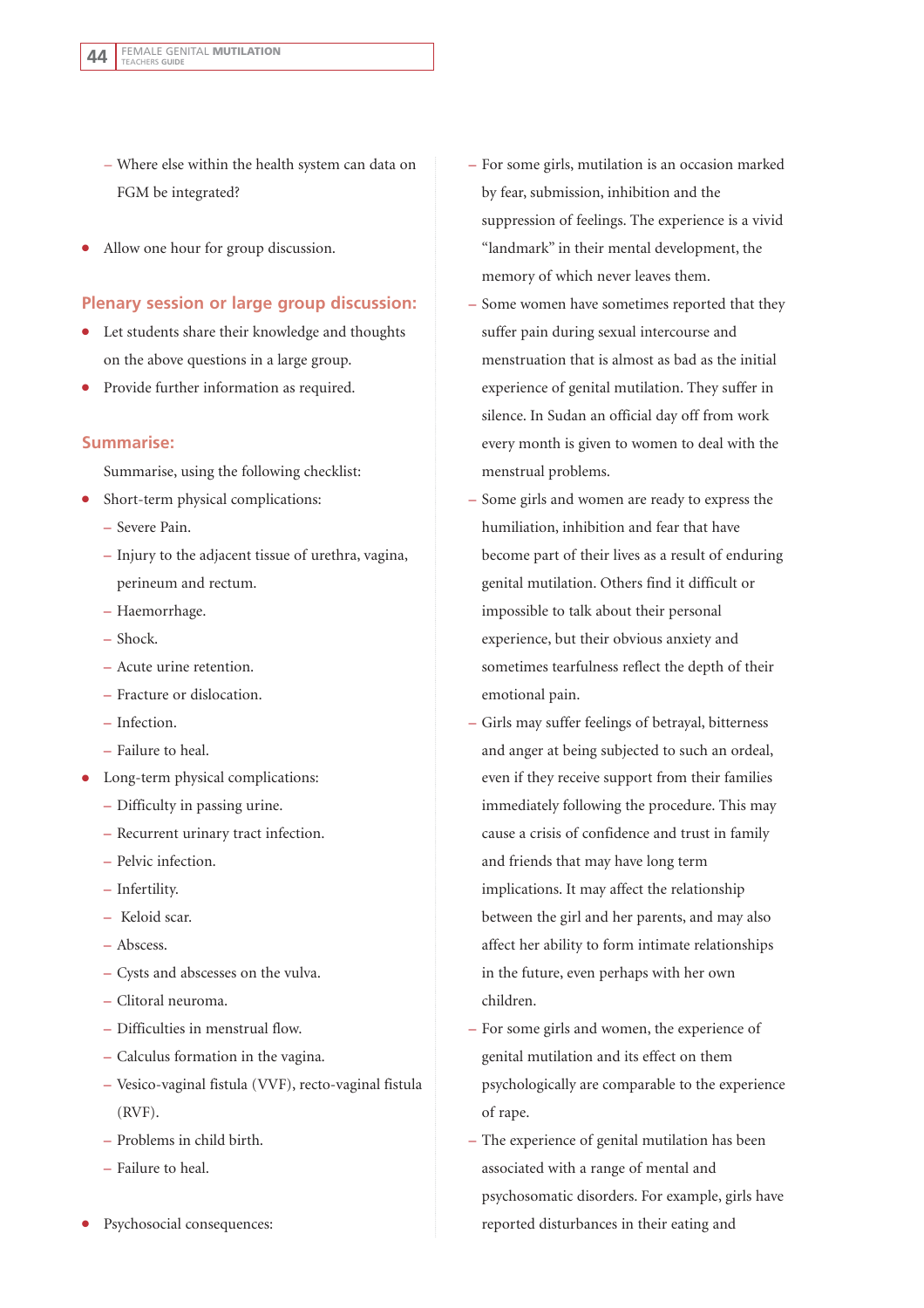sleeping habits, and in mood and cognition. Symptoms include sleeplessness, nightmares, loss of appetite, weight loss or excessive weight gain, as well as panic attacks, difficulties in concentration and learning, and other symptoms of post-traumatic stress. As they grow older, women may develop feelings of incompleteness, loss of self-esteem, depression, chronic anxiety, phobias, panic or even psychotic disorders. Many women suffer in silence, unable to express their pain and fear.

- **–** Girls who have not been excised may be socially stigmatized, rejected by their communities, and unable to marry locally, which may also cause psychological trauma.
- Sexual complications of FGM
	- **–** Women who have undergone genital mutilation may experience various forms and degrees of sexual dysfunction.
- **–** Women who have undergone FGM may suffer painful sexual intercourse (dyspareunia) because of scarring, narrowing of the vaginal opening, obstruction of the vagina due to elongation of labia minora and complications such as infection. With the severe forms, vaginal penetration may be difficult or even impossible without tearing or re-cutting the scar.
- **–** Vaginismus may result from injury to the vulval area and repeated vigorous sexual acts.

#### **Closing the session:**

- Ask the students questions relating to the session to see how well they have understood.
- Allow students to ask questions for clarification.
- Let students share what they have learnt from the session, and write down what they say for example, on chalkboard or poster.
- Close the session.

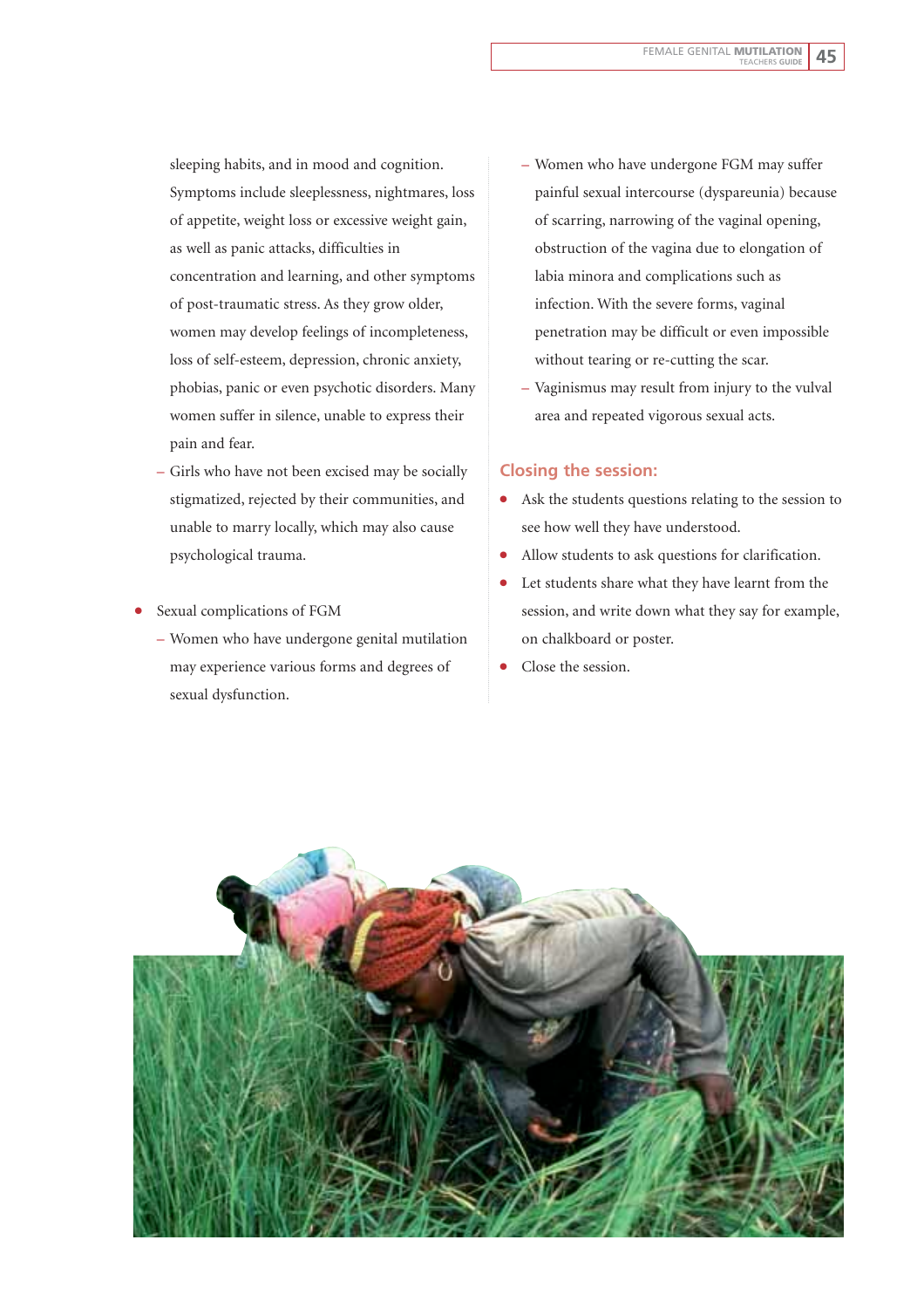# **Session 4: Professional ethics and legal implications of FGM**

### **Session objectives**

By the end of the session the students should be able to:

- 1. Discuss professional ethics in relation to FGM.
- 2. Discuss the legal implications of FGM.

# **Suggested teaching methods**

- Buzz groups.
- Small group discussion.
- Case study review.

# **Teaching aids**

Reference: *Female Genital Mutilation. A joint WHO/ UNICEF/UNFPA statement.* WHO. Geneva (1997).

Documents on professional ethics and code of conduct from International Council of Nurses (ICN), International Confederation of Midwives (ICM) and local resources (see annex of *Management of pregnancy, childbirth and the postpartum period in the presence of Female Genital Mutilation. Report of a WHO Technical Consultation. Geneva, 15 - 17 October 1997* WHO/FCH/WMH/01.02. Geneva).

*Female Genital Mutilation: The Prevention and the Management of the Health Complications: Policy Guidelines for nurses and midwives.* WHO/FCH/ GWH/01.5. WHO, Geneva (2001)

Dorkenoo, E. (1994)*. Cutting the Rose. Female Genital Mutilation: The practice and its prevention.* Minority Rights Publications, London.

# **Setting the scene**

- Ask students to buzz in twos or threes for five minutes on the question: what are professional ethics?
- Write down their responses.

Professional ethics are moral statements or principles which guide professional behaviour. Ethics are not bound to law. For example, nursing ethics include maintaining confidentiality, showing respect for clients as individuals regardless of their cultural background, socioeconomic status or religion.

### **THE SESSION**

Introduce the session and its objectives.

- Inform students that every country has a regulatory body which governs the practice of nursing and midwifery. At the international level we have the International Nursing Council (ICN) and the International Confederation of Midwives (ICM).
- Review international and local nursing and midwifery ethics.

#### **Small group discussion:**

- Divide students into groups of 6 to 8.
- Ask the groups to select a chairperson, a secretary and a presenter.
- Ask them to read and analyse the case studies in the appendix on pages 127 to 129, (you can devise your own case studies or use those provided).
- Allow groups up to one hour for their discussion
- The questions they should be discussing are:
	- **–** what ethical principles and dilemmas are addressed in the case studies?
	- **–** what actions would we have taken and why?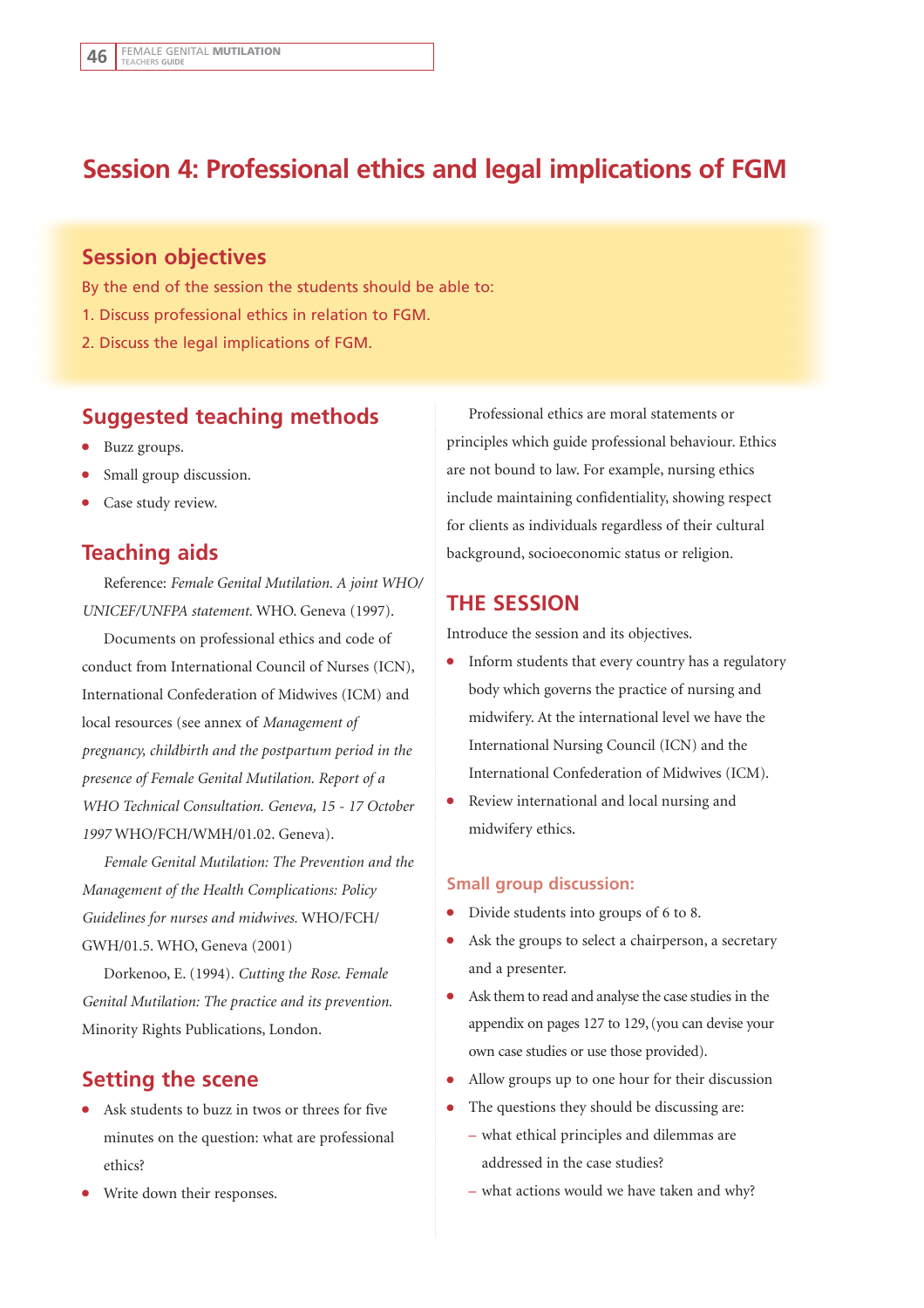#### **Plenary session:**

- Allow group representatives to present their group's work.
- Allow discussion among students.

#### **Summarise:**

Summarise using the important points as in teacher's notes.

#### *Teacher's notes:*

The ethical implications of FGM – some nurses, midwives and other health personnel are reported to be performing FGM in both health institutions and private facilities. Aside from the economic aspect, the justification given for "medicalization" of the practice is that there is less risk to health if the operation is performed in a hygienic environment, with anaesthetics, and where pain and infection can be controlled. "Medicalization" of FGM offers the opportunity to encourage the less drastic forms of mutilation as a first step toward the elimination of the practice. But whether the procedure is performed in hospital or in the bush, the fact remains that FGM is the deliberate damage of healthy organs for no medical or scientific reasons.

Performing FGM violates the ethical principles "do no harm" and "do not kill".

**WHO, has expressed its unequivocal opposition to the medicalization of female genital mutilation, advising that under no circumstances should it be performed by health professionals or in health institutions.**

Professional bodies such as the International Confederation of Midwives (ICM), International Council of Nurses (ICN), and the Federation of Gynecologist and Obstetricians (FIGO), have all declared their opposition to medicalization of FGM, and have advised that it should never, under any circumstances, be performed in health establishments or by health professionals.

#### **Ethical principles:**

- Respect, autonomy, beneficence, non-maleficent, justice, veracity and fidelity.
- Obligation, responsibilities and accountability

#### **Small group discussion:**

- Ask students to form into the same small groups as before.
- Ask them to discuss among themselves the following questions:
	- **–** Is it practical and advisable to pass a law against FGM?
	- **–** How are laws formed?
	- **–** What issues should a law against FGM address?
- Allow students about 30-minute for discussion.

#### **Plenary session:**

- Allow group representatives to present their group's.
- Allow about 30 minutes for this activity.
- Open the discussion to everybody, and ask them to come to a consensus on the issues discussed.

#### **Summarise:**

Summarise using the important points in the teacher's notes.

#### *Teacher's notes:*

#### **Legal implications of FGM –**

- The enactment of a law to protect girls and women from FGM makes it clear what is wrong and what is right.
- Having a law in place gives the police, community committees, and health professionals the legitimacy to intervene in cases of threatened FGM. Individuals can also report to the law for protection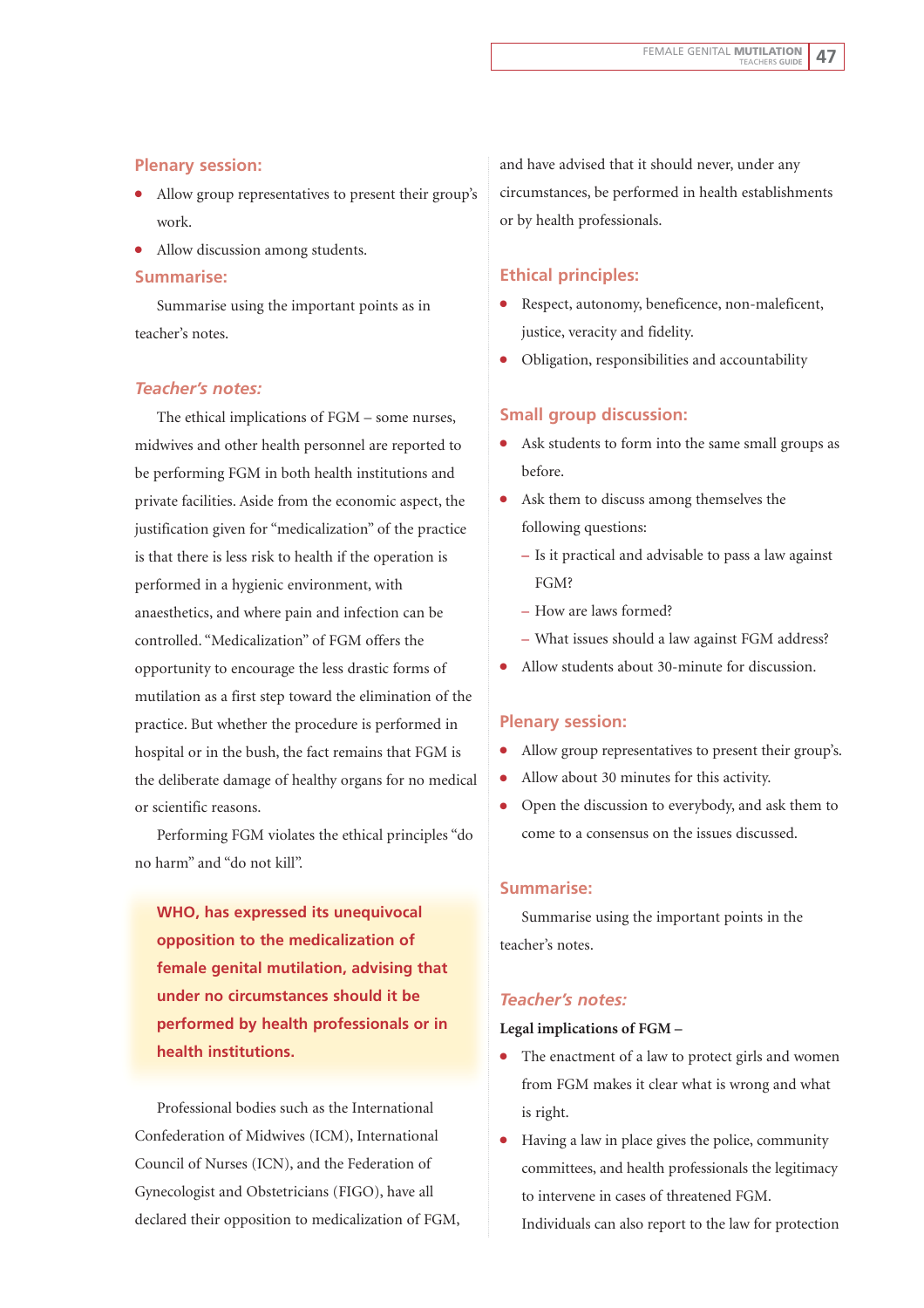of either for themselves or their daughters.

- Passing laws is not enough on its own to protect girls and women from FGM. There is a danger that the fear of prosecution will inhibit people from seeking help for complications - thus laws must go hand in hand with community education to raise awareness of the harmful effects of FGM, its human rights implications and to change attitudes.
- A law against FGM will only be meaningful if it is put into practice. There are a number of countries which have laws against FGM; some implement them and some do not.

#### **Laws and decrees against FGM –**

- Countries with laws or decrees against the practice of FGM include Burkina Faso, Central Africa Republic, Djibouti, Ghana, Guinea, Côte D' Ivoire, Senegal, and Sudan.
- Even where FGM is not mentioned specifically, national laws offer protection against injury.
- Laws and decrees have a variety of provisions that can be used to regulate or ban the practice of FGM. They may, for example:
	- **–** Prohibit all forms of FGM (Burkina Faso, Guinea and Côte D' Ivoire), or only the more drastic types (Sudan).
	- **–** Provide for imprisonment and/or fines for both

those who perform the procedure and those who request, incite, or promote excision by providing money, goods, or moral support (Burkina Faso, Côte D' Ivoire, Ghana, Djibouti).

- **–** Forbid the practice of excision either in hospitals or public or private clinics, except for medical indications and with the concurrence of a senior obstetrician (Egyptian Ministerial Decree). The decree also forbids excision from being performed by non-physicians.
- **–** Prohibit injury that impairs the function of the body (Penal Code, Egypt), cruel and inhuman treatment (Penal Code, Guinea), and assault and grievous bodily harm (Penal Code, Mali).
- **–** May be incorporated into child protection regulations. Girls could be offered protection under child protection regulations in many countries.

#### **Closing the session:**

- Ask students if there is anything that needs clarifying.
- Let students share what they have learnt from the session.
- Write down what they say.
- Close session by informing them about the next session.

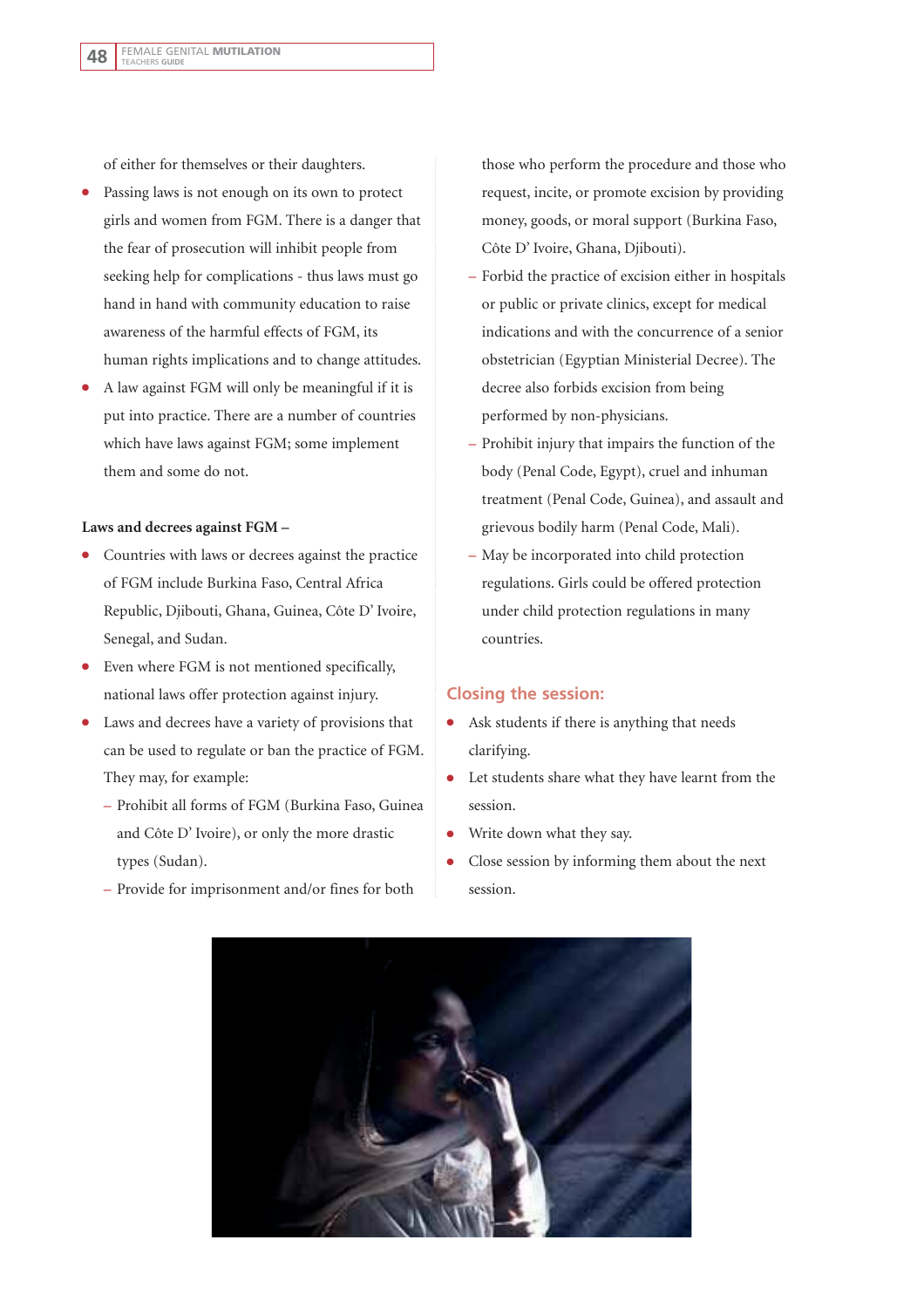# **Session 5: Human rights and FGM**

# **Session objectives**

By the end of the session the students are expected to be able to:

- 1. Recognize how FGM violates human rights.
- 2. Identify international conventions and declarations for the promotion and protection of the health of the girl and the woman, including FGM.

# **Key references**

- R. J. Cook (1994) *Women Health and Human Rights.* WHO, Geneva (1994).
- *Female Genital Mutilation: A Joint WHO/ UNICEF/UNFPA statement.* WHO, Geneva (1997)
- *Summary of international and regional human rights texts relevant to the prevention and redress the violence against women.* WHO/GCWH/WMH/ 99.3. WHO, Geneva (1999).
- *Female Genital Mutilation: The Prevention and the Management of the Health Complications: Policy Guidelines for nurses and midwives.* WHO/FCH/ GWH/01.5. WHO, Geneva (2001)
- Dorkenoo, E. (1994). *Cutting the Rose. Female Genital Mutilation: The practice and its prevention.* Minority Rights Publications, London.

# **Suggested teaching methods**

- Small group discussion.
- Plenary sessions.
- Buzzing.
- Student exercises.

# **Teaching aids**

Teachers notes, newspaper articles, overhead projector and transparencies, slides projector and slides.

# **Setting the scene**

- Ask students what rights they have as human beings.
- Write their responses up on the board.

All human beings have the right to life, security, good health, and freedom of religion, protection, shelter, and education.

# **THE SESSION**

Introduce the session and its session objectives

- Review human rights with the students, using locally available slides, transparencies, or newspaper articles.
- Explain that FGM is a human rights issue because it violates the rights of women and girls.

#### **Small group discussion:**

- Divide students into groups of 6 to 8.
- Ask the group to read and analyse case studies.
- Allow groups one hour for their discussion.
- The questions they should be discussing are:
	- **–** what rights have been violated?
	- **–** what recommendations would we have for preventing the practice of FGM?

#### **Plenary session:**

- Allow students to present their group work.
- Allow discussion among students for one hour.

#### **Summarise:**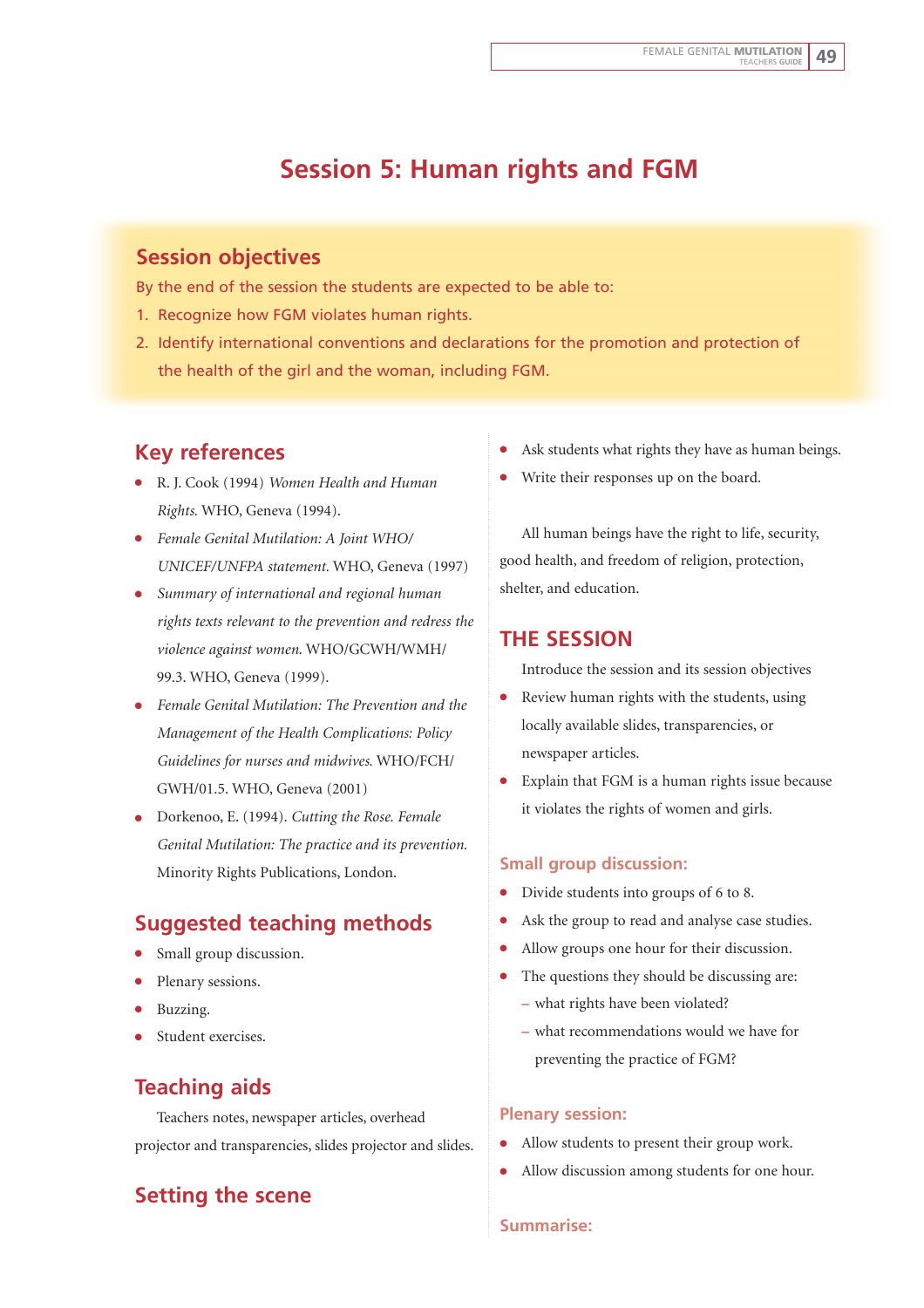- Explain to students how FGM violates human rights using important points in teacher's notes.
- Refer to national and any other regional and international human rights instruments.

#### *Teacher's notes*

- **How FGM violates human rights** There is documented evidence that FGM damages the health of girls and women. Thus the practice infringes their right to the highest attainable standard of physical, sexual and mental health. FGM is also: **–** associated with gender inequalities
	- **–** a form of discrimination against girls and women
	- **–** torture, cruel, inhuman, or degrading treatment of children and women
	- **–** an abuse of the physical, psychological and sexual health of children and women.
- **International Conventions and Declarations relevant to the elimination of FGM** – Several international as well as regional instruments protect the rights of women and children. The international human rights covenants oblige Member States of the United Nations to respect and to ensure the protection and promotion of human rights, including the rights to non-discrimination, integrity of the person, and to the highest attainable standard of physical and mental health.

A number of conventions and declarations provide for the promotion and protection of the health of the child and the woman; some specifically provide for the elimination of FGM. These are as follows:

● **The Universal Declaration of Human Rights (1948)** proclaims the right of all human beings to live in conditions that enable them to enjoy good health and health care. Article 3 of the Declaration states that everyone has the right to life, liberty and security of person. FGM leads to medical complications, which may result in death.

- **The International Covenant on Civil and Political Rights, and the International Covenant on Economic, Social and Cultural Rights (1966)** condemns discrimination on the grounds of sex and recognizes the universal right of a all persons to the highest attainable standard of physical and mental health.
- **The Convention on the Elimination of All Forms of Discrimination against Women (1979)** can be interpreted as obliging States to take action against female genital mutilation including:
	- **–** to take all appropriate measures, including legislation, to modify or abolish existing laws, regulations, customs and practices which constitute discrimination against women (Art. 2.f)
	- **–** to modify the social and cultural patterns of conduct of men and women, with a view to achieving the elimination of prejudices, and customary and all other practices which are based on the idea of the inferiority or superiority of either of the sexes or on stereotypes for men and women (Art.5.a).
- **The Convention on the Rights of the Child (1990)** protects the right to equality irrespective of sex (Art. 2), to freedom from all forms of mental and physical violence and maltreatment (Art.19.1), and requires States to abolish traditional practices prejudicial to health of the children(Art.24.3).
- **The Vienna Declaration and the Programme of Action of the World Conference on Human Rights (1993)**, expanded the international human rights agenda to include gender-based violations which include female genital mutilation.
- **The Declaration on Violence against Women (1993**) states that violence against women must be understood to include physical and psychological violence occurring within the family, including female genital mutilation and other traditional practices harmful to women.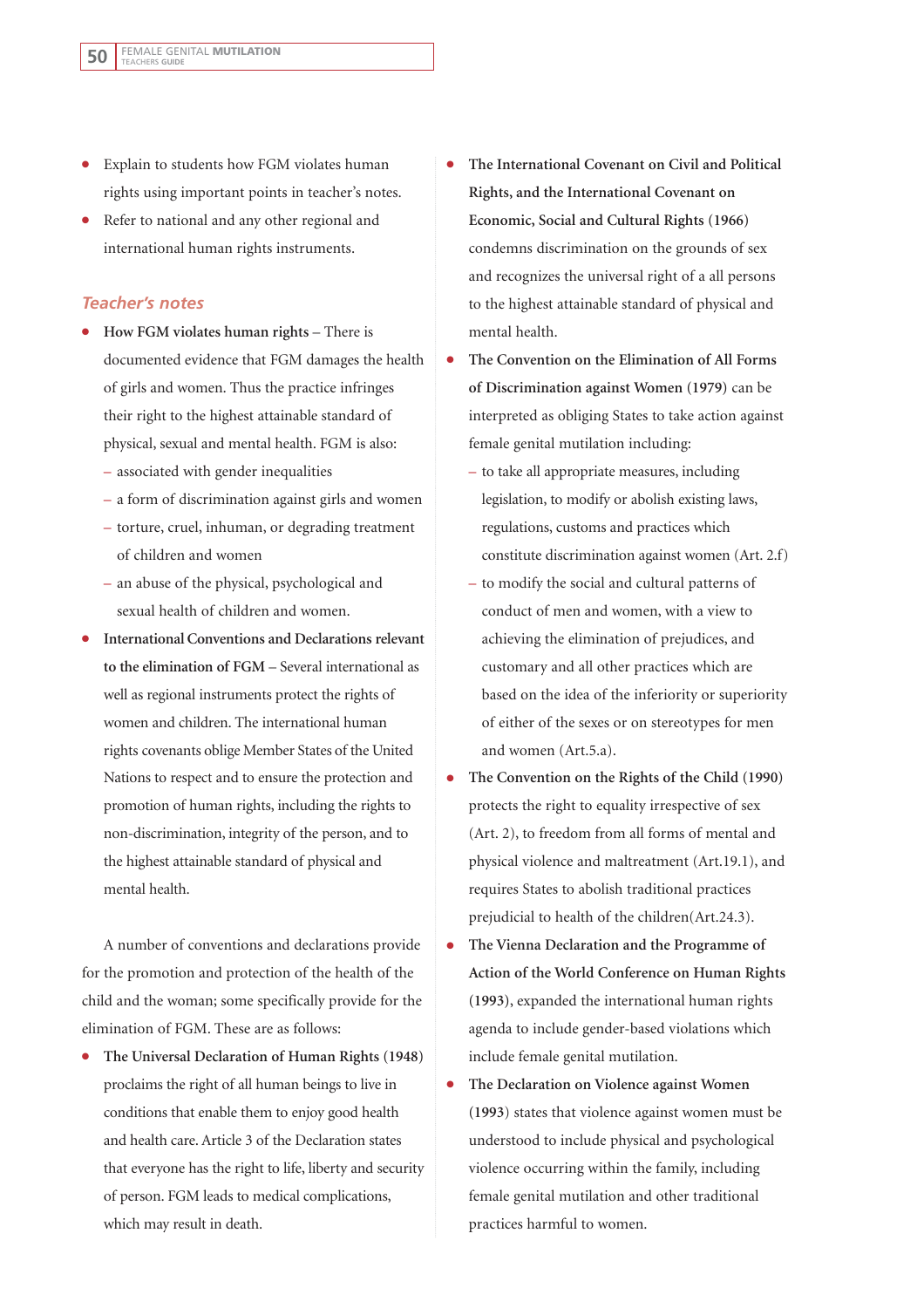- The Programme of Action of the International **Conference on Population and Development (1994**) included recommendations on female genital mutilation which commit governments and communities to take steps to stop the practice and to protect women and girls from unnecessary and dangerous practices.
- The Platform for Action of the Fourth World **Conference on Women, Beijing (1995)** urged governments, international organisations and non governmental organisations to develop policies and programs to eliminate all forms of discrimination against women and girls including female genital mutilation.

#### **Buzz:**

- Ask students: do children have rights?
- Let them buzz in twos or threes
- Let them respond to the question
- Inform the students that children do have rights.

#### **Small group discussion:**

- Divide students into groups of 6 to 8.
- Ask them to read and analyse case studies.
- Let each group discuss and come up with answers to the following questions:
	- **–** in what ways have the rights of children been violated in the case studies?
	- **–** what recommendations do we have for preventing these violations?

#### **Plenary session:**

- Allow groups to share their group work with everyone.
- Allow discussion among students.

#### **Summarise**

Summarise how FGM violates the rights of the child using the teacher's notes.

#### *Teacher's notes*

The Convention on the Rights of the Child protects the rights to equality irrespective of sex (Art. 2), to freedom from all forms of mental and physical violence and maltreatment (Art. 19.1), to the highest attainable standard of health (Art. 24.1), and to freedom from torture or cruel, inhuman or degrading treatment (Art. 37.a).

FGM violates all the rights mentioned above. FGM constitutes torture and inhuman treatment, and impairs the health of the child both in the short-term and for the rest of her life. Principle 2 of the Declaration of Rights of The Child states that: *'the child shall enjoy special protection… to enable (her) to develop physically, mentally, morally, spiritually and socially in a healthy and normal manner and in conditions of freedom and integrity.'*

The rights of the child are important and must be protected. National and international laws protect the rights of children. However, these are only effective if they are observed and they are implemented.

#### **Student exercise:**

- Ask students, working in small groups, to write their own statements on human rights.
- Let each group post their statements on the wall.

# **The regulatory bodies of nurses and midwives and FGM**

Each country has a regulatory body for nurses and midwives. In some countries this is a Nurses and Midwives Council or Board; in other countries it is the Medical Council. Whatever the existing structure, this body has the legal mandate to take appropriate action against a professional nurse or midwife who acts against the standards set for professional conduct.

The International Confederation of Midwives (ICM) and the International Council of Nurses (ICN) are the international regulatory bodies in all matters concerning professional midwifery and nursing